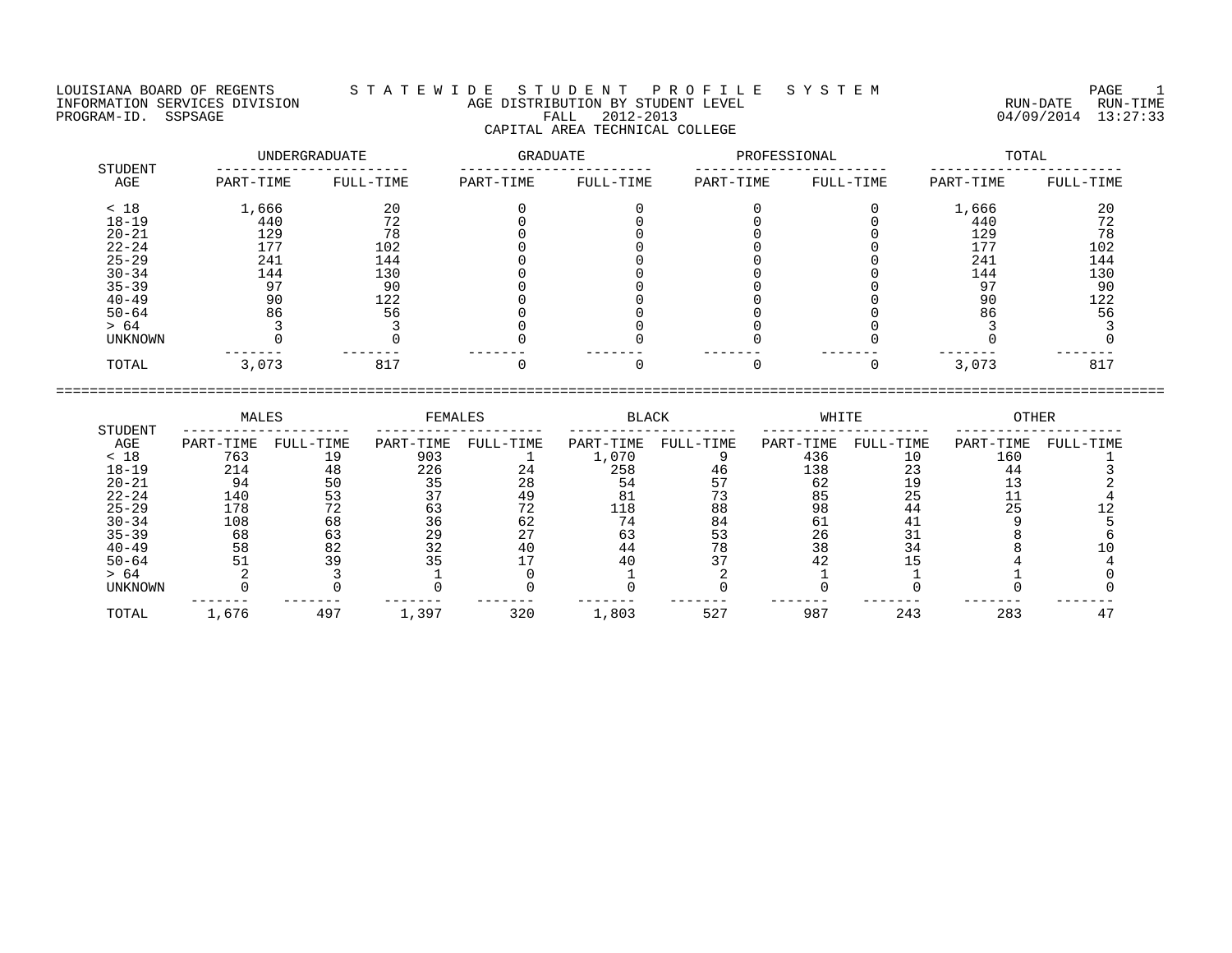## LOUISIANA BOARD OF REGENTS S T A T E W I D E S T U D E N T P R O F I L E S Y S T E M PAGE 2 INFORMATION SERVICES DIVISION AGE DISTRIBUTION BY STUDENT LEVEL RUN-DATE RUN-TIME PROGRAM-ID. SSPSAGE FALL 2012-2013 04/09/2014 13:27:33 S. CENTRAL LA. TECH. COLLEGE

| STUDENT   | UNDERGRADUATE |           | GRADUATE  |           | PROFESSIONAL |           | TOTAL     |           |
|-----------|---------------|-----------|-----------|-----------|--------------|-----------|-----------|-----------|
| AGE       | PART-TIME     | FULL-TIME | PART-TIME | FULL-TIME | PART-TIME    | FULL-TIME | PART-TIME | FULL-TIME |
| < 18      | 698           | 30        |           |           |              |           | 698       | 30        |
| $18 - 19$ | 394           | 145       |           |           |              |           | 394       | 145       |
| $20 - 21$ | 167           | 131       |           |           |              |           | 167       | 131       |
| $22 - 24$ | 197           | 103       |           |           |              |           | 197       | 103       |
| $25 - 29$ | 257           | 114       |           |           |              |           | 257       | 114       |
| $30 - 34$ | 158           | 69        |           |           |              |           | 158       | 69        |
| $35 - 39$ | 121           | 32        |           |           |              |           | 121       | 32        |
| $40 - 49$ | 140           | 23        |           |           |              |           | 140       | 23        |
| $50 - 64$ | 88            |           |           |           |              |           | 88        |           |
| > 64      |               |           |           |           |              |           |           |           |
| UNKNOWN   |               |           |           |           |              |           |           |           |
| TOTAL     | 2,224         | 661       |           |           |              |           | 2,224     | 661       |

|                | MALES     |           | FEMALES   |           | BLACK     |           | WHITE     |           | OTHER     |           |
|----------------|-----------|-----------|-----------|-----------|-----------|-----------|-----------|-----------|-----------|-----------|
| STUDENT<br>AGE | PART-TIME | FULL-TIME | PART-TIME | FULL-TIME | PART-TIME | FULL-TIME | PART-TIME | FULL-TIME | PART-TIME | FULL-TIME |
| < 18           | 356       | 25        | 342       |           | 266       |           | 342       | 20        |           |           |
| $18 - 19$      | 228       | 107       | 166       | 38        | 176       | 42        | 187       |           |           |           |
| $20 - 21$      | 119       |           | 48        | 49        |           |           | 117       |           |           |           |
| $22 - 24$      | 147       |           | 50        | 46        | 56        | 40        | 128       | 53        |           |           |
| $25 - 29$      | 204       | 66        |           | 48        | 80        |           | 153       | 56        | 24        |           |
| $30 - 34$      | 131       | 32        |           |           | 58        | 28        | 82        |           |           |           |
| $35 - 39$      | 102       |           |           |           |           |           |           |           | 1 C       |           |
| $40 - 49$      | 127       |           |           |           |           |           | 84        |           | 20        |           |
| $50 - 64$      | 70        |           |           |           |           |           |           |           |           |           |
| > 64           |           |           |           |           |           |           |           |           |           |           |
| UNKNOWN        |           |           |           |           |           |           |           |           |           |           |
| TOTAL          | 1,497     | 401       | 727       | 260       | 775       | 236       | 1,225     | 380       | 224       |           |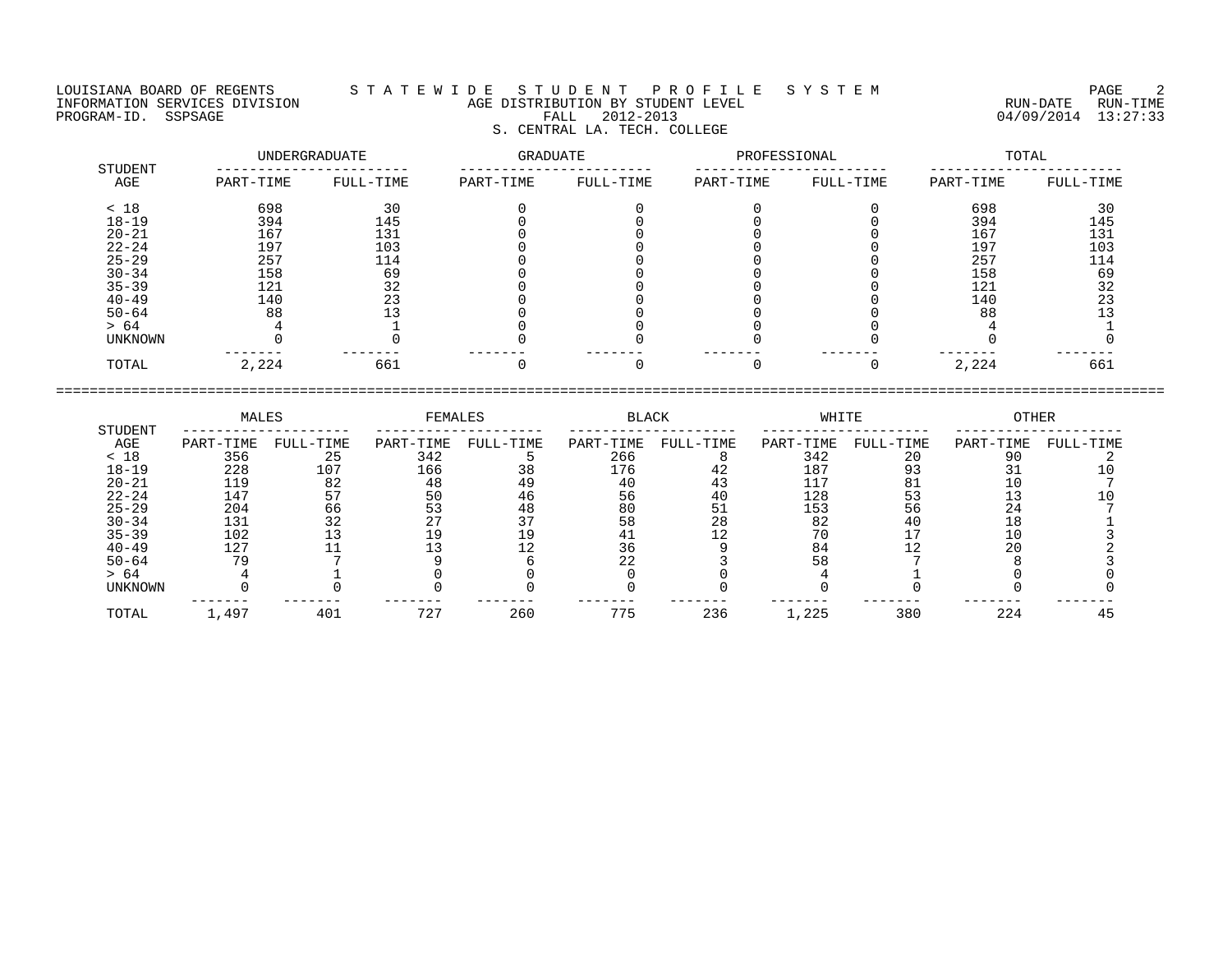LOUISIANA BOARD OF REGENTS S T A T E W I D E S T U D E N T P R O F I L E S Y S T E M PAGE 3 INFORMATION SERVICES DIVISION AGE DISTRIBUTION BY STUDENT LEVEL RUN-DATE RUN-TIME PROGRAM-ID. SSPSAGE FALL 2012-2013 04/09/2014 13:27:33 CENTRAL LA. TECH COMM COLLEGE

| STUDENT        |           | UNDERGRADUATE | GRADUATE  |           | PROFESSIONAL |           | TOTAL     |           |  |
|----------------|-----------|---------------|-----------|-----------|--------------|-----------|-----------|-----------|--|
| AGE            | PART-TIME | FULL-TIME     | PART-TIME | FULL-TIME | PART-TIME    | FULL-TIME | PART-TIME | FULL-TIME |  |
| < 18           | 497       |               |           |           |              |           | 497       |           |  |
| $18 - 19$      | 234       | 128           |           |           |              |           | 234       | 128       |  |
| $20 - 21$      | 88        | 137           |           |           |              |           | 88        | 137       |  |
| $22 - 24$      | 86        | 163           |           |           |              |           | 86        | 163       |  |
| $25 - 29$      | 99        | 186           |           |           |              |           | 99        | 186       |  |
| $30 - 34$      | 79        | 131           |           |           |              |           | 79        | 131       |  |
| $35 - 39$      | 69        | 104           |           |           |              |           | 69        | 104       |  |
| $40 - 49$      |           | 102           |           |           |              |           | 72        | 102       |  |
| $50 - 64$      |           | 52            |           |           |              |           |           | 52        |  |
| > 64           |           |               |           |           |              |           |           |           |  |
| <b>UNKNOWN</b> |           |               |           |           |              |           |           |           |  |
| TOTAL          | 1,267     | 1,016         |           |           |              |           | 1,267     | 1,016     |  |

====================================================================================================================================

 MALES FEMALES BLACK WHITE OTHER STUDENT -------------------- -------------------- -------------------- -------------------- -------------------- AGE PART-TIME FULL-TIME PART-TIME FULL-TIME PART-TIME FULL-TIME PART-TIME FULL-TIME PART-TIME FULL-TIME < 18 169 8 328 3 69 0 149 9 279 2 18-19 113 73 121 55 45 29 93 89 96 10 20-21 45 59 43 78 31 42 49 84 8 11 22-24 41 58 45 105 37 68 47 83 2 12 25-29 60 87 39 99 48 91 41 70 10 25 30-34 59 75 20 56 47 55 23 53 9 23 35-39 57 66 12 38 35 41 16 41 18 22 40-49 52 68 20 34 41 41 21 41 10 20 50-64 38 41 3 11 14 24 13 16 14 12 > 64 2 2 0 0 0 1 2 1 0 0 UNKNOWN 0 0 0 0 0 0 0 0 0 0 ------- ------- ------- ------- ------- ------- ------- ------- ------- ------- TOTAL 636 537 631 479 367 392 454 487 446 137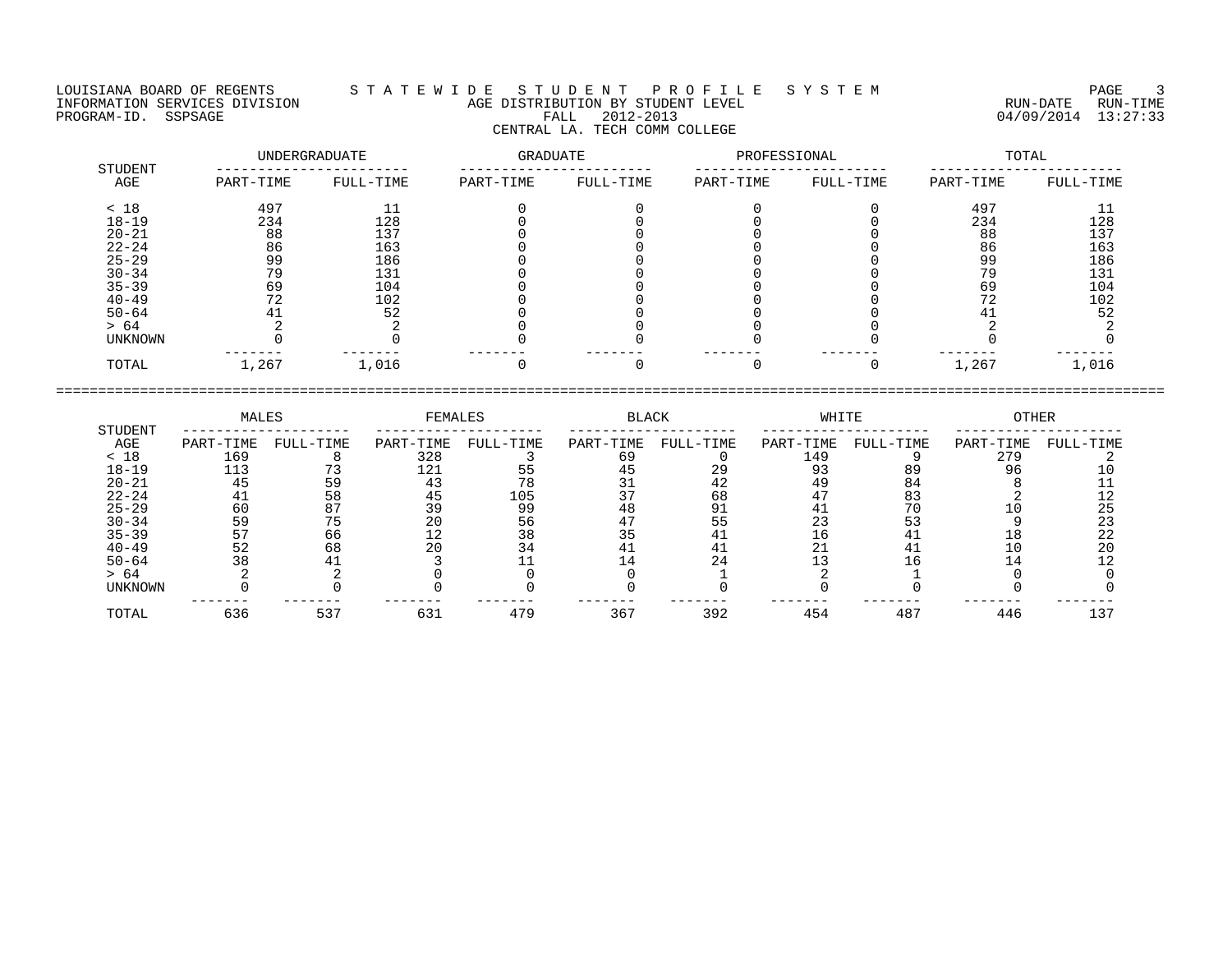LOUISIANA BOARD OF REGENTS S T A T E W I D E S T U D E N T P R O F I L E S Y S T E M PAGE 4 INFORMATION SERVICES DIVISION AGE DISTRIBUTION BY STUDENT LEVEL RUN-DATE RUN-TIME PROGRAM-ID. SSPSAGE FALL 2012-2013 04/09/2014 13:27:33 NORTHWEST LA. TECH. COLLEGE

| STUDENT        |           | UNDERGRADUATE |           | <b>GRADUATE</b> |           | PROFESSIONAL | TOTAL     |           |  |
|----------------|-----------|---------------|-----------|-----------------|-----------|--------------|-----------|-----------|--|
| AGE            | PART-TIME | FULL-TIME     | PART-TIME | FULL-TIME       | PART-TIME | FULL-TIME    | PART-TIME | FULL-TIME |  |
| < 18           | 515       | 17            |           |                 |           |              | 515       |           |  |
| $18 - 19$      | 332       | 62            |           |                 |           |              | 332       | 62        |  |
| $20 - 21$      | 207       | 68            |           |                 |           |              | 207       | 68        |  |
| $22 - 24$      | 242       | 77            |           |                 |           |              | 242       | 77        |  |
| $25 - 29$      | 285       | 92            |           |                 |           |              | 285       | 92        |  |
| $30 - 34$      | 215       | 74            |           |                 |           |              | 215       | 74        |  |
| $35 - 39$      | 107       | 41            |           |                 |           |              | 107       | 41        |  |
| $40 - 49$      | 144       | 39            |           |                 |           |              | 144       | 39        |  |
| $50 - 64$      | 82        | 24            |           |                 |           |              | 82        | 24        |  |
| > 64           |           |               |           |                 |           |              |           |           |  |
| <b>UNKNOWN</b> |           |               |           |                 |           |              |           |           |  |
| TOTAL          | 2,132     | 494           |           |                 |           |              | 2,132     | 494       |  |

====================================================================================================================================

 MALES FEMALES BLACK WHITE OTHER STUDENT -------------------- -------------------- -------------------- -------------------- -------------------- AGE PART-TIME FULL-TIME PART-TIME FULL-TIME PART-TIME FULL-TIME PART-TIME FULL-TIME PART-TIME FULL-TIME < 18 220 15 295 2 223 3 225 14 67 0 18-19 203 32 129 30 122 17 168 37 42 8 20-21 132 26 75 42 89 31 99 35 19 2 22-24 141 20 101 57 110 32 122 43 10 2 25-29 189 27 96 65 147 53 122 35 16 4 30-34 151 20 64 54 124 34 83 35 8 5 35-39 79 18 28 23 67 18 34 18 6 5 40-49 104 17 40 22 64 20 64 19 16 0 50-64 65 15 17 9 40 11 34 12 8 1 > 64 3 0 0 0 0 0 2 0 1 0 UNKNOWN 0 0 0 0 0 0 0 0 0 0 ------- ------- ------- ------- ------- ------- ------- ------- ------- ------- TOTAL 1,287 190 845 304 986 219 953 248 193 27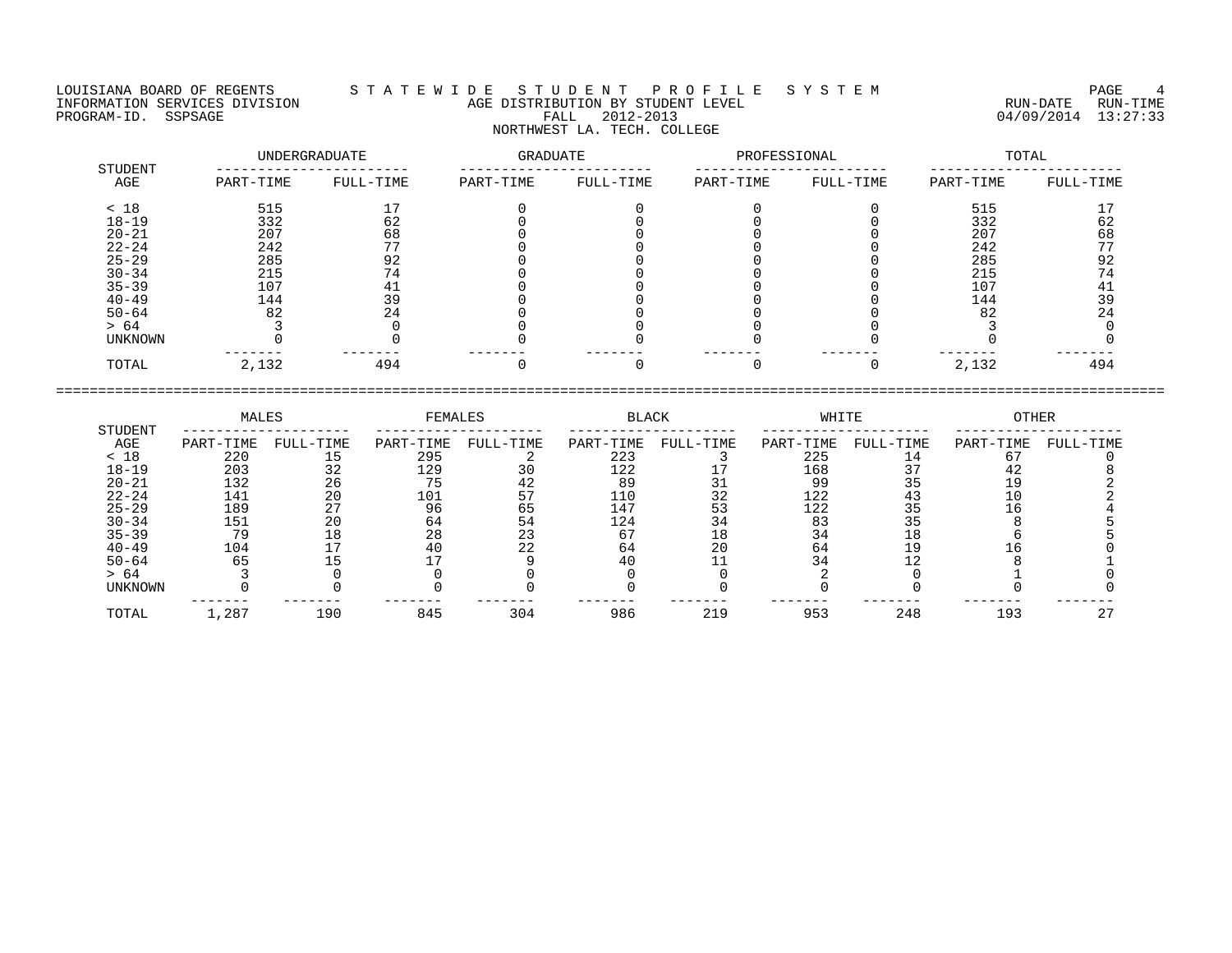LOUISIANA BOARD OF REGENTS S T A T E W I D E S T U D E N T P R O F I L E S Y S T E M PAGE 5 NORTHSHORE TECH COMM. COLLEGE

INFORMATION SERVICES DIVISION AGE DISTRIBUTION BY STUDENT LEVEL RUN-DATE RUN-TIME PROGRAM-ID. SSPSAGE FALL 2012-2013 04/09/2014 13:27:33

| STUDENT   |           | UNDERGRADUATE | <b>GRADUATE</b> |           | PROFESSIONAL |           | TOTAL     |           |  |
|-----------|-----------|---------------|-----------------|-----------|--------------|-----------|-----------|-----------|--|
| AGE       | PART-TIME | FULL-TIME     | PART-TIME       | FULL-TIME | PART-TIME    | FULL-TIME | PART-TIME | FULL-TIME |  |
| < 18      | 850       | 10            |                 |           |              |           | 850       | 10        |  |
| $18 - 19$ | 488       | 166           |                 |           |              |           | 488       | 166       |  |
| $20 - 21$ | 170       | 175           |                 |           |              |           | 170       | 175       |  |
| $22 - 24$ | 182       | 136           |                 |           |              |           | 182       | 136       |  |
| $25 - 29$ | 204       | 131           |                 |           |              |           | 204       | 131       |  |
| $30 - 34$ | 117       | 105           |                 |           |              |           | 117       | 105       |  |
| $35 - 39$ |           | 70            |                 |           |              |           | 71        | 70        |  |
| $40 - 49$ | 96        |               |                 |           |              |           | 96        | 67        |  |
| $50 - 64$ | 43        |               |                 |           |              |           | 43        |           |  |
| > 64      |           |               |                 |           |              |           |           |           |  |
| UNKNOWN   |           |               |                 |           |              |           |           |           |  |
| TOTAL     | 2,224     | 887           |                 |           |              |           | 2,224     | 887       |  |

| STUDENT   | MALES     |           | <b>FEMALES</b> |           | <b>BLACK</b> |           | WHITE     |           | <b>OTHER</b> |           |
|-----------|-----------|-----------|----------------|-----------|--------------|-----------|-----------|-----------|--------------|-----------|
| AGE       | PART-TIME | FULL-TIME | PART-TIME      | FULL-TIME | PART-TIME    | FULL-TIME | PART-TIME | FULL-TIME | PART-TIME    | FULL-TIME |
| < 18      | 392       |           | 458            |           | 102          |           | 395       |           | 353          |           |
| $18 - 19$ | 277       | 91        | 211            |           | 108          | 50        | 291       | 98        | 89           |           |
| $20 - 21$ | 80        | 90        | 90             | 85        | 70           |           | 86        | 92        | 14           |           |
| $22 - 24$ | 99        |           | 83             | 79        | 63           | 60        | 112       | 69        |              |           |
| $25 - 29$ | 116       | 59        | 88             | 72        | 80           | 68        | 113       | 58        |              |           |
| $30 - 34$ | 68        | 49        | 49             | 56        | 54           |           | 58        |           |              |           |
| $35 - 39$ | 34        | 30        | 37             | 40        | 28           |           | 38        | 29        |              |           |
| $40 - 49$ | 48        |           | 48             | 50        | 41           | 29        | 50        |           |              |           |
| $50 - 64$ |           |           | 28             |           | 19           |           | 21        |           |              |           |
| > 64      |           |           |                |           |              |           |           |           |              |           |
| UNKNOWN   |           |           |                |           |              |           |           |           |              |           |
| TOTAL     | 1,132     | 420       | 1,092          | 467       | 566          | 390       | 1,166     | 436       | 492          | 6         |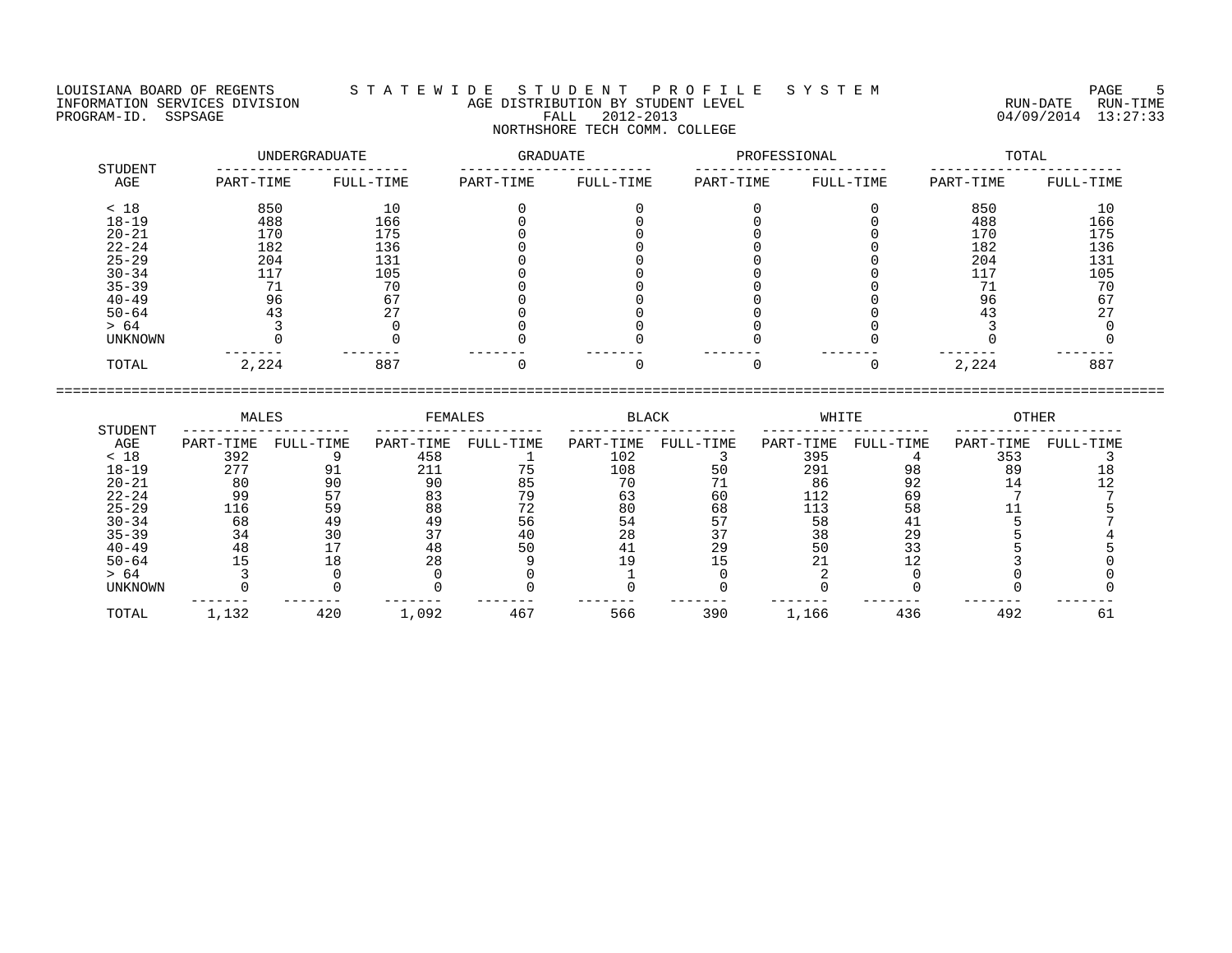LOUISIANA BOARD OF REGENTS S T A T E W I D E S T U D E N T P R O F I L E S Y S T E M PAGE 6 INFORMATION SERVICES DIVISION AGE DISTRIBUTION BY STUDENT LEVEL RUN-DATE RUN-TIME PROGRAM-ID. SSPSAGE FALL 2012-2013 04/09/2014 13:27:33 GRAMBLING STATE UNIVERSITY

| <b>STUDENT</b> |           | UNDERGRADUATE | GRADUATE  |           | PROFESSIONAL |           | TOTAL     |           |  |
|----------------|-----------|---------------|-----------|-----------|--------------|-----------|-----------|-----------|--|
| AGE            | PART-TIME | FULL-TIME     | PART-TIME | FULL-TIME | PART-TIME    | FULL-TIME | PART-TIME | FULL-TIME |  |
| < 18           | 52        |               |           |           |              |           | 52        |           |  |
| $18 - 19$      | 33        | 1,050         |           |           |              |           | 33        | 1,050     |  |
| $20 - 21$      | 40        | 1,242         |           |           |              |           | 40        | 1,243     |  |
| $22 - 24$      | 97        | 1,212         | 34        | 132       |              |           | 131       | 1,344     |  |
| $25 - 29$      | 54        | 335           | 97        | 177       |              |           | 151       | 512       |  |
| $30 - 34$      | 13        | 115           |           | 74        |              |           | 90        | 189       |  |
| $35 - 39$      |           | 49            |           | 49        |              |           | 58        | 98        |  |
| $40 - 49$      |           | 54            | 58        | 30        |              |           | 85        | 84        |  |
| $50 - 64$      |           | 24            | 55        |           |              |           | 70        | 39        |  |
| > 64           |           |               |           |           |              |           |           |           |  |
| <b>UNKNOWN</b> |           |               |           |           |              |           |           |           |  |
| TOTAL          | 348       | 4,087         | 362       | 480       |              |           | 710       | 4,567     |  |

| MALES<br>FEMALES<br>BLACK<br>WHITE<br>STUDENT<br>AGE<br>FULL-TIME<br>FULL-TIME<br>PART-TIME<br>FULL-TIME<br>PART-TIME<br>PART-TIME<br>PART-TIME<br>< 18<br>$18 - 19$<br>394<br>656<br>992<br>28<br>22<br>$20 - 21$<br>727<br>36<br>516<br>25<br>1,160<br>$22 - 24$<br>578<br>89<br>766<br>117<br>1,174<br>42<br>$25 - 29$<br>298<br>392<br>214<br>127<br>56<br>95<br>$30 - 34$<br>20<br>130<br>131<br>58<br>60<br>$35 - 39$<br>33<br>69<br>15<br>65<br>41<br>$40 - 49$<br>63<br>67<br>$\circ$<br>65<br>$50 - 64$<br>30<br>> 64 |         |  |  |  |  |           |           |           |
|--------------------------------------------------------------------------------------------------------------------------------------------------------------------------------------------------------------------------------------------------------------------------------------------------------------------------------------------------------------------------------------------------------------------------------------------------------------------------------------------------------------------------------|---------|--|--|--|--|-----------|-----------|-----------|
|                                                                                                                                                                                                                                                                                                                                                                                                                                                                                                                                |         |  |  |  |  |           | OTHER     |           |
|                                                                                                                                                                                                                                                                                                                                                                                                                                                                                                                                |         |  |  |  |  | FULL-TIME | PART-TIME | FULL-TIME |
|                                                                                                                                                                                                                                                                                                                                                                                                                                                                                                                                |         |  |  |  |  |           |           |           |
|                                                                                                                                                                                                                                                                                                                                                                                                                                                                                                                                |         |  |  |  |  |           |           |           |
|                                                                                                                                                                                                                                                                                                                                                                                                                                                                                                                                |         |  |  |  |  |           |           |           |
|                                                                                                                                                                                                                                                                                                                                                                                                                                                                                                                                |         |  |  |  |  |           | 14        | 160       |
|                                                                                                                                                                                                                                                                                                                                                                                                                                                                                                                                |         |  |  |  |  |           | 20        | 105       |
|                                                                                                                                                                                                                                                                                                                                                                                                                                                                                                                                |         |  |  |  |  |           | 25        | 46        |
|                                                                                                                                                                                                                                                                                                                                                                                                                                                                                                                                |         |  |  |  |  |           |           |           |
|                                                                                                                                                                                                                                                                                                                                                                                                                                                                                                                                |         |  |  |  |  |           |           |           |
|                                                                                                                                                                                                                                                                                                                                                                                                                                                                                                                                |         |  |  |  |  |           |           |           |
|                                                                                                                                                                                                                                                                                                                                                                                                                                                                                                                                |         |  |  |  |  |           |           |           |
|                                                                                                                                                                                                                                                                                                                                                                                                                                                                                                                                | UNKNOWN |  |  |  |  |           |           |           |

TOTAL 187 1,823 523 2,744 533 4,020 67 70 110 477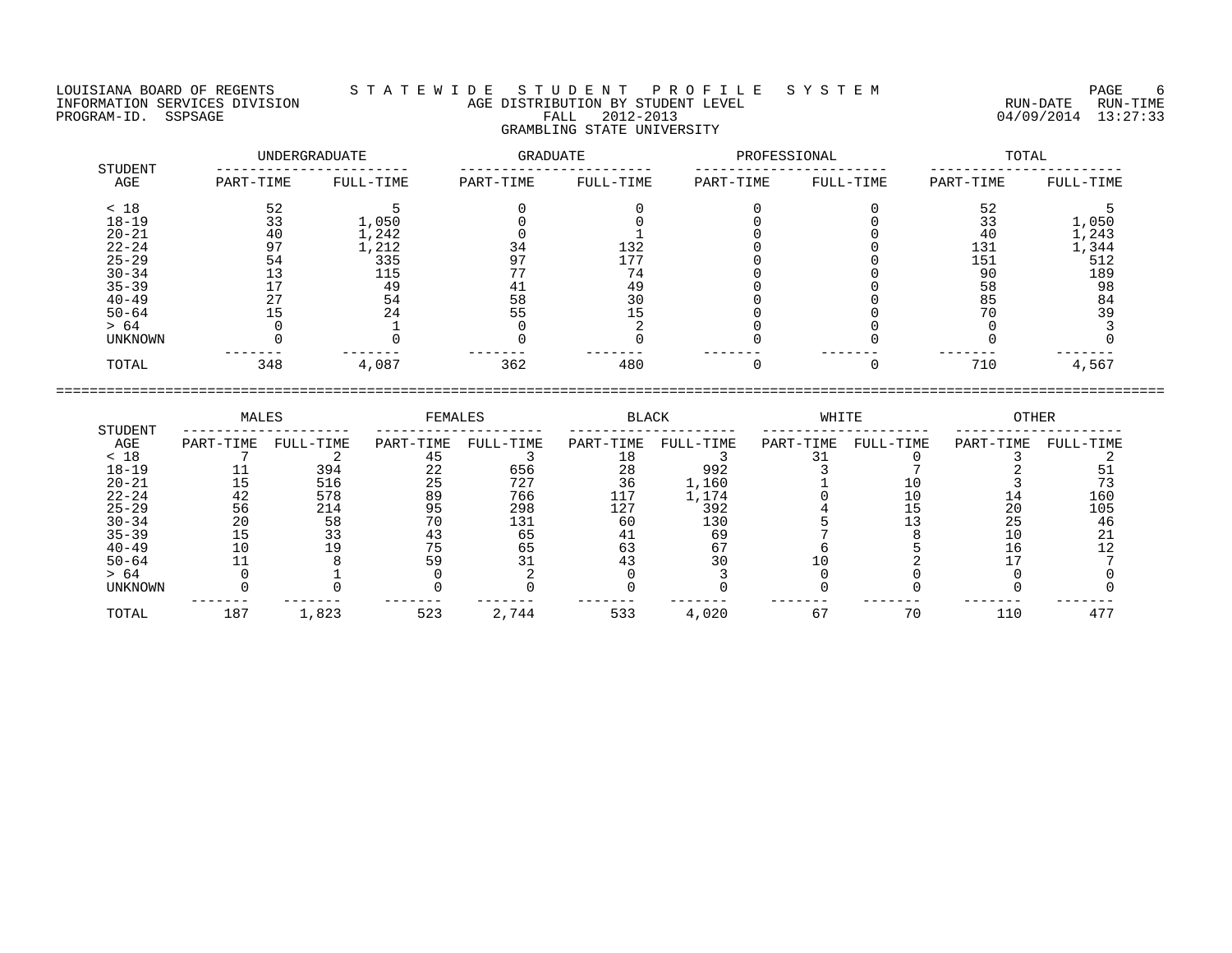## LOUISIANA BOARD OF REGENTS S T A T E W I D E S T U D E N T P R O F I L E S Y S T E M PAGE 7 INFORMATION SERVICES DIVISION AGE DISTRIBUTION BY STUDENT LEVEL RUN-DATE RUN-TIME ENGENIES DERVICES DIVISION CONTRACTED TO AGE DISTRIBUTION BY STUDENT LEVEL CONTRACTION SERVICES DIVISION CONTRA<br>PROGRAM-ID. SSPSAGE PROGRAM-ID. SSPSAGE PALL 2012-2013 04/09/2014 13:27:33 LOUISIANA TECH UNIVERSITY

|                | UNDERGRADUATE |           | GRADUATE  |           | PROFESSIONAL |           | TOTAL     |           |  |
|----------------|---------------|-----------|-----------|-----------|--------------|-----------|-----------|-----------|--|
| STUDENT<br>AGE | PART-TIME     | FULL-TIME | PART-TIME | FULL-TIME | PART-TIME    | FULL-TIME | PART-TIME | FULL-TIME |  |
| < 18           | 879           | 169       |           |           |              |           | 879       | 169       |  |
| $18 - 19$      | 229           | 2,130     |           |           |              |           | 229       | 2,131     |  |
| $20 - 21$      | 101           | 2,283     |           | 10        |              |           | 101       | 2,293     |  |
| $22 - 24$      | 239           | 1,308     | 55        | 340       |              |           | 294       | 1,648     |  |
| $25 - 29$      | 194           | 354       | 211       | 375       |              |           | 405       | 729       |  |
| $30 - 34$      | 125           | 102       | 227       | 144       |              |           | 352       | 246       |  |
| $35 - 39$      | 86            | 44        | 202       | 71        |              |           | 288       | 115       |  |
| $40 - 49$      | 169           | 64        | 330       | 102       |              |           | 499       | 166       |  |
| $50 - 64$      | 254           | 23        | 205       | 53        |              |           | 459       | 76        |  |
| > 64           | 204           |           | 16        |           |              |           | 220       |           |  |
| UNKNOWN        |               |           |           |           |              |           |           |           |  |
| TOTAL          | 2,480         | 6,478     | 1,246     | 1,100     |              |           | 3,726     | 7,578     |  |

|                | MALES     |           | FEMALES   |           | <b>BLACK</b> |           | WHITE     |           | OTHER     |           |
|----------------|-----------|-----------|-----------|-----------|--------------|-----------|-----------|-----------|-----------|-----------|
| STUDENT<br>AGE | PART-TIME | FULL-TIME | PART-TIME | FULL-TIME | PART-TIME    | FULL-TIME | PART-TIME | FULL-TIME | PART-TIME | FULL-TIME |
| < 18           | 339       | 60        | 540       | 109       | 55           | 12        | 665       | 124       | 159       |           |
| $18 - 19$      | 105       | 1,180     | 124       | 951       | 21           | 320       | 154       | 1,576     | 54        | 235       |
| $20 - 21$      | 45        | 1,268     | 56        | 1,025     | 14           | 305       | 53        | 1,636     | 34        | 352       |
| $22 - 24$      | 153       | 985       | 141       | 663       | 44           | 222       | 188       | 1,025     | 62        | 401       |
| $25 - 29$      | 174       | 421       | 231       | 308       | 59           | 84        | 254       | 333       | 92        | 312       |
| $30 - 34$      | 150       | 124       | 202       | 122       | 68           | 40        | 226       | 134       | 58        | 72        |
| $35 - 39$      | 94        | 50        | 194       | 65        | 59           | 19        | 195       | 68        | 34        | 28        |
| $40 - 49$      | 159       | 50        | 340       | 116       | 95           |           | 344       | 100       | 60        | 29        |
| $50 - 64$      | 143       |           | 316       | 63        | 70           |           | 314       | 47        |           |           |
| > 64           |           |           | 153       |           |              |           | 144       |           | 64        |           |
| UNKNOWN        |           |           |           |           |              |           |           |           |           |           |
| TOTAL          | 1,429     | 4,151     | 2,297     | 3,427     | 497          | 1,054     | 2,537     | 5,046     | 692       | 1,478     |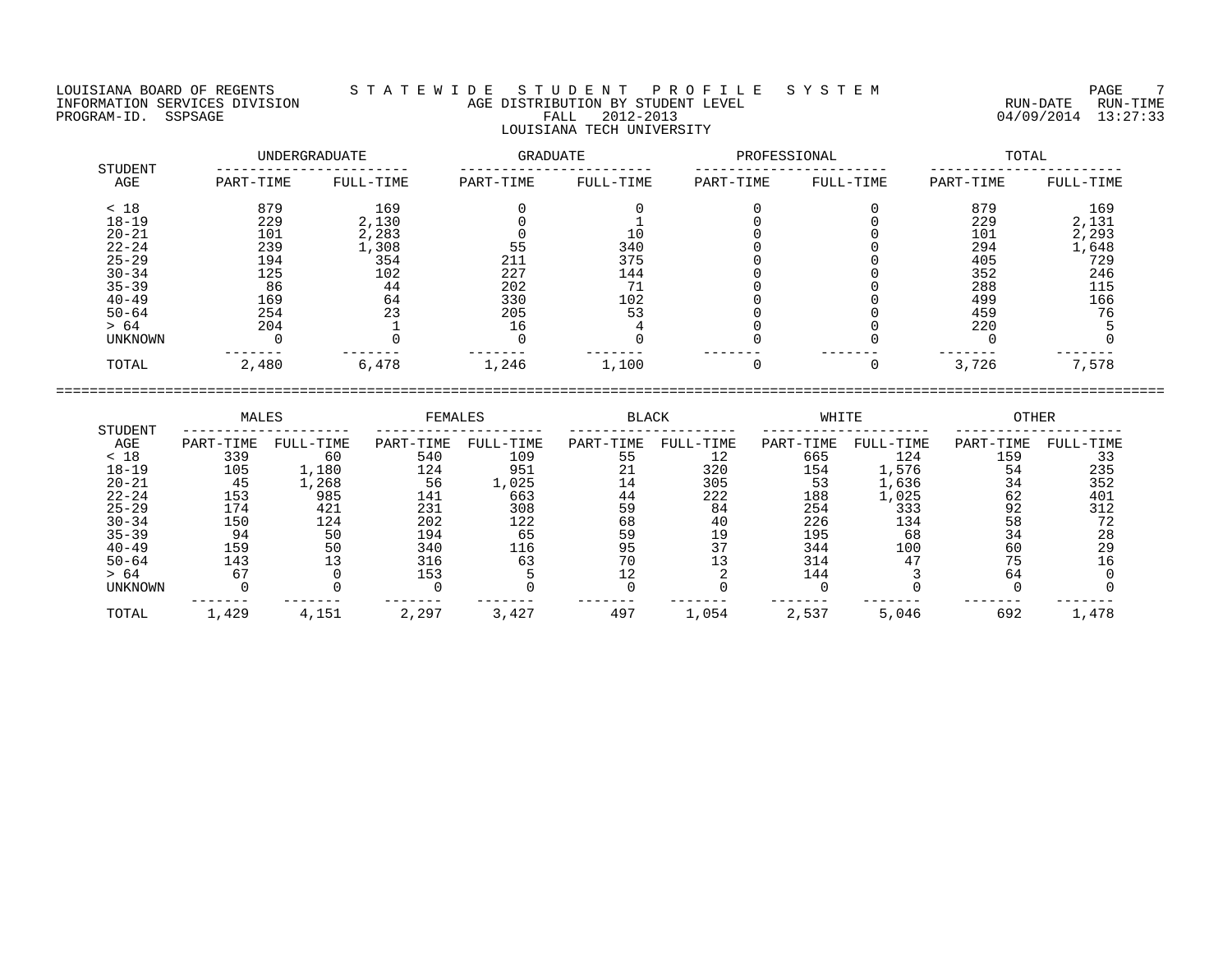## LOUISIANA BOARD OF REGENTS S T A T E W I D E S T U D E N T P R O F I L E S Y S T E M PAGE 8 INFORMATION SERVICES DIVISION AGE DISTRIBUTION BY STUDENT LEVEL RUN-DATE RUN-TIME ENGENIE SOMETHOUS DIVISION CONTROLLED TO AGE DISTRIBUTION BY STUDENT LEVEL CONTROLLED TO A RUN-DATE RUN-TIME RUN<br>PROGRAM-ID. SSPSAGE PROGRAM-ID. SSPSAGE PALL 2012-2013 04/09/2014 13:27:33 MCNEESE STATE UNIVERSITY

|                | UNDERGRADUATE |           | GRADUATE  |           | PROFESSIONAL |           | TOTAL     |           |  |
|----------------|---------------|-----------|-----------|-----------|--------------|-----------|-----------|-----------|--|
| STUDENT<br>AGE | PART-TIME     | FULL-TIME | PART-TIME | FULL-TIME | PART-TIME    | FULL-TIME | PART-TIME | FULL-TIME |  |
| < 18           | 530           |           |           |           |              |           | 530       | 13        |  |
| $18 - 19$      | 208           | 1,860     |           |           |              |           | 208       | 1,860     |  |
| $20 - 21$      | 81            | 1,813     |           |           |              |           | 81        | 1,814     |  |
| $22 - 24$      | 232           | 1,260     | 65        | 122       |              |           | 297       | 1,382     |  |
| $25 - 29$      | 190           | 575       | 172       | 134       |              |           | 362       | 709       |  |
| $30 - 34$      | 130           | 262       | 100       | 43        |              |           | 230       | 305       |  |
| $35 - 39$      | 90            | 138       | 64        | 16        |              |           | 154       | 154       |  |
| $40 - 49$      | 113           | 120       | 83        | 12        |              |           | 196       | 132       |  |
| $50 - 64$      | 48            | 37        | 43        |           |              |           | 91        | 49        |  |
| > 64           |               |           |           |           |              |           |           |           |  |
| UNKNOWN        |               |           |           |           |              |           |           |           |  |
| TOTAL          | 1,623         | 6,079     | 537       | 340       |              |           | 2,160     | 6,419     |  |

|                | MALES     |           | FEMALES   |           | <b>BLACK</b> |           | WHITE     |           | <b>OTHER</b> |           |
|----------------|-----------|-----------|-----------|-----------|--------------|-----------|-----------|-----------|--------------|-----------|
| STUDENT<br>AGE | PART-TIME | FULL-TIME | PART-TIME | FULL-TIME | PART-TIME    | FULL-TIME | PART-TIME | FULL-TIME | PART-TIME    | FULL-TIME |
| < 18           | 185       |           | 345       |           | 49           |           | 454       |           | 27           |           |
| 18-19          | 86        | 727       | 122       | 1,133     | 28           | 311       | 166       | 1,430     | 14           | 119       |
| $20 - 21$      |           | 712       | 50        | 1,102     | 14           | 312       | 63        | 1,341     |              | 161       |
| $22 - 24$      | 107       | 623       | 190       | 759       | 47           | 219       | 236       | 967       | 14           | 196       |
| $25 - 29$      | 112       | 294       | 250       | 415       | 67           | 131       | 275       | 461       | 20           |           |
| $30 - 34$      | 66        | 98        | 164       | 207       | 51           | 68        | 169       | 207       |              |           |
| $35 - 39$      | 37        | 43        | 117       |           | 38           | 34        | 109       | 114       |              |           |
| $40 - 49$      | 56        | 24        | 140       | 108       | 55           | 35        | 129       | 92        |              |           |
| $50 - 64$      |           |           | 64        | 44        | 26           |           | 62        |           |              |           |
| > 64           |           |           |           |           |              |           |           |           |              |           |
| <b>UNKNOWN</b> |           |           |           |           |              |           |           |           |              |           |
| TOTAL          | 712       | 2,530     | 1,448     | 3,889     | 376          | 1,125     | 1,673     | 4,657     |              | 631       |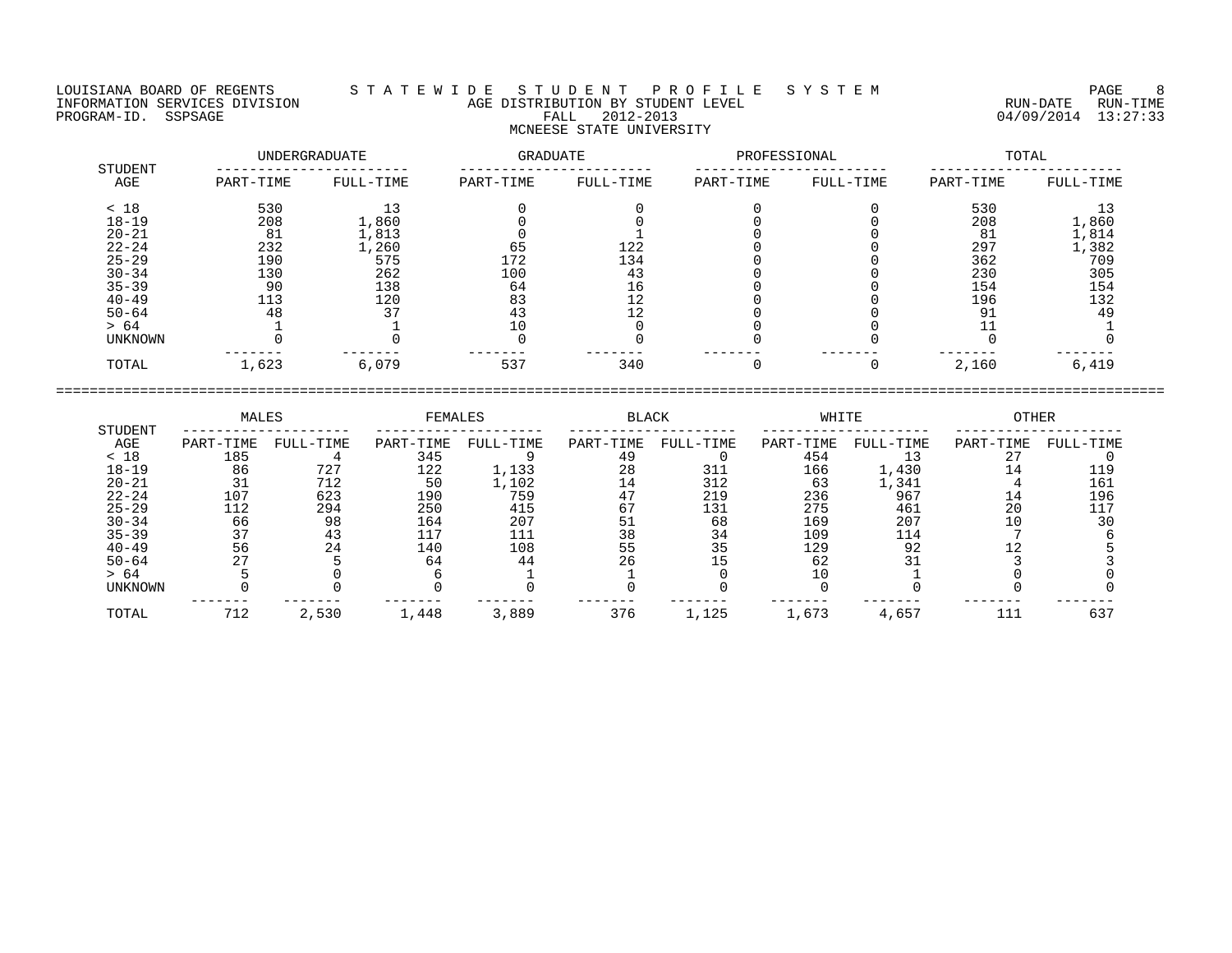LOUISIANA BOARD OF REGENTS S T A T E W I D E S T U D E N T P R O F I L E S Y S T E M PAGE 9 INFORMATION SERVICES DIVISION AGE DISTRIBUTION BY STUDENT LEVEL RUN-DATE RUN-TIME PROGRAM-ID. SSPSAGE FALL 2012-2013 04/09/2014 13:27:33 NICHOLLS STATE UNIVERSITY

| STUDENT        |           | UNDERGRADUATE | GRADUATE  |           | PROFESSIONAL |           | TOTAL     |           |  |
|----------------|-----------|---------------|-----------|-----------|--------------|-----------|-----------|-----------|--|
| AGE            | PART-TIME | FULL-TIME     | PART-TIME | FULL-TIME | PART-TIME    | FULL-TIME | PART-TIME | FULL-TIME |  |
| < 18           | 123       |               |           |           |              |           | 123       |           |  |
| $18 - 19$      | 232       | 1,540         |           |           |              |           | 232       | 1,540     |  |
| $20 - 21$      | 132       | 1,557         |           |           |              |           | 132       | 1,557     |  |
| $22 - 24$      | 279       | 1,033         | 66        |           |              |           | 345       | 1,126     |  |
| $25 - 29$      | 190       | 349           | 144       | 42        |              |           | 334       | 391       |  |
| $30 - 34$      | 106       | 162           | 75        | 29        |              |           | 181       | 191       |  |
| $35 - 39$      | 65        | 62            | 50        |           |              |           | 115       | 75        |  |
| $40 - 49$      | 69        |               | 63        |           |              |           | 132       | 74        |  |
| $50 - 64$      |           |               |           |           |              |           | 47        | 18        |  |
| > 64           |           |               |           |           |              |           |           |           |  |
| <b>UNKNOWN</b> |           |               |           |           |              |           |           |           |  |
| TOTAL          | 1,231     | 4,781         | 414       | 195       |              |           | 1,645     | 4,976     |  |
|                |           |               |           |           |              |           |           |           |  |

| MALES<br>STUDENT |           | FEMALES   |           | <b>BLACK</b> |           | WHITE     |           | OTHER     |           |           |
|------------------|-----------|-----------|-----------|--------------|-----------|-----------|-----------|-----------|-----------|-----------|
| AGE              | PART-TIME | FULL-TIME | PART-TIME | FULL-TIME    | PART-TIME | FULL-TIME | PART-TIME | FULL-TIME | PART-TIME | FULL-TIME |
| < 18             | 60        |           | 63        |              |           |           | 87        |           | 25        |           |
| $18 - 19$        | 82        | 573       | 150       | 967          | 89        | 303       | 124       | 1,044     | 19        | 193       |
| $20 - 21$        | 50        | 607       | 82        | 950          | 43        | 271       |           | 1,111     | 12        | 175       |
| $22 - 24$        | 120       | 455       | 225       | 671          | 45        | 210       | 265       | 785       | 35        | 131       |
| $25 - 29$        | 107       | 151       | 227       | 240          |           | 75        | 236       | 259       |           | 55        |
| $30 - 34$        | 58        | 67        | 123       | 124          |           | 42        | 120       | 122       | 20        | 27        |
| $35 - 39$        | 29        | 23        | 86        | 52           | 24        | 18        | 76        | 51        |           |           |
| $40 - 49$        | 27        | 20        | 105       | 54           | 28        | 20        | 92        | 44        |           |           |
| $50 - 64$        |           |           | 32        |              |           |           | 30        | 10        |           |           |
| > 64             |           |           |           |              |           |           |           |           |           |           |
| UNKNOWN          |           |           |           |              |           |           |           |           |           |           |
| TOTAL            | 550       | 1,903     | 1,095     | 3,073        | 364       | 950       | 1,110     | 3,427     | 171       | 599       |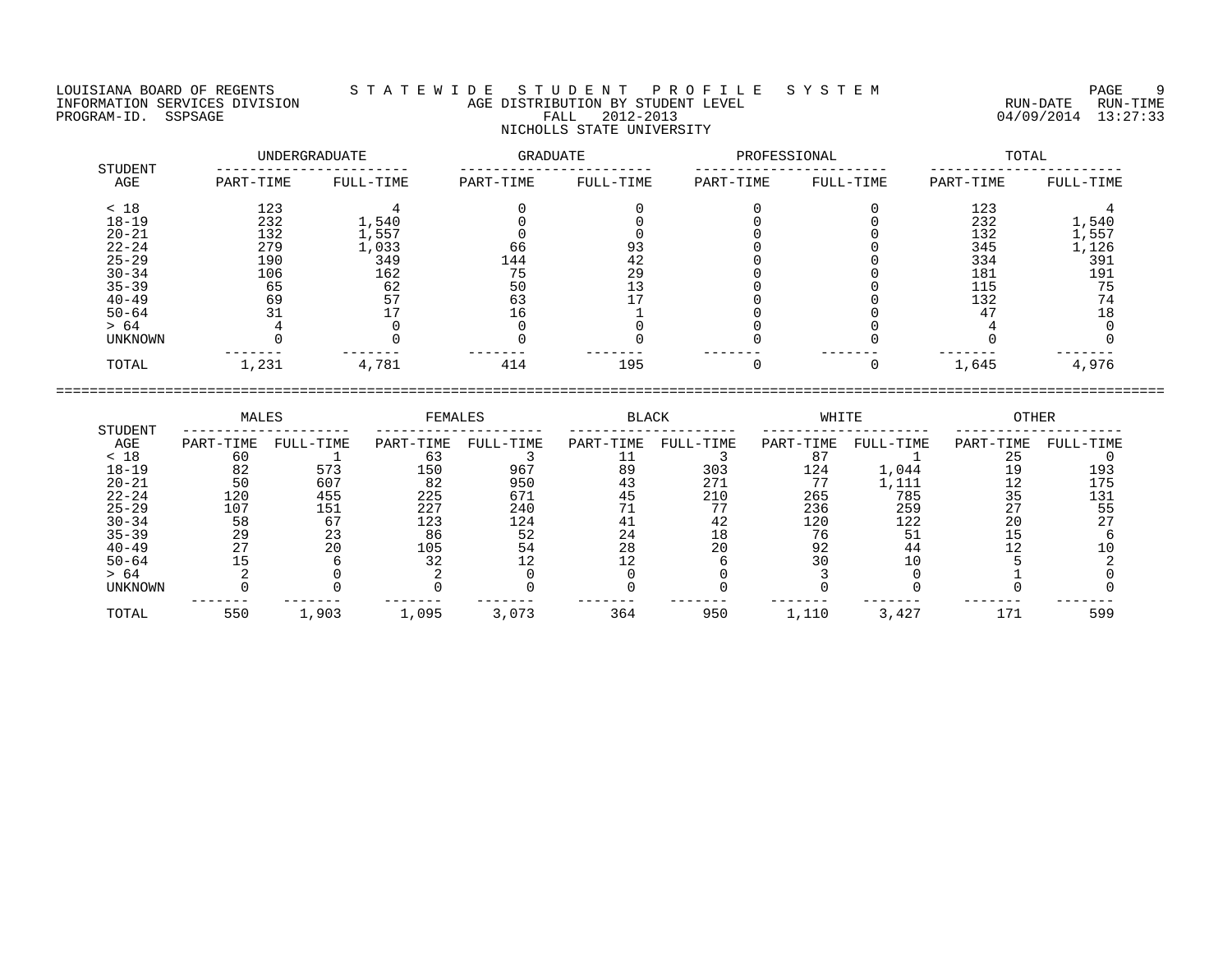LOUISIANA BOARD OF REGENTS S T A T E W I D E S T U D E N T P R O F I L E S Y S T E M PAGE 10 INFORMATION SERVICES DIVISION AGE DISTRIBUTION BY STUDENT LEVEL RUN-DATE RUN-TIME PROGRAM-ID. SSPSAGE FALL 2012-2013 04/09/2014 13:27:33 UNIVERSITY OF LA. AT MONROE

| STUDENT   |           | <b>UNDERGRADUATE</b> | <b>GRADUATE</b> |           | PROFESSIONAL |           |           | TOTAL     |
|-----------|-----------|----------------------|-----------------|-----------|--------------|-----------|-----------|-----------|
| AGE       | PART-TIME | FULL-TIME            | PART-TIME       | FULL-TIME | PART-TIME    | FULL-TIME | PART-TIME | FULL-TIME |
| < 18      | 1,027     | 35                   |                 |           |              |           | 1,027     | 35        |
| $18 - 19$ | 308       | 1,795                |                 |           |              |           | 308       | 1,795     |
| $20 - 21$ | 66        | 1,583                |                 |           |              |           | 66        | 1,617     |
| $22 - 24$ | 213       | 1,074                | 46              | 181       |              | 176       | 259       | 1,431     |
| $25 - 29$ | 178       | 348                  | 134             | 135       |              | 84        | 312       | 567       |
| $30 - 34$ | 130       | 161                  | 79              |           |              | 18        | 209       | 250       |
| $35 - 39$ | 81        | 92                   | 58              | 29        |              |           | 139       | 129       |
| $40 - 49$ | 92        | 69                   | 74              | 38        |              |           | 166       | 109       |
| $50 - 64$ | 43        | 21                   | 29              | 25        |              |           | 72        | 46        |
| > 64      |           |                      |                 |           |              |           |           |           |
| UNKNOWN   |           |                      |                 |           |              |           |           |           |
| TOTAL     | 2,146     | 5,178                | 421             | 485       |              | 318       | 2,567     | 5,981     |

 MALES FEMALES BLACK WHITE OTHER STUDENT -------------------- -------------------- -------------------- -------------------- -------------------- AGE PART-TIME FULL-TIME PART-TIME FULL-TIME PART-TIME FULL-TIME PART-TIME FULL-TIME PART-TIME FULL-TIME < 18 426 8 601 27 149 4 814 25 64 6 18-19 155 573 153 1,222 51 553 233 1,061 24 181 20-21 22 601 44 1,016 15 425 46 1,031 5 161 22-24 96 574 163 857 44 325 200 910 15 196 25-29 101 228 211 339 69 114 218 342 25 111 30-34 65 87 144 163 55 68 134 151 20 31 35-39 40 36 99 93 36 27 89 89 14 13 40-49 37 32 129 77 37 28 116 65 13 16 50-64 13 19 59 27 26 11 38 31 8 4 > 64 4 1 5 1 2 0 7 2 0 0 UNKNOWN 0 0 0 0 0 0 0 0 0 0 ------- ------- ------- ------- ------- ------- ------- ------- ------- ------- TOTAL 959 2,159 1,608 3,822 484 1,555 1,895 3,707 188 719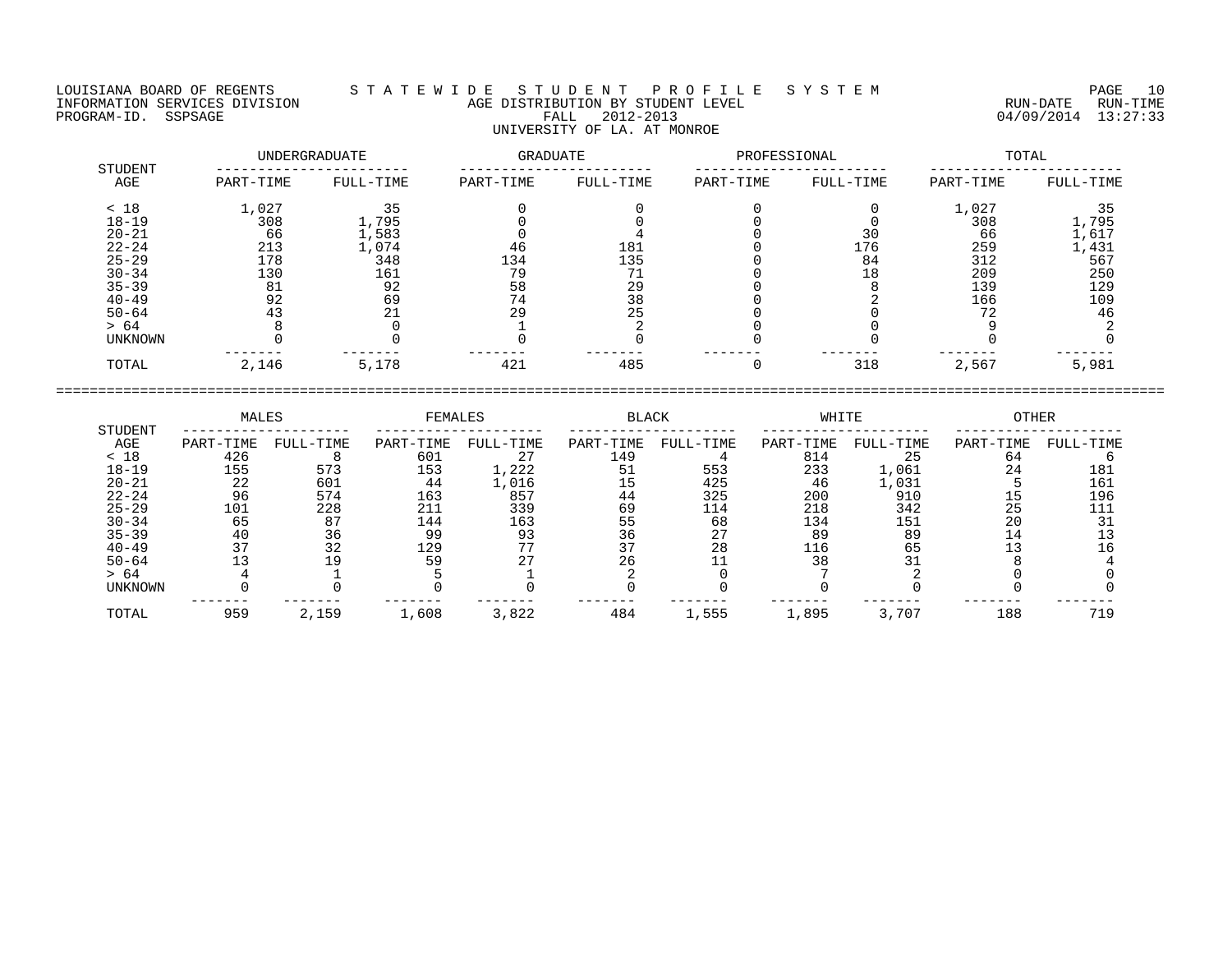LOUISIANA BOARD OF REGENTS S T A T E W I D E S T U D E N T P R O F I L E S Y S T E M PAGE 11 INFORMATION SERVICES DIVISION AGE DISTRIBUTION BY STUDENT LEVEL RUN-DATE RUN-TIME PROGRAM-ID. SSPSAGE FALL 2012-2013 04/09/2014 13:27:33 NORTHWESTERN STATE UNIVERSITY

| STUDENT   |           | UNDERGRADUATE | GRADUATE  |           | PROFESSIONAL |           | TOTAL     |           |  |
|-----------|-----------|---------------|-----------|-----------|--------------|-----------|-----------|-----------|--|
| AGE       | PART-TIME | FULL-TIME     | PART-TIME | FULL-TIME | PART-TIME    | FULL-TIME | PART-TIME | FULL-TIME |  |
| < 18      | 518       |               |           |           |              |           | 518       |           |  |
| $18 - 19$ | 218       | 1,725         |           |           |              |           | 218       | 1,725     |  |
| $20 - 21$ | 192       | 1,536         |           |           |              |           | 192       | 1,537     |  |
| $22 - 24$ | 426       | 971           | 53        | <b>ن</b>  |              |           | 479       | 1,058     |  |
| $25 - 29$ | 481       | 452           | 241       |           |              |           | 722       | 509       |  |
| $30 - 34$ | 398       | 256           | 217       | 42        |              |           | 615       | 298       |  |
| $35 - 39$ | 289       | 138           | 141       | 20        |              |           | 430       | 158       |  |
| $40 - 49$ | 345       | 162           | 169       | 14        |              |           | 514       | 176       |  |
| $50 - 64$ | 135       | 45            | 79        |           |              |           | 214       | 53        |  |
| > 64      | 16        |               |           |           |              |           | 22        |           |  |
| UNKNOWN   |           |               |           |           |              |           |           |           |  |
| TOTAL     | 3,018     | 5,294         | 906       | 229       |              |           | 3,924     | 5,523     |  |

 MALES FEMALES BLACK WHITE OTHER STUDENT -------------------- -------------------- -------------------- -------------------- -------------------- AGE PART-TIME FULL-TIME PART-TIME FULL-TIME PART-TIME FULL-TIME PART-TIME FULL-TIME PART-TIME FULL-TIME < 18 182 3 336 6 54 0 333 9 131 0 18-19 79 625 139 1,100 29 472 142 966 47 287 20-21 47 566 145 971 54 477 113 858 25 202 22-24 127 430 352 628 131 320 295 596 53 142 25-29 168 148 554 361 170 164 466 252 86 93 30-34 121 87 494 211 151 76 406 170 58 52 35-39 99 41 331 117 112 53 275 88 43 17 40-49 98 38 416 138 133 67 340 85 41 24 50-64 46 9 168 44 53 17 137 24 24 12 > 64 4 0 18 0 3 0 19 0 0 0 UNKNOWN 0 0 0 0 0 0 0 0 0 0 ------- ------- ------- ------- ------- ------- ------- ------- ------- ------- TOTAL 971 1,947 2,953 3,576 890 1,646 2,526 3,048 508 829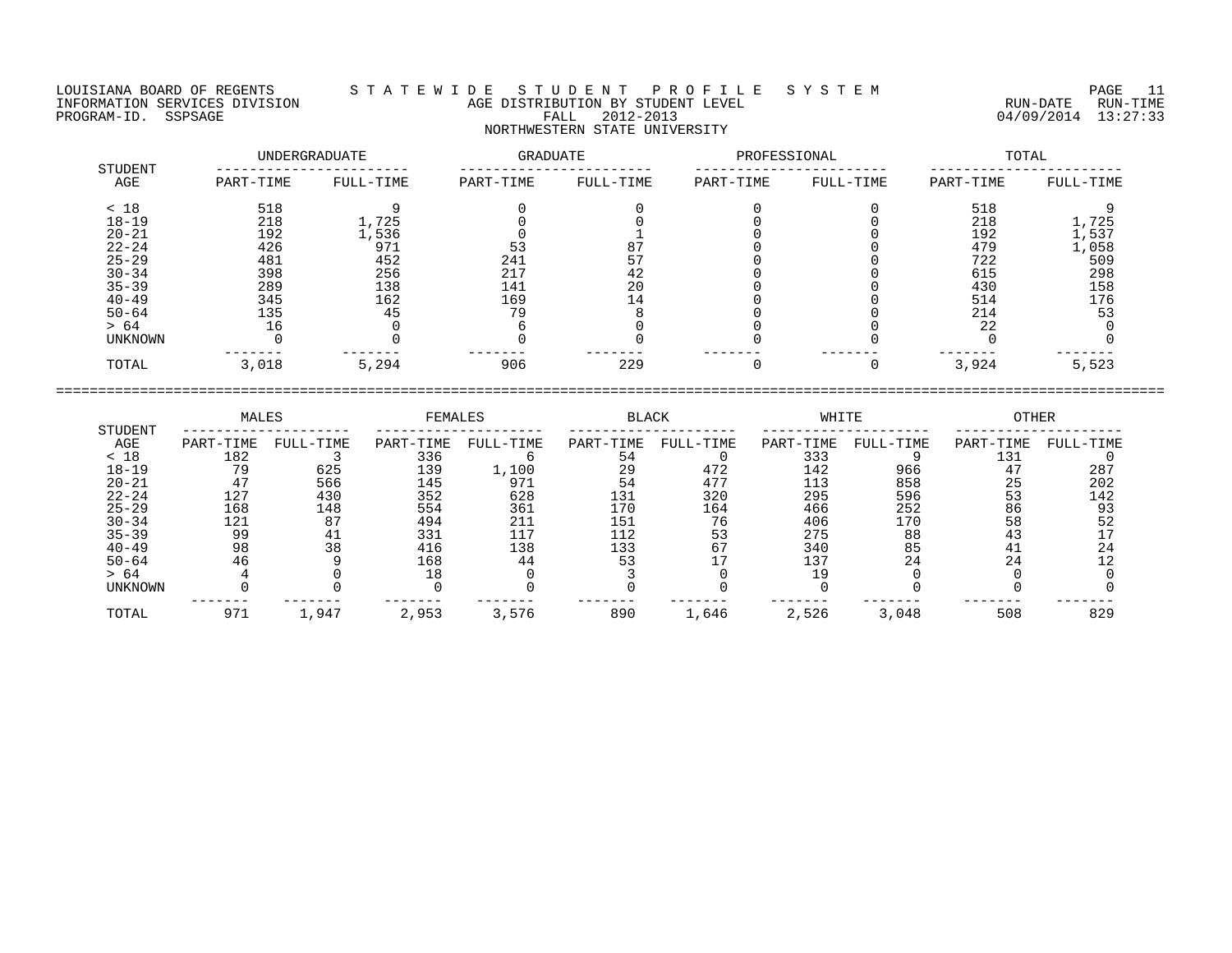LOUISIANA BOARD OF REGENTS S T A T E W I D E S T U D E N T P R O F I L E S Y S T E M PAGE 12 INFORMATION SERVICES DIVISION AGE DISTRIBUTION BY STUDENT LEVEL RUN-DATE RUN-TIME PROGRAM-ID. SSPSAGE FALL 2012-2013 04/09/2014 13:27:33 SOUTHEASTERN LA. UNIVERSITY

| STUDENT        |           | UNDERGRADUATE |           | GRADUATE  | PROFESSIONAL |           | TOTAL     |           |  |
|----------------|-----------|---------------|-----------|-----------|--------------|-----------|-----------|-----------|--|
| AGE            | PART-TIME | FULL-TIME     | PART-TIME | FULL-TIME | PART-TIME    | FULL-TIME | PART-TIME | FULL-TIME |  |
| < 18           | 1,576     |               |           |           |              |           | 1,576     |           |  |
| $18 - 19$      | 553       | 3,373         |           |           |              |           | 553       | 3,373     |  |
| $20 - 21$      | 193       | 3,321         |           |           |              |           | 193       | 3,328     |  |
| $22 - 24$      | 555       | 2,446         | 84        | 199       |              |           | 639       | 2,645     |  |
| $25 - 29$      | 394       | 750           | 254       | 121       |              |           | 648       | 871       |  |
| $30 - 34$      | 195       | 274           | 188       | 50        |              |           | 383       | 324       |  |
| $35 - 39$      | 92        | 128           | 126       | 28        |              |           | 218       | 156       |  |
| $40 - 49$      | 130       | 127           | 180       | 31        |              |           | 310       | 158       |  |
| $50 - 64$      | 59        |               | 81        |           |              |           | 140       | 47        |  |
| > 64           | 19        |               |           |           |              |           | 22        |           |  |
| <b>UNKNOWN</b> |           |               |           |           |              |           |           |           |  |
| TOTAL          | 3,766     | 10,474        | 916       | 446       |              |           | 4,682     | 10,920    |  |

|           | MALES     |           | FEMALES   |           | BLACK     |           | WHITE     |           | OTHER     |           |
|-----------|-----------|-----------|-----------|-----------|-----------|-----------|-----------|-----------|-----------|-----------|
| STUDENT   |           |           |           |           |           |           |           |           |           |           |
| AGE       | PART-TIME | FULL-TIME | PART-TIME | FULL-TIME | PART-TIME | FULL-TIME | PART-TIME | FULL-TIME | PART-TIME | FULL-TIME |
| < 18      | 663       |           | 913       |           | 126       |           | 964       |           | 486       |           |
| $18 - 19$ | 250       | 1,283     | 303       | 2,090     | 125       | 550       | 320       | 2,087     | 108       | 736       |
| $20 - 21$ | 83        | ., 275    | 110       | 2,053     | 38        | 533       | 132       | 2,421     | 23        | 374       |
| $22 - 24$ | 217       | 1,108     | 422       | 1,537     | 90        | 430       | 498       | 1,911     | 51        | 304       |
| $25 - 29$ | 193       | 369       | 455       | 502       | 85        | 138       | 511       | 617       | 52        | 116       |
| $30 - 34$ | 98        | 126       | 285       | 198       | 60        | 41        | 294       | 253       | 29        | 30        |
| $35 - 39$ | 55        | 39        | 163       | 117       | 41        | 27        | 161       | 113       | 16        | 16        |
| $40 - 49$ | 54        | 47        | 256       | 111       | 50        | 24        | 237       | 118       | 23        | 16        |
| $50 - 64$ | 33        |           | 107       | 34        | 22        |           | 99        | 36        | 19        |           |
| > 64      |           |           |           |           |           |           | 16        |           |           |           |
| UNKNOWN   |           |           |           |           |           |           |           |           |           |           |
| TOTAL     | 1,658     | 4,267     | 3,024     | 6,653     | 638       | 1,751     | 3,232     | 7,564     | 812       | 1,605     |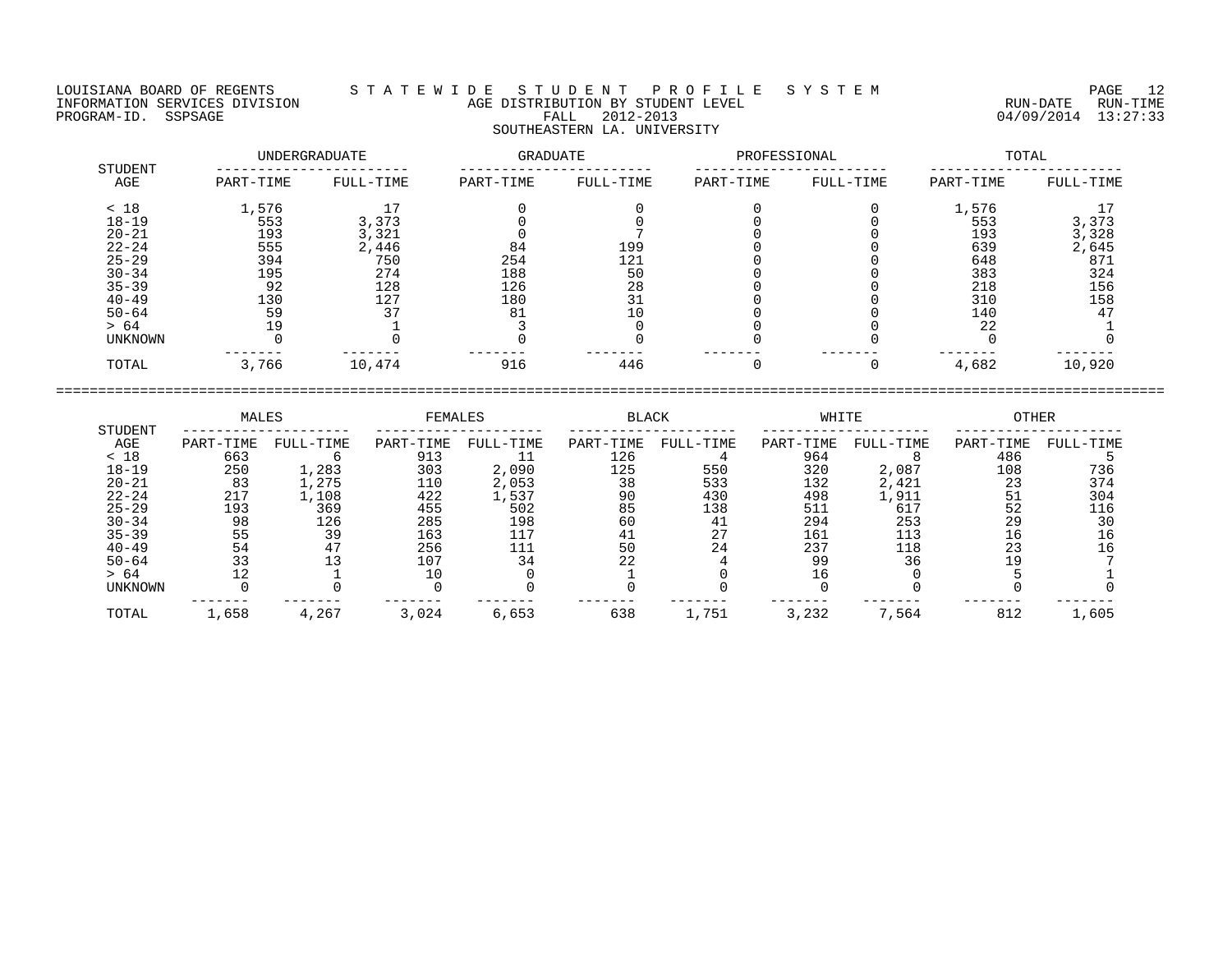LOUISIANA BOARD OF REGENTS S T A T E W I D E S T U D E N T P R O F I L E S Y S T E M PAGE 13 INFORMATION SERVICES DIVISION AGE DISTRIBUTION BY STUDENT LEVEL RUN-DATE RUN-TIME PROGRAM-ID. SSPSAGE FALL 2012-2013 ---- FALL 2012-2013 ---- 04/09/2014 13:27:33 UNIVERSITY OF LA. AT LAFAYETTE

| STUDENT        |           | UNDERGRADUATE | GRADUATE  |           | PROFESSIONAL |           | TOTAL     |           |  |
|----------------|-----------|---------------|-----------|-----------|--------------|-----------|-----------|-----------|--|
| AGE            | PART-TIME | FULL-TIME     | PART-TIME | FULL-TIME | PART-TIME    | FULL-TIME | PART-TIME | FULL-TIME |  |
| < 18           | 248       | 16            |           |           |              |           | 248       | 16        |  |
| $18 - 19$      | 170       | 4,119         |           |           |              |           | 170       | 4,119     |  |
| $20 - 21$      | 248       | 4,087         |           |           |              |           | 248       | 4,099     |  |
| $22 - 24$      | 676       | 2,831         | 85        | 292       |              |           | 761       | 3,123     |  |
| $25 - 29$      | 494       | 891           | 192       | 359       |              |           | 686       | 1,250     |  |
| $30 - 34$      | 246       | 280           | 133       | 119       |              |           | 379       | 399       |  |
| $35 - 39$      | 141       | 120           | 92        | 57        |              |           | 233       | 177       |  |
| $40 - 49$      | 145       | 78            | 132       | 33        |              |           | 277       | 111       |  |
| $50 - 64$      | 102       | 21            | 59        |           |              |           | 161       | 35        |  |
| > 64           | 215       |               | 33        |           |              |           | 248       |           |  |
| <b>UNKNOWN</b> |           |               |           |           |              |           |           |           |  |
| TOTAL          | 2,685     | 12,443        | 726       | 886       |              |           | 3,411     | 13,329    |  |

|                | MALES     |           | FEMALES   |           |           | <b>BLACK</b> |           | WHITE     | OTHER     |           |
|----------------|-----------|-----------|-----------|-----------|-----------|--------------|-----------|-----------|-----------|-----------|
| STUDENT<br>AGE | PART-TIME | FULL-TIME | PART-TIME | FULL-TIME | PART-TIME | FULL-TIME    | PART-TIME | FULL-TIME | PART-TIME | FULL-TIME |
| < 18           | 98        |           | 150       |           | 25        |              | 202       |           | 21        |           |
| $18 - 19$      | 76        | 1,737     | 94        | 2,382     | 46        | 1,056        | 101       | 2,684     | 23        | 379       |
| $20 - 21$      | 102       | 1,801     | 146       | 2,298     |           | 868          | 168       | 2,828     | 23        | 403       |
| $22 - 24$      | 318       | 1,485     | 443       | 1,638     | 98        | 572          | 604       | 2,217     | 59        | 334       |
| $25 - 29$      | 284       | 677       | 402       | 573       | 115       | 188          | 515       | 828       | 56        | 234       |
| $30 - 34$      | 125       | 204       | 254       | 195       | 70        | 51           | 278       | 272       |           | 76        |
| $35 - 39$      | 72        | 70        | 161       | 107       | 69        | 32           | 143       | 105       | 21        | 40        |
| $40 - 49$      | 70        | 39        | 207       | 72        | 55        | 24           | 197       | 73        | 25        | 14        |
| $50 - 64$      | 34        |           | 127       | 22        | 19        |              | 112       | 26        | 30        |           |
| > 64           | 37        |           | 211       |           |           |              | 159       |           | 82        |           |
| <b>UNKNOWN</b> |           |           |           |           |           |              |           |           |           |           |
| TOTAL          | 1,216     | 6,033     | 2,195     | 7,296     | 561       | 2,802        | 2,479     | 9,039     | 371       | 1,488     |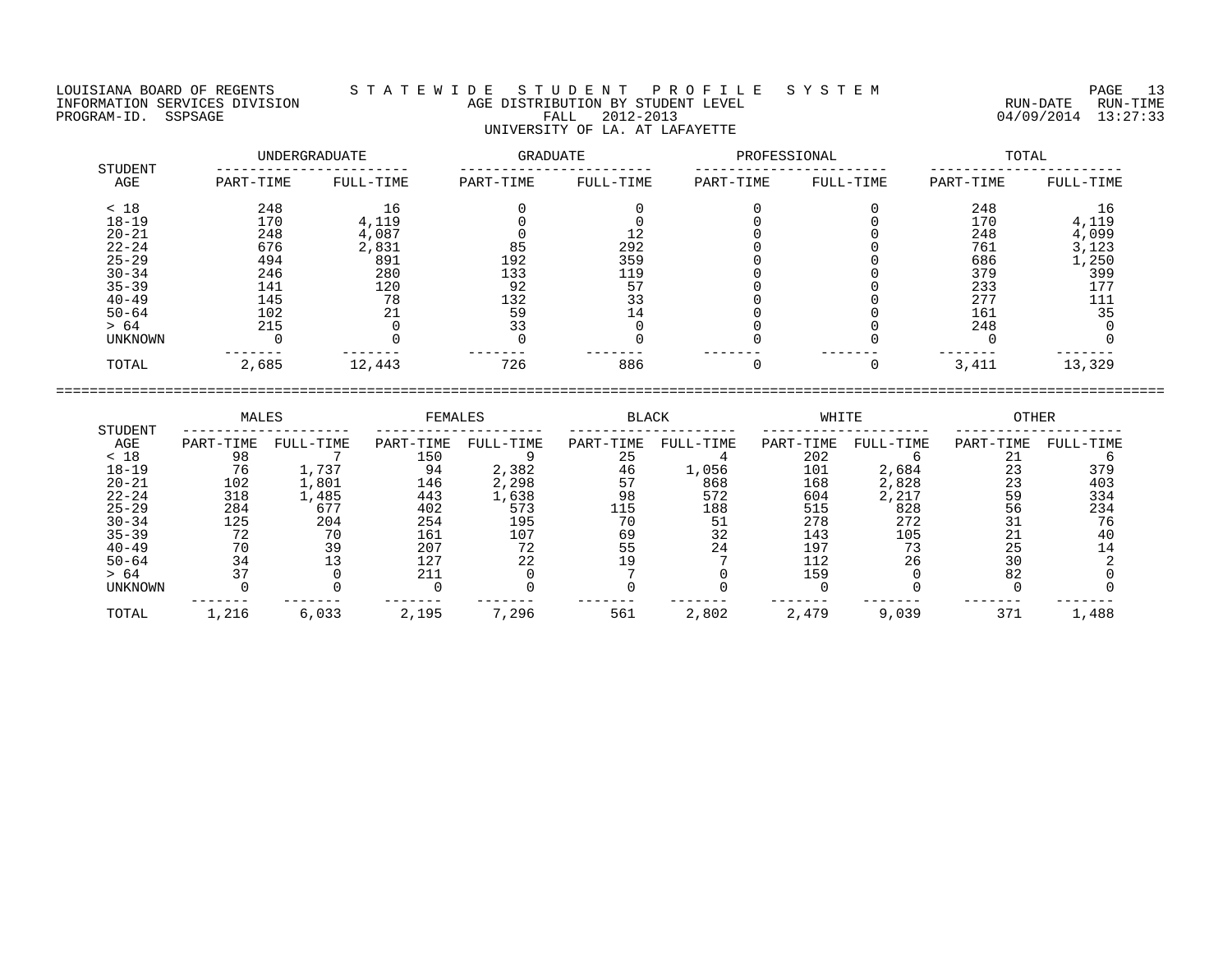## LOUISIANA BOARD OF REGENTS S T A T E W I D E S T U D E N T P R O F I L E S Y S T E M PAGE 14 INFORMATION SERVICES DIVISION AGE DISTRIBUTION BY STUDENT LEVEL RUN-DATE RUN-TIME ENGENIE SOMETHOUS DIVISION CONTROLLED TO AGE DISTRIBUTION BY STUDENT LEVEL CONTROLLED TO THE RUN-DATE RUN-TIME<br>PROGRAM-ID. SSPSAGE PROGRAM-ID. SSPSAGE PALL 2012-2013 04/09/2014 13:27:33 L.S.U. AT ALEXANDRIA

| STUDENT   | UNDERGRADUATE |           | <b>GRADUATE</b> |           | PROFESSIONAL |           | TOTAL     |           |  |
|-----------|---------------|-----------|-----------------|-----------|--------------|-----------|-----------|-----------|--|
| AGE       | PART-TIME     | FULL-TIME | PART-TIME       | FULL-TIME | PART-TIME    | FULL-TIME | PART-TIME | FULL-TIME |  |
| < 18      | 276           |           |                 |           |              |           | 276       |           |  |
| $18 - 19$ | 120           | 373       |                 |           |              |           | 120       | 373       |  |
| $20 - 21$ | 128           | 318       |                 |           |              |           | 128       | 318       |  |
| $22 - 24$ | 139           | 182       |                 |           |              |           | 140       | 184       |  |
| $25 - 29$ | 200           | 138       |                 |           |              |           | 205       | 140       |  |
| $30 - 34$ | 124           | 80        |                 |           |              |           | 130       | 80        |  |
| $35 - 39$ | 98            | 48        |                 |           |              |           | 100       | 48        |  |
| $40 - 49$ | 84            | 34        |                 |           |              |           | 88        | 35        |  |
| $50 - 64$ | 37            | 19        |                 |           |              |           | 37        | 19        |  |
| > 64      |               |           |                 |           |              |           |           |           |  |
| UNKNOWN   |               |           |                 |           |              |           |           |           |  |
| TOTAL     | 1,208         | 1,195     | 18              |           | $\Omega$     | O         | 1,226     | 1,200     |  |

|           | MALES     |           | FEMALES   |           | BLACK                    |           | WHITE     |           | OTHER     |           |
|-----------|-----------|-----------|-----------|-----------|--------------------------|-----------|-----------|-----------|-----------|-----------|
| STUDENT   |           |           |           |           |                          |           |           |           |           |           |
| AGE       | PART-TIME | FULL-TIME | PART-TIME | FULL-TIME | PART-TIME                | FULL-TIME | PART-TIME | FULL-TIME | PART-TIME | FULL-TIME |
| < 18      | 118       |           | 158       |           | 29                       |           | 216       |           |           |           |
| $18 - 19$ | 44        | 126       | 76        | 247       | $\overline{\phantom{a}}$ |           | 86        | 281       |           |           |
| $20 - 21$ | $\cap$    | 105       | 101       | 213       |                          | 44        | 102       | 248       |           |           |
| $22 - 24$ |           | 76        | 110       | 108       | 26                       | 20        | 106       | 149       |           |           |
| $25 - 29$ | 44        | 48        | 161       | 92        | 52                       | 20        | 142       | 114       |           |           |
| $30 - 34$ | 28        |           | 102       | 53        |                          | 16        | 87        | 59        |           |           |
| $35 - 39$ |           |           | 83        |           |                          |           | 66        | 34        |           |           |
| $40 - 49$ |           |           |           | 28        | 26                       |           | 56        | 23        |           |           |
| $50 - 64$ |           |           |           |           |                          |           |           |           |           |           |
| > 64      |           |           |           |           |                          |           |           |           |           |           |
| UNKNOWN   |           |           |           |           |                          |           |           |           |           |           |
| TOTAL     | 331       | 406       | 895       | 794       | 237                      | 177       | 885       | 922       | 104       | 101       |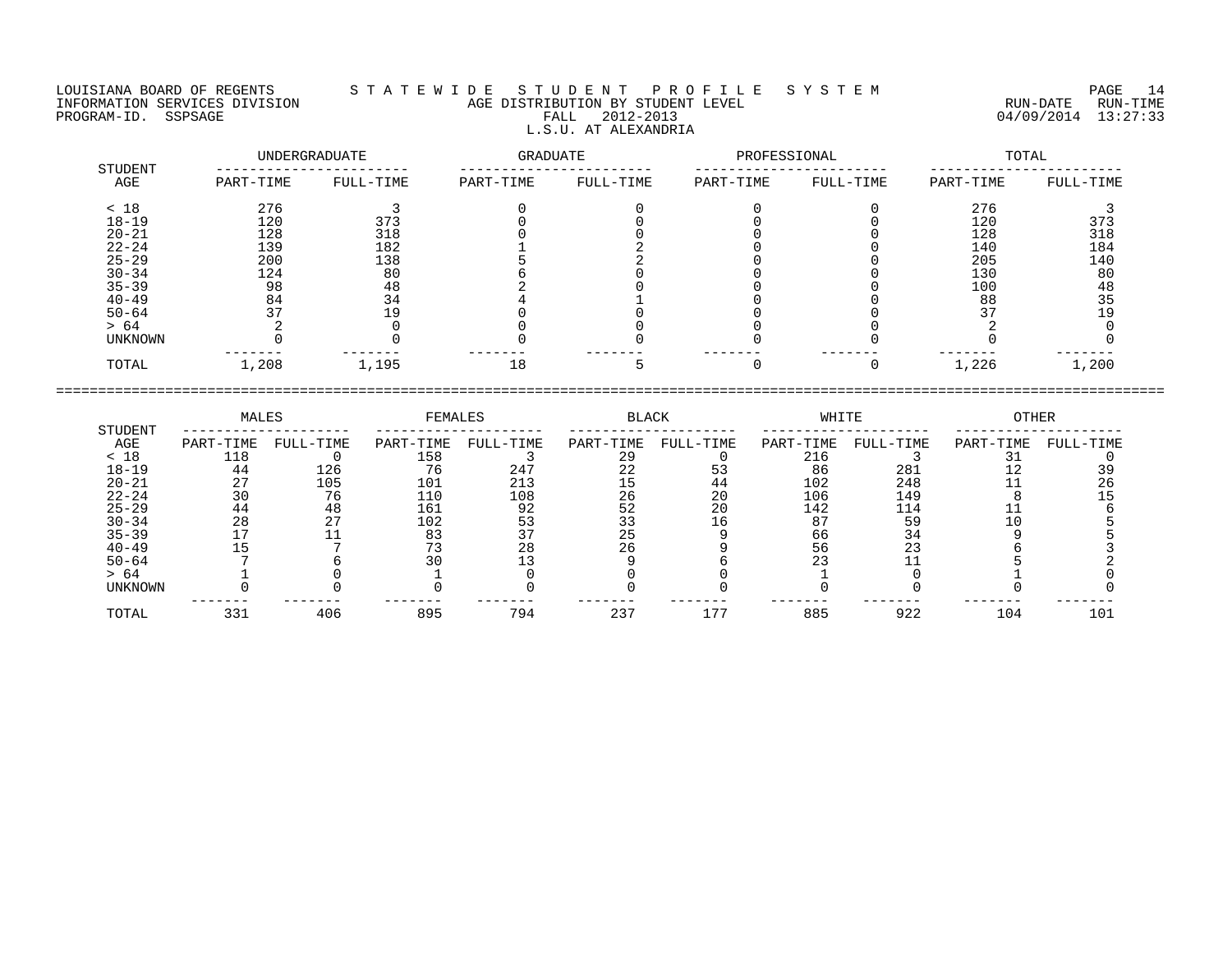## LOUISIANA BOARD OF REGENTS S T A T E W I D E S T U D E N T P R O F I L E S Y S T E M PAGE 15 INFORMATION SERVICES DIVISION AGE DISTRIBUTION BY STUDENT LEVEL RUN-DATE RUN-TIME PROGRAM-ID. SSPSAGE FALL 2012-2013 FALL 2012-2013 2012-2013 04/09/2014 13:27:33 L.S.U. AT BATON ROUGE

|                | UNDERGRADUATE |           | GRADUATE  |           | PROFESSIONAL |           | TOTAL     |           |  |
|----------------|---------------|-----------|-----------|-----------|--------------|-----------|-----------|-----------|--|
| STUDENT<br>AGE | PART-TIME     | FULL-TIME | PART-TIME | FULL-TIME | PART-TIME    | FULL-TIME | PART-TIME | FULL-TIME |  |
| < 18           | 327           | 40        |           |           |              |           | 327       | 40        |  |
| $18 - 19$      | 146           | 8,666     |           |           |              |           | 146       | 8,666     |  |
| $20 - 21$      | 138           | 8,955     |           | 30        |              |           | 139       | 8,996     |  |
| $22 - 24$      | 734           | 4,049     | 99        | 1,087     |              | 160       | 833       | 5,296     |  |
| $25 - 29$      | 302           | 662       | 311       | 1,386     |              | 168       | 618       | 2,216     |  |
| $30 - 34$      | 128           | 171       | 265       | 618       |              | 28        | 396       | 817       |  |
| $35 - 39$      | 55            | 70        | 149       | 180       |              |           | 204       | 258       |  |
| $40 - 49$      | 65            | 40        | 151       | 121       |              |           | 217       | 168       |  |
| $50 - 64$      | 51            | 25        | 87        | 30        |              |           | 138       | 57        |  |
| > 64           |               |           |           |           |              |           | 14        |           |  |
| UNKNOWN        |               |           |           |           |              |           |           |           |  |
| TOTAL          | 1,951         | 22,680    | 1,072     | 3,453     |              | 384       | 3,032     | 26,517    |  |

|                | MALES     |           | FEMALES   |           | <b>BLACK</b> |           | WHITE     |           | OTHER     |           |
|----------------|-----------|-----------|-----------|-----------|--------------|-----------|-----------|-----------|-----------|-----------|
| STUDENT<br>AGE | PART-TIME | FULL-TIME | PART-TIME | FULL-TIME | PART-TIME    | FULL-TIME | PART-TIME | FULL-TIME | PART-TIME | FULL-TIME |
| < 18           | 119       |           | 208       | 25        | 38           |           | 267       |           | 22        |           |
| $18 - 19$      | 61        | 3,935     | 85        | 4,731     | 19           | 1,109     | 114       | 6,408     |           | 1,149     |
| $20 - 21$      |           | 4,227     | 68        | 4,769     |              | 808       | 110       | 7,056     | 17        | 1,132     |
| $22 - 24$      | 416       | 2,809     | 417       | 2,487     | 74           | 438       | 649       | 3,997     | 110       | 861       |
| $25 - 29$      | 314       | ., 238    | 304       | 978       | 79           | 171       | 441       | l,324     | 98        | 721       |
| $30 - 34$      | 177       | 496       | 219       | 321       | 64           | 65        | 257       | 421       | 75        | 331       |
| $35 - 39$      | 105       | 144       | 99        | 114       |              | 34        | 135       | 132       | 38        | 92        |
| $40 - 49$      |           | 90        | 140       | 78        | 41           | 28        | 147       | 103       | 29        |           |
| $50 - 64$      |           | 25        | 91        | 32        |              |           | 102       | 44        |           |           |
| > 64           |           |           |           |           |              |           |           |           |           |           |
| UNKNOWN        |           |           |           |           |              |           |           |           |           |           |
| TOTAL          | 1,394     | 12,980    | 1,638     | 13,537    | 381          | 2,673     | 2,231     | 19,503    | 420       | 4,341     |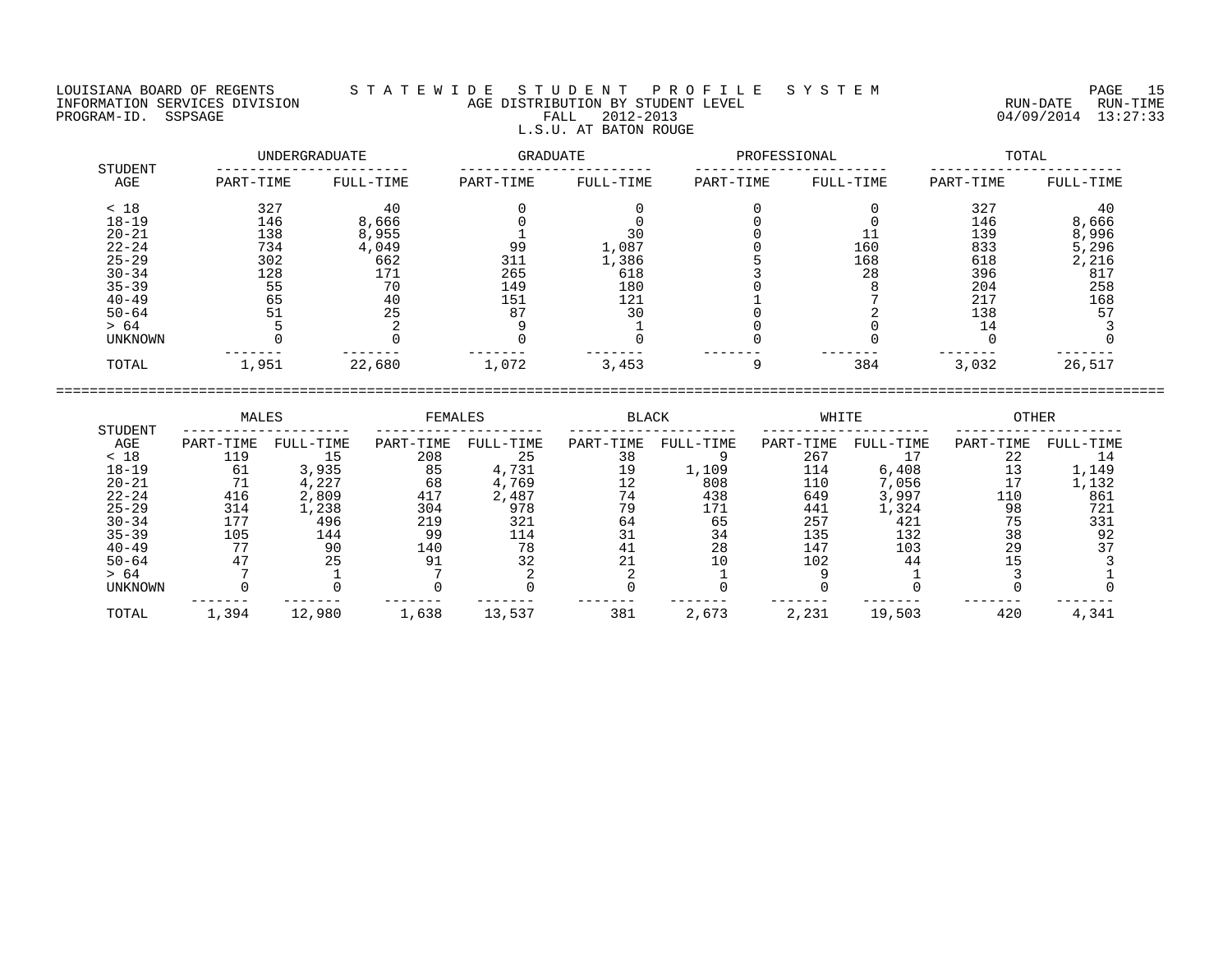LOUISIANA BOARD OF REGENTS S T A T E W I D E S T U D E N T P R O F I L E S Y S T E M PAGE 16 INFORMATION SERVICES DIVISION AGE DISTRIBUTION BY STUDENT LEVEL RUN-DATE RUN-TIME PROGRAM-ID. SSPSAGE FALL 2012-2013 04/09/2014 13:27:33 L.S.U. AT EUNICE

|                | UNDERGRADUATE |           | <b>GRADUATE</b> |           | PROFESSIONAL |           | TOTAL     |           |  |
|----------------|---------------|-----------|-----------------|-----------|--------------|-----------|-----------|-----------|--|
| STUDENT<br>AGE | PART-TIME     | FULL-TIME | PART-TIME       | FULL-TIME | PART-TIME    | FULL-TIME | PART-TIME | FULL-TIME |  |
| < 18           | 309           |           |                 |           |              |           | 309       |           |  |
| $18 - 19$      | 279           | 699       |                 |           |              |           | 279       | 699       |  |
| $20 - 21$      | 256           | 349       |                 |           |              |           | 256       | 349       |  |
| $22 - 24$      | 200           | 132       |                 |           |              |           | 200       | 132       |  |
| $25 - 29$      | 237           | 96        |                 |           |              |           | 237       | 96        |  |
| $30 - 34$      | 165           | 48        |                 |           |              |           | 165       | 48        |  |
| $35 - 39$      | 103           | 28        |                 |           |              |           | 103       | 28        |  |
| $40 - 49$      | 95            | 32        |                 |           |              |           | 95        | 32        |  |
| $50 - 64$      | 37            |           |                 |           |              |           | 37        |           |  |
| > 64           |               |           |                 |           |              |           |           |           |  |
| <b>UNKNOWN</b> |               |           |                 |           |              |           |           |           |  |
| TOTAL          | 1,681         | 1,394     |                 |           |              |           | 1,681     | 1,394     |  |

|           | MALES     |           | FEMALES   |           | BLACK     |           | WHITE     |           | OTHER     |           |
|-----------|-----------|-----------|-----------|-----------|-----------|-----------|-----------|-----------|-----------|-----------|
| STUDENT   |           |           |           |           |           |           |           |           |           |           |
| AGE       | PART-TIME | FULL-TIME | PART-TIME | FULL-TIME | PART-TIME | FULL-TIME | PART-TIME | FULL-TIME | PART-TIME | FULL-TIME |
| < 18      | 103       |           | 206       |           | 39        |           | 251       |           |           |           |
| $18 - 19$ | 102       | 227       | 177       | 472       |           | 154       | 175       | 511       |           |           |
| $20 - 21$ | 74        | 124       | 182       | 225       |           | 76        | 158       | 255       | 23        |           |
| $22 - 24$ | 52        | 25        | 148       | 107       | 69        | 36        | 122       | 89        |           |           |
| $25 - 29$ | 52        |           | 185       | 65        |           | 22        | 161       | 68        |           |           |
| $30 - 34$ | 36        |           | 129       | 35        | 50        |           | 102       | 32        |           |           |
| $35 - 39$ |           |           | 76        |           | 44        |           | 50        | l 9       |           |           |
| $40 - 49$ | 24        |           |           | 25        | 38        |           | 51        |           |           |           |
| $50 - 64$ |           |           |           |           |           |           | 24        |           |           |           |
| > 64      |           |           |           |           |           |           |           |           |           |           |
| UNKNOWN   |           |           |           |           |           |           |           |           |           |           |
| TOTAL     | 475       | 440       | 1,206     | 954       | 475       | 315       | 1,094     | 1,009     | 112       | 70        |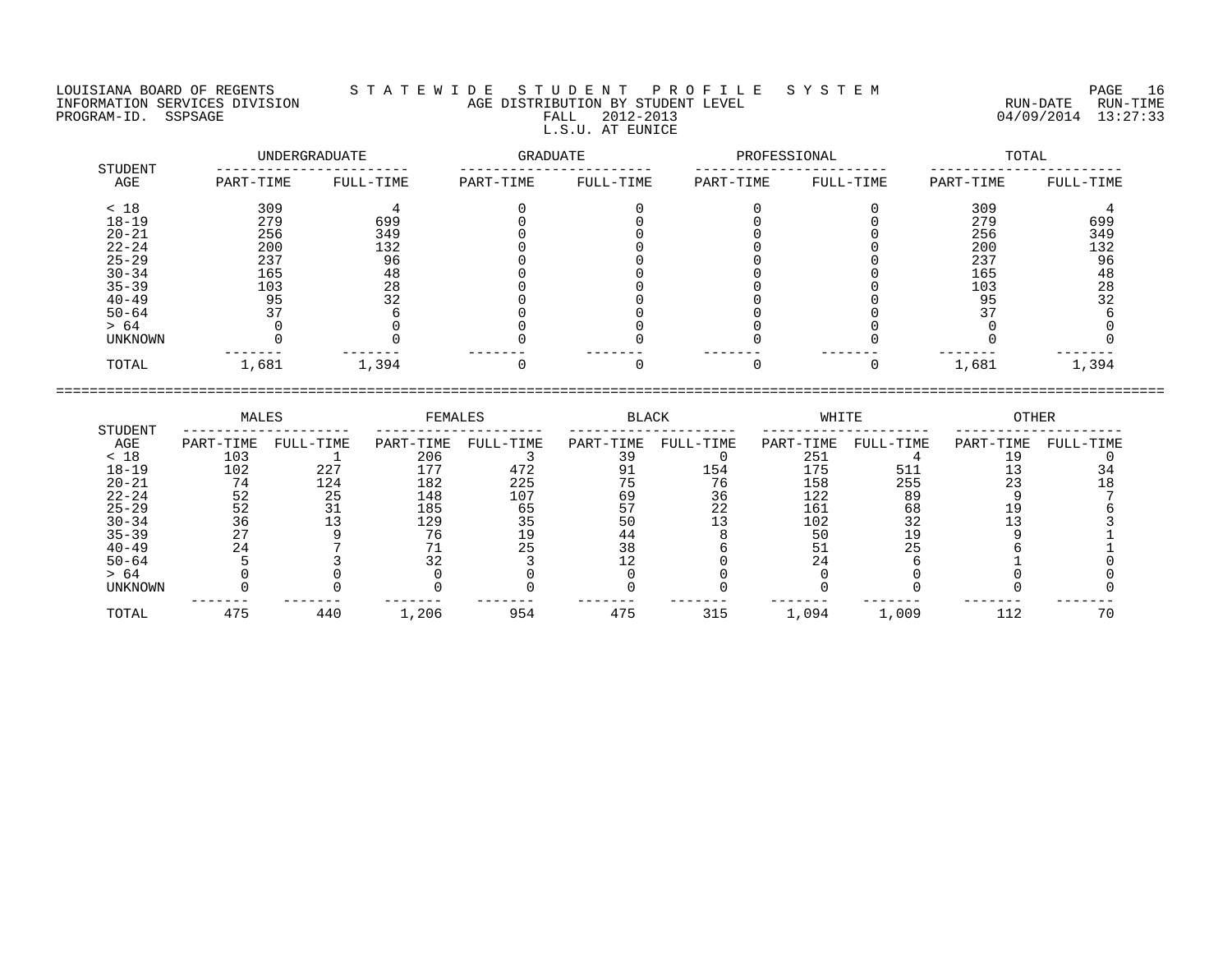## LOUISIANA BOARD OF REGENTS S T A T E W I D E S T U D E N T P R O F I L E S Y S T E M PAGE 17 INFORMATION SERVICES DIVISION AGE DISTRIBUTION BY STUDENT LEVEL RUN-DATE RUN-TIME PROGRAM-ID. SSPSAGE FALL 2012-2013 FALL 2012-2013 2012-2013 04/09/2014 13:27:33 L.S.U. AT SHREVEPORT

|                | UNDERGRADUATE |           | GRADUATE  |           | PROFESSIONAL |           | TOTAL     |           |
|----------------|---------------|-----------|-----------|-----------|--------------|-----------|-----------|-----------|
| STUDENT<br>AGE | PART-TIME     | FULL-TIME | PART-TIME | FULL-TIME | PART-TIME    | FULL-TIME | PART-TIME | FULL-TIME |
| < 18           | 818           | 39        |           |           |              |           | 818       | 39        |
| $18 - 19$      | 190           | 546       |           |           |              |           | 190       | 546       |
| $20 - 21$      | 60            | 622       |           |           |              |           | 60        | 622       |
| $22 - 24$      | 174           | 572       | 31        | 41        |              |           | 205       | 613       |
| $25 - 29$      | 217           | 277       | 81        | 49        |              |           | 298       | 326       |
| $30 - 34$      | 140           | 105       | 51        | 14        |              |           | 191       | 119       |
| $35 - 39$      | 82            | 58        | 42        |           |              |           | 124       | 65        |
| $40 - 49$      | 91            | 66        | 52        |           |              |           | 143       | 77        |
| $50 - 64$      | 41            | 19        | 27        |           |              |           | 68        | 21        |
| > 64           |               |           |           |           |              |           |           |           |
| UNKNOWN        |               |           |           |           |              |           |           |           |
| TOTAL          | 1,818         | 2,306     | 287       | 124       |              |           | 2,105     | 2,430     |

|           | MALES     |           | FEMALES   |           | BLACK     |           | WHITE     |           | OTHER     |           |
|-----------|-----------|-----------|-----------|-----------|-----------|-----------|-----------|-----------|-----------|-----------|
| STUDENT   |           |           |           |           |           |           |           |           |           |           |
| AGE       | PART-TIME | FULL-TIME | PART-TIME | FULL-TIME | PART-TIME | FULL-TIME | PART-TIME | FULL-TIME | PART-TIME | FULL-TIME |
| < 18      | 342       | 18        | 476       | 21        | 129       |           | 598       | 24        |           |           |
| $18 - 19$ | 88        | 220       | 102       | 326       |           |           | 131       | 346       | 24        |           |
| $20 - 21$ | 22        | 271       | 38        | 351       |           | 101       | 36        | 395       | 12        | 126       |
| $22 - 24$ |           | 248       | 128       | 365       | 35        | 157       | 136       | 349       | 34        | 107       |
| $25 - 29$ | 109       | 140       | 189       | 186       | 63        | 79        | 187       | 186       | 48        |           |
| $30 - 34$ |           |           | 121       | 78        |           | 32        | 124       |           | 24        |           |
| $35 - 39$ | 41        |           | 83        | 48        |           | 14        | 75        |           | 19        |           |
| $40 - 49$ | 55        |           | 88        |           |           |           | 89        |           |           |           |
| $50 - 64$ |           |           | 49        |           |           |           | 50        |           |           |           |
| > 64      |           |           |           |           |           |           |           |           |           |           |
| UNKNOWN   |           |           |           |           |           |           |           |           |           |           |
| TOTAL     | 828       | 998       | 1,277     | 1,432     | 396       | 504       | 1,433     | 1,465     | 276       | 461       |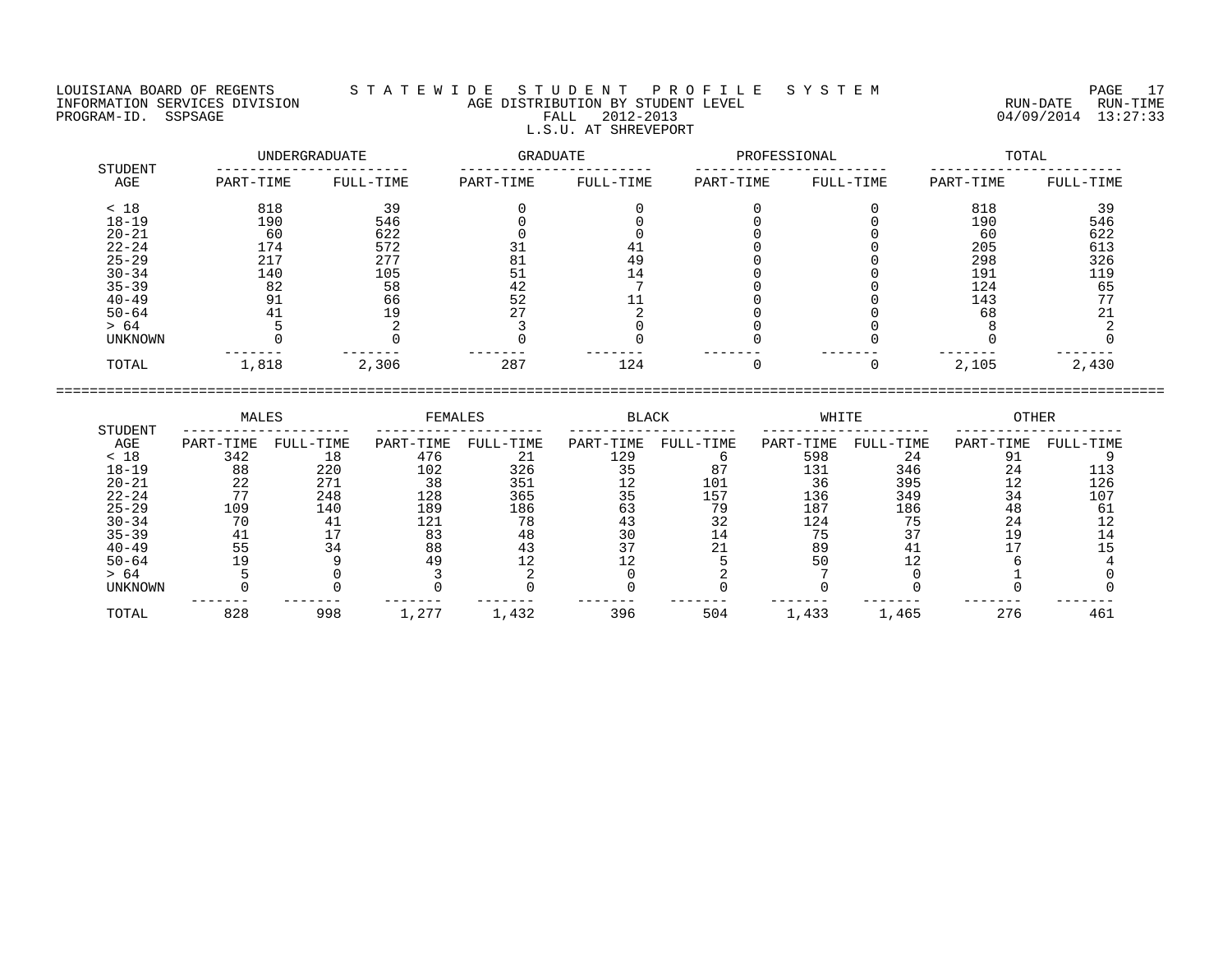## LOUISIANA BOARD OF REGENTS S T A T E W I D E S T U D E N T P R O F I L E S Y S T E M PAGE 18 INFORMATION SERVICES DIVISION AGE DISTRIBUTION BY STUDENT LEVEL RUN-DATE RUN-TIME ENDUISIANA BOARD OF REGENTS STATEWIDE STUDENT PROFILE SYSTEM PAGE 18<br>INFORMATION SERVICES DIVISION AGE DISTRIBUTION BY STUDENT LEVEL PROGRAM-ID. SSPSAGE RUN-TIME<br>PROGRAM-ID. SSPSAGE FALL 2012-2013 04/09/2014 13:27:33 LSU HEALTH SCIENCES CENTER-N.O.

|                | UNDERGRADUATE |           | <b>GRADUATE</b> |           | PROFESSIONAL |           | TOTAL     |           |
|----------------|---------------|-----------|-----------------|-----------|--------------|-----------|-----------|-----------|
| STUDENT<br>AGE | PART-TIME     | FULL-TIME | PART-TIME       | FULL-TIME | PART-TIME    | FULL-TIME | PART-TIME | FULL-TIME |
| < 18           |               |           |                 |           |              |           |           |           |
| $18 - 19$      |               |           |                 |           |              |           |           |           |
| $20 - 21$      | 194           |           |                 |           |              |           | 200       |           |
| $22 - 24$      | 347           |           | 207             |           | 393          |           | 947       |           |
| $25 - 29$      | 217           |           | 330             |           | 527          |           | 1,074     |           |
| $30 - 34$      | 68            |           | 156             |           | 79           |           | 303       |           |
| $35 - 39$      | 39            |           | 51              |           | 12           |           | 102       |           |
| $40 - 49$      | 30            |           | 84              |           |              |           | 121       |           |
| $50 - 64$      |               |           | 24              |           |              |           | 36        |           |
| > 64           |               |           |                 |           |              |           |           |           |
| UNKNOWN        |               |           |                 |           |              |           |           |           |
| TOTAL          | 911           |           | 852             |           | 1,025        |           | 2,788     |           |

|           | MALES     |           | FEMALES   |           | BLACK     |           | WHITE     |           | OTHER     |           |
|-----------|-----------|-----------|-----------|-----------|-----------|-----------|-----------|-----------|-----------|-----------|
| STUDENT   |           |           |           |           |           |           |           |           |           |           |
| AGE       | PART-TIME | FULL-TIME | PART-TIME | FULL-TIME | PART-TIME | FULL-TIME | PART-TIME | FULL-TIME | PART-TIME | FULL-TIME |
| < 18      |           |           |           |           |           |           |           |           |           |           |
| $18 - 19$ |           |           |           |           |           |           |           |           |           |           |
| $20 - 21$ | 28        |           | 172       |           |           |           | 160       |           | 2 C       |           |
| $22 - 24$ | 274       |           | 673       |           |           |           | 747       |           | 147       |           |
| $25 - 29$ | 428       |           | 646       |           | 94        |           | 771       |           | 209       |           |
| $30 - 34$ | 113       |           | 190       |           |           |           | 190       |           | 66        |           |
| $35 - 39$ | חר        |           | 7 に       |           |           |           | 62        |           |           |           |
| $40 - 49$ | 32        |           | 89        |           |           |           |           |           |           |           |
| $50 - 64$ |           |           |           |           |           |           |           |           |           |           |
| > 64      |           |           |           |           |           |           |           |           |           |           |
| UNKNOWN   |           |           |           |           |           |           |           |           |           |           |
| TOTAL     | 908       |           | 1,880     |           | 276       |           | 2,036     |           | 476       |           |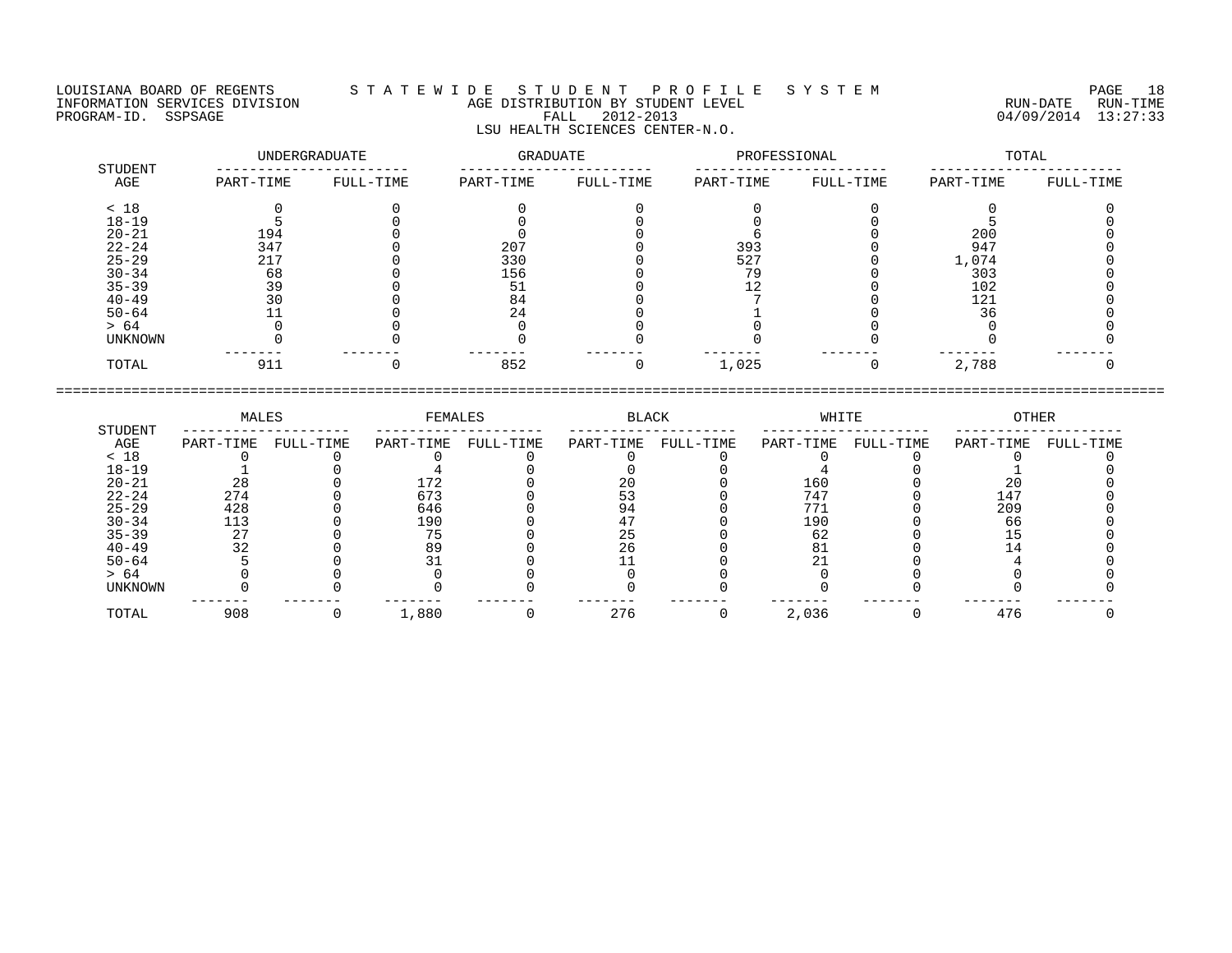## LOUISIANA BOARD OF REGENTS S T A T E W I D E S T U D E N T P R O F I L E S Y S T E M PAGE 19 INFORMATION SERVICES DIVISION AGE DISTRIBUTION BY STUDENT LEVEL RUN-DATE RUN-TIME PROGRAM-ID. SSPSAGE FALL 2012-2013 04/09/2014 13:27:33 LSU HEALTH SCIENCES CTR-SHREVEPT

|                | UNDERGRADUATE |           | GRADUATE  |           | PROFESSIONAL |           | TOTAL     |           |
|----------------|---------------|-----------|-----------|-----------|--------------|-----------|-----------|-----------|
| STUDENT<br>AGE | PART-TIME     | FULL-TIME | PART-TIME | FULL-TIME | PART-TIME    | FULL-TIME | PART-TIME | FULL-TIME |
| < 18           |               |           |           |           |              |           |           |           |
| $18 - 19$      |               |           |           |           |              |           |           |           |
| $20 - 21$      |               |           |           |           |              |           |           |           |
| $22 - 24$      | 19            |           | 174       |           | 216          |           | 409       |           |
| $25 - 29$      | - 6           |           | 132       |           | 223          |           | 371       |           |
| $30 - 34$      |               |           | 33        |           | 25           |           | 61        |           |
| $35 - 39$      |               |           | 16        |           |              |           | 21        |           |
| $40 - 49$      |               |           |           |           |              |           |           |           |
| $50 - 64$      |               |           |           |           |              |           |           |           |
| > 64           |               |           |           |           |              |           |           |           |
| UNKNOWN        |               |           |           |           |              |           |           |           |
| TOTAL          | 50            |           | 371       |           | 467          |           | 888       |           |

|           | MALES     |           | FEMALES   |           | BLACK     |           | WHITE     |           | <b>OTHER</b> |           |
|-----------|-----------|-----------|-----------|-----------|-----------|-----------|-----------|-----------|--------------|-----------|
| STUDENT   |           |           |           |           |           |           |           |           |              |           |
| AGE       | PART-TIME | FULL-TIME | PART-TIME | FULL-TIME | PART-TIME | FULL-TIME | PART-TIME | FULL-TIME | PART-TIME    | FULL-TIME |
| < 18      |           |           |           |           |           |           |           |           |              |           |
| $18 - 19$ |           |           |           |           |           |           |           |           |              |           |
| $20 - 21$ |           |           |           |           |           |           |           |           |              |           |
| $22 - 24$ | 142       |           | 267       |           |           |           | 348       |           |              |           |
| $25 - 29$ | 182       |           | 189       |           |           |           | 299       |           |              |           |
| $30 - 34$ | 32        |           | 29        |           |           |           | 39        |           |              |           |
| $35 - 39$ |           |           |           |           |           |           |           |           |              |           |
| $40 - 49$ |           |           |           |           |           |           |           |           |              |           |
| $50 - 64$ |           |           |           |           |           |           |           |           |              |           |
| > 64      |           |           |           |           |           |           |           |           |              |           |
| UNKNOWN   |           |           |           |           |           |           |           |           |              |           |
| TOTAL     | 374       |           | 514       |           | 58        |           | 715       |           | 115          |           |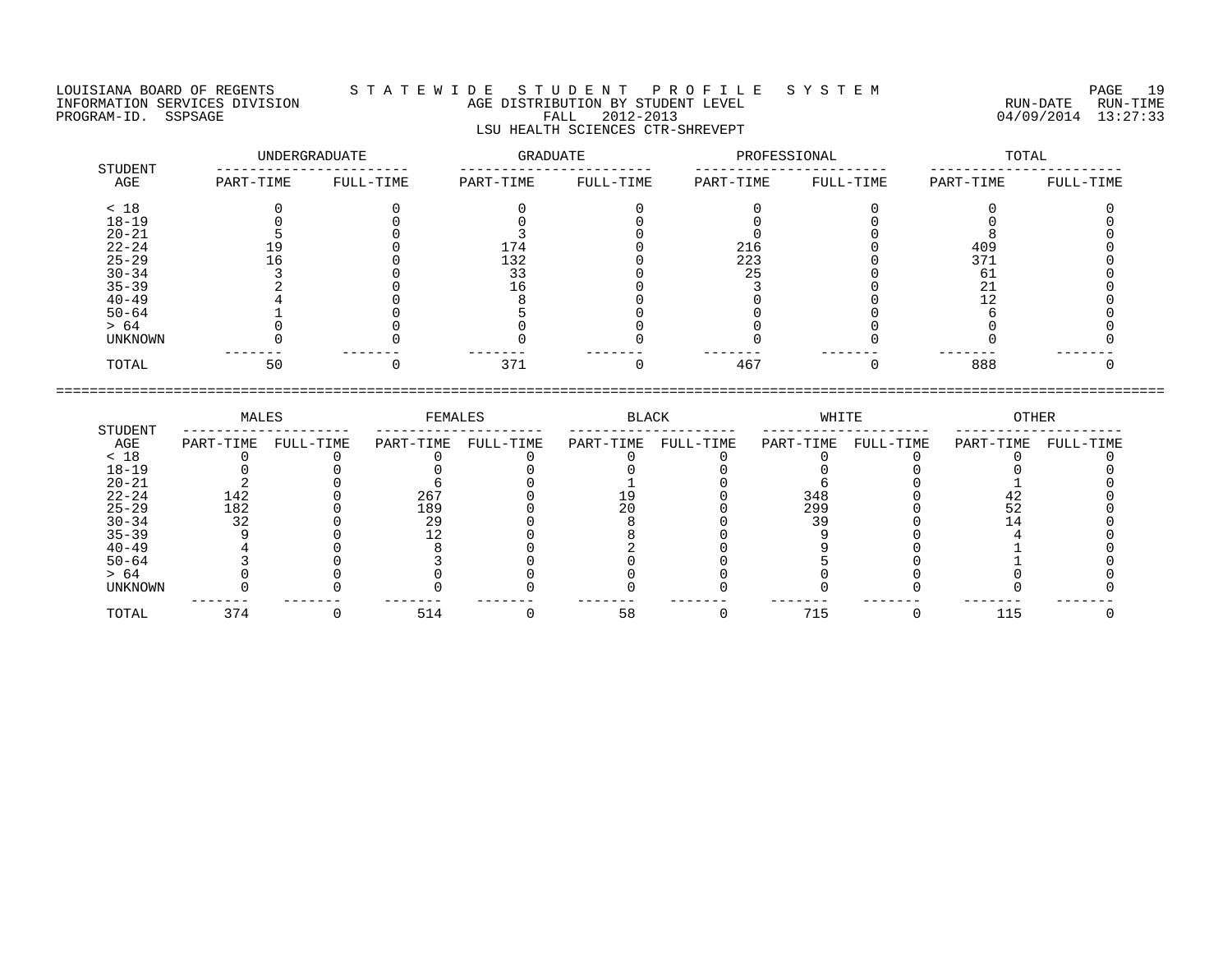LOUISIANA BOARD OF REGENTS S T A T E W I D E S T U D E N T P R O F I L E S Y S T E M PAGE 20 INFORMATION SERVICES DIVISION AGE DISTRIBUTION BY STUDENT LEVEL RUN-DATE RUN-TIME PROGRAM-ID. SSPSAGE FALL 2012-2013 04/09/2014 13:27:33

| STUDENT   | UNDERGRADUATE |           | <b>GRADUATE</b> |           | PROFESSIONAL |           | TOTAL     |           |  |
|-----------|---------------|-----------|-----------------|-----------|--------------|-----------|-----------|-----------|--|
| AGE       | PART-TIME     | FULL-TIME | PART-TIME       | FULL-TIME | PART-TIME    | FULL-TIME | PART-TIME | FULL-TIME |  |
| < 18      |               |           |                 |           |              |           | 73        |           |  |
| $18 - 19$ |               | 1,317     |                 |           |              |           | 71        | 1,317     |  |
| $20 - 21$ | 114           | 1,602     |                 |           |              |           | 114       | 1,606     |  |
| $22 - 24$ | 441           | 1,541     | 132             | 308       |              |           | 573       | 1,849     |  |
| $25 - 29$ | 552           | 826       | 384             | 502       |              |           | 936       | 1,328     |  |
| $30 - 34$ | 260           | 303       | 228             | 241       |              |           | 488       | 544       |  |
| $35 - 39$ | 137           | 122       | 94              | 94        |              |           | 231       | 216       |  |
| $40 - 49$ | 132           | 71        | 159             | 68        |              |           | 291       | 139       |  |
| $50 - 64$ | 72            | 22        |                 | 35        |              |           | 183       | 57        |  |
| > 64      | 19            |           | 19              |           |              |           | 38        |           |  |
| UNKNOWN   |               |           |                 |           |              |           |           |           |  |
| TOTAL     | 1,871         | 5,818     | 1,127           | 1,255     |              |           | 2,998     | 7,073     |  |

|                | MALES     |           | FEMALES   |           | <b>BLACK</b> |           | WHITE     |           | <b>OTHER</b> |           |
|----------------|-----------|-----------|-----------|-----------|--------------|-----------|-----------|-----------|--------------|-----------|
| STUDENT<br>AGE | PART-TIME | FULL-TIME | PART-TIME | FULL-TIME | PART-TIME    | FULL-TIME | PART-TIME | FULL-TIME | PART-TIME    | FULL-TIME |
| < 18           | 31        |           | 42        |           |              |           | 40        |           | 27           |           |
| $18 - 19$      | 37        | 620       | 34        | 697       |              | 245       |           | 705       | 29           | 367       |
| $20 - 21$      | 48        | 765       | 66        | 841       | 28           | 215       | 48        | 890       | 38           | 501       |
| $22 - 24$      | 274       | 916       | 299       | 933       | 72           | 260       | 347       | 1,035     | 154          | 554       |
| $25 - 29$      | 446       | 682       | 490       | 646       | 122          | 186       | 568       | 728       | 246          | 414       |
| $30 - 34$      | 212       | 290       | 276       | 254       | 63           | 80        | 305       | 304       | 120          | 160       |
| $35 - 39$      | 105       | 122       | 126       | 94        | 48           | 35        | 130       | 124       | 53           | 57        |
| $40 - 49$      | 100       | 72        | 191       | 67        | 48           | 24        | 189       | 86        | 54           | 29        |
| $50 - 64$      | 65        | 19        | 118       | 38        | 36           | 18        |           | 34        | 32           |           |
| > 64           | 18        |           | 20        |           |              |           | 28        |           |              |           |
| <b>UNKNOWN</b> |           |           |           |           |              |           |           |           |              |           |
| TOTAL          | 1,336     | 3,496     | 1,662     | 3.577     | 440          | 1,067     | 1,801     | 3,915     | 757          | 2,091     |

====================================================================================================================================

# UNIVERSITY OF NEW ORLEANS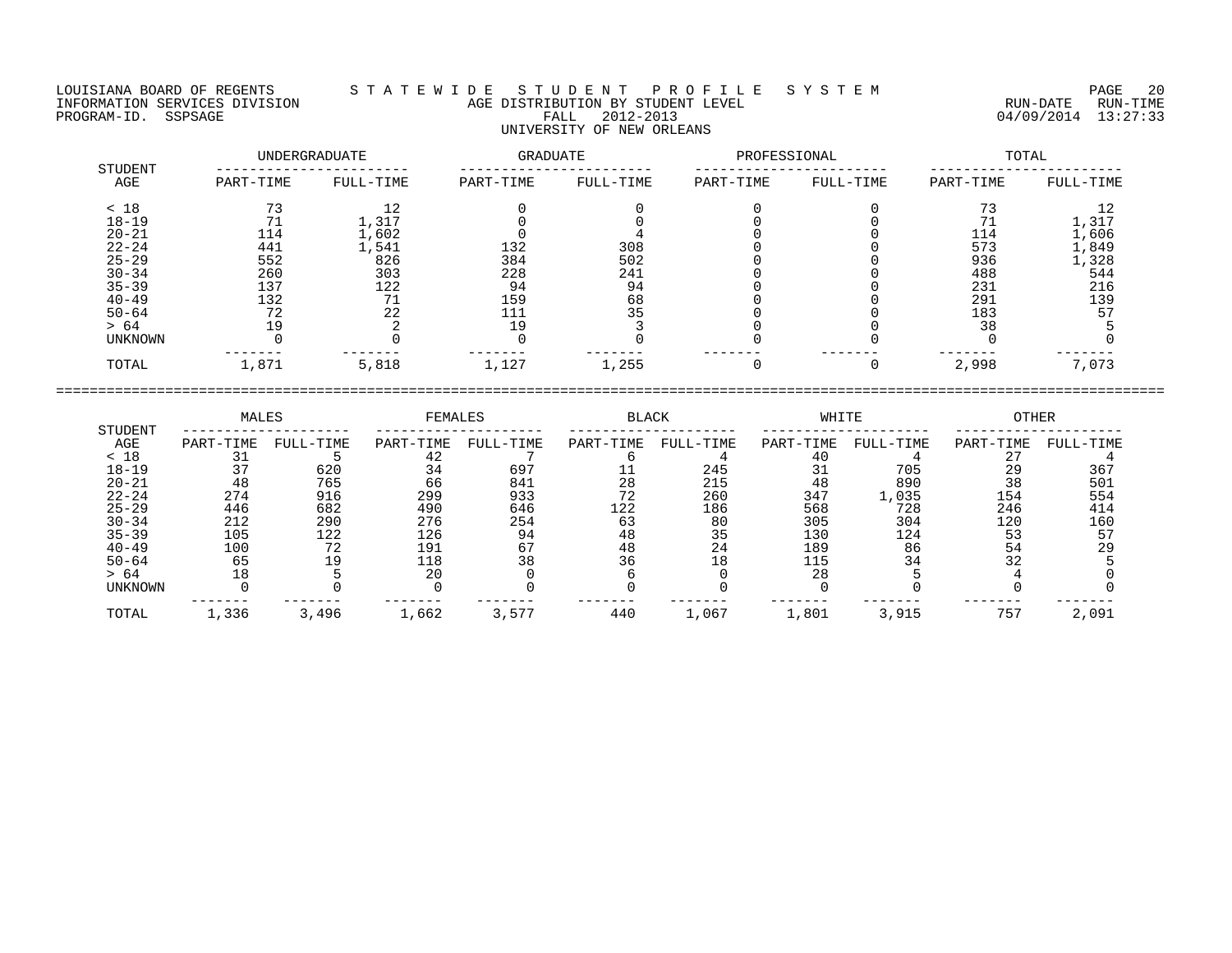## LOUISIANA BOARD OF REGENTS S T A T E W I D E S T U D E N T P R O F I L E S Y S T E M PAGE 21 INFORMATION SERVICES DIVISION AGE DISTRIBUTION BY STUDENT LEVEL RUN-DATE RUN-TIME PROGRAM-ID. SSPSAGE FALL 2012-2013 FALL 2012-2013 2012-2013 04/09/2014 13:27:33 L.S.U. LAW CENTER

|                | UNDERGRADUATE |           | GRADUATE  |           | PROFESSIONAL |           | TOTAL     |           |
|----------------|---------------|-----------|-----------|-----------|--------------|-----------|-----------|-----------|
| STUDENT<br>AGE | PART-TIME     | FULL-TIME | PART-TIME | FULL-TIME | PART-TIME    | FULL-TIME | PART-TIME | FULL-TIME |
| < 18           |               |           |           |           |              |           |           |           |
| $18 - 19$      |               |           |           |           |              |           |           |           |
| $20 - 21$      |               |           |           |           |              |           |           |           |
| $22 - 24$      |               |           |           |           |              | 325       |           | 325       |
| $25 - 29$      |               |           |           |           |              | 260       | ⊥ 9⊥      | 260       |
| $30 - 34$      |               |           |           |           |              | 40        |           | 40        |
| $35 - 39$      |               |           |           |           |              |           |           |           |
| $40 - 49$      |               |           |           |           |              |           |           |           |
| $50 - 64$      |               |           |           |           |              |           |           |           |
| > 64           |               |           |           |           |              |           |           |           |
| UNKNOWN        |               |           |           |           |              |           |           |           |
| TOTAL          |               |           |           |           | 34           | 647       | 34        | 647       |

|           | MALES     |           | FEMALES   |           | BLACK     |           | WHITE     |           | OTHER     |           |
|-----------|-----------|-----------|-----------|-----------|-----------|-----------|-----------|-----------|-----------|-----------|
| STUDENT   |           |           |           |           |           |           |           |           |           |           |
| AGE       | PART-TIME | FULL-TIME | PART-TIME | FULL-TIME | PART-TIME | FULL-TIME | PART-TIME | FULL-TIME | PART-TIME | FULL-TIME |
| < 18      |           |           |           |           |           |           |           |           |           |           |
| $18 - 19$ |           |           |           |           |           |           |           |           |           |           |
| $20 - 21$ |           |           |           |           |           |           |           |           |           |           |
| $22 - 24$ |           | 159       |           | 166       |           |           |           | 249       |           |           |
| $25 - 29$ |           | 173       |           | 87        |           |           |           | 177       |           |           |
| $30 - 34$ |           | 26        |           |           |           |           |           | 29        |           |           |
| $35 - 39$ |           |           |           |           |           |           |           |           |           |           |
| $40 - 49$ |           |           |           |           |           |           |           |           |           |           |
| $50 - 64$ |           |           |           |           |           |           |           |           |           |           |
| > 64      |           |           |           |           |           |           |           |           |           |           |
| UNKNOWN   |           |           |           |           |           |           |           |           |           |           |
|           |           |           |           |           |           |           |           |           |           |           |
| TOTAL     | 18        | 364       | 16        | 283       |           | 88        | 10        | 469       |           | 90        |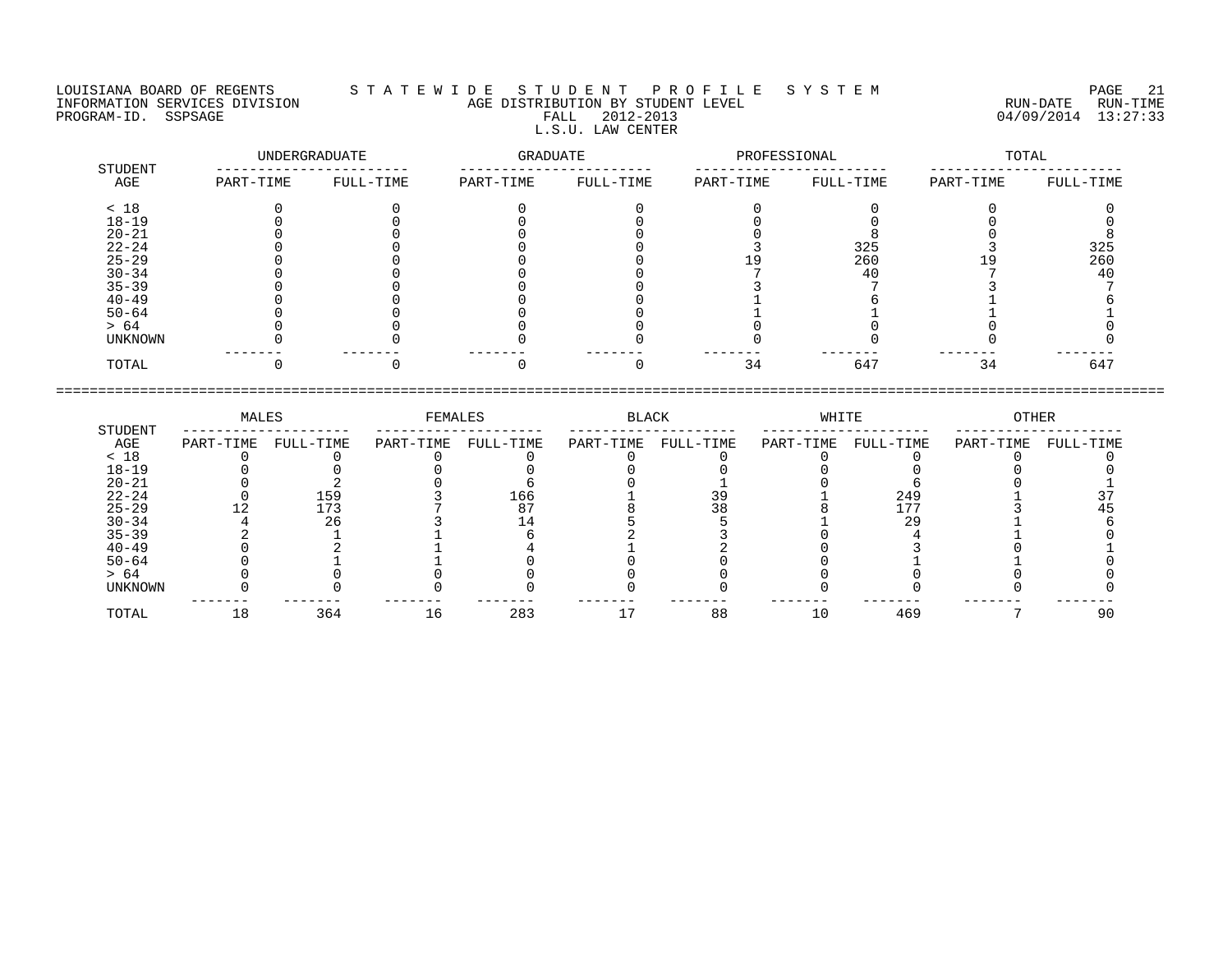## LOUISIANA BOARD OF REGENTS S T A T E W I D E S T U D E N T P R O F I L E S Y S T E M PAGE 22 INFORMATION SERVICES DIVISION AGE DISTRIBUTION BY STUDENT LEVEL RUN-DATE RUN-TIME ENGENIE SOMETHOUS DIVISION CONTROLLED TO AGE DISTRIBUTION BY STUDENT LEVEL CONTROLLED TO THE RUN-DATE RUN-TIME<br>PROGRAM-ID. SSPSAGE PROGRAM-ID. SSPSAGE PALL 2012-2013 04/09/2014 13:27:33 SOUTHERN U. AT BATON ROUGE

|                | UNDERGRADUATE |           | GRADUATE  |           | PROFESSIONAL |           | TOTAL     |           |
|----------------|---------------|-----------|-----------|-----------|--------------|-----------|-----------|-----------|
| STUDENT<br>AGE | PART-TIME     | FULL-TIME | PART-TIME | FULL-TIME | PART-TIME    | FULL-TIME | PART-TIME | FULL-TIME |
| < 18           | 11            | 12        |           |           |              |           |           | 12        |
| $18 - 19$      | 208           | 1,089     |           |           |              |           | 208       | 1,089     |
| $20 - 21$      | 130           | 1,243     |           |           |              |           | 130       | 1,246     |
| $22 - 24$      | 168           | 1,283     | 60        | 122       |              |           | 228       | 1,405     |
| $25 - 29$      | 179           | 495       | 176       | 225       |              |           | 355       | 720       |
| $30 - 34$      | 61            | 168       | 134       | 101       |              |           | 195       | 269       |
| $35 - 39$      | 33            | 89        | 75        | 55        |              |           | 108       | 144       |
| $40 - 49$      | 47            | 82        | 104       | 55        |              |           | 151       | 137       |
| $50 - 64$      | 35            | 55        |           |           |              |           | 106       | 86        |
| > 64           |               |           |           |           |              |           |           |           |
| UNKNOWN        |               |           |           |           |              |           |           |           |
| TOTAL          | 873           | 4,523     | 622       | 593       |              |           | 1,495     | 5,116     |

|                | MALES     |           | FEMALES   |           | <b>BLACK</b> |           | WHITE     |           | OTHER     |           |
|----------------|-----------|-----------|-----------|-----------|--------------|-----------|-----------|-----------|-----------|-----------|
| STUDENT<br>AGE | PART-TIME | FULL-TIME | PART-TIME | FULL-TIME | PART-TIME    | FULL-TIME | PART-TIME | FULL-TIME | PART-TIME | FULL-TIME |
| < 18           |           |           |           |           |              |           |           |           |           |           |
| $18 - 19$      |           | 420       |           | 669       | 189          | 1,018     |           |           |           |           |
| $20 - 21$      | 76        | 500       | 54        | 746       | 113          | 1,199     |           |           |           | 28        |
| $22 - 24$      |           | 585       | 151       | 820       | 196          | 1,335     | 22        |           |           |           |
| $25 - 29$      | 105       | 233       | 250       | 487       | 332          | 655       |           | 32        |           |           |
| $30 - 34$      | 46        | חח        | 149       | 192       | 176          | 245       |           |           |           |           |
| $35 - 39$      |           | 39        | 93        | 105       | 100          | 133       |           |           |           |           |
| $40 - 49$      |           | 32        | 121       | 105       | 129          | 125       |           |           |           |           |
| $50 - 64$      |           | 28        | 88        | 58        | 94           | 82        |           |           |           |           |
| > 64           |           |           |           |           |              |           |           |           |           |           |
| UNKNOWN        |           |           |           |           |              |           |           |           |           |           |
| TOTAL          | 482       | 1,922     | 1,013     | 3,194     | 1,343        | 4,811     | 86        | 121       | 66        | 184       |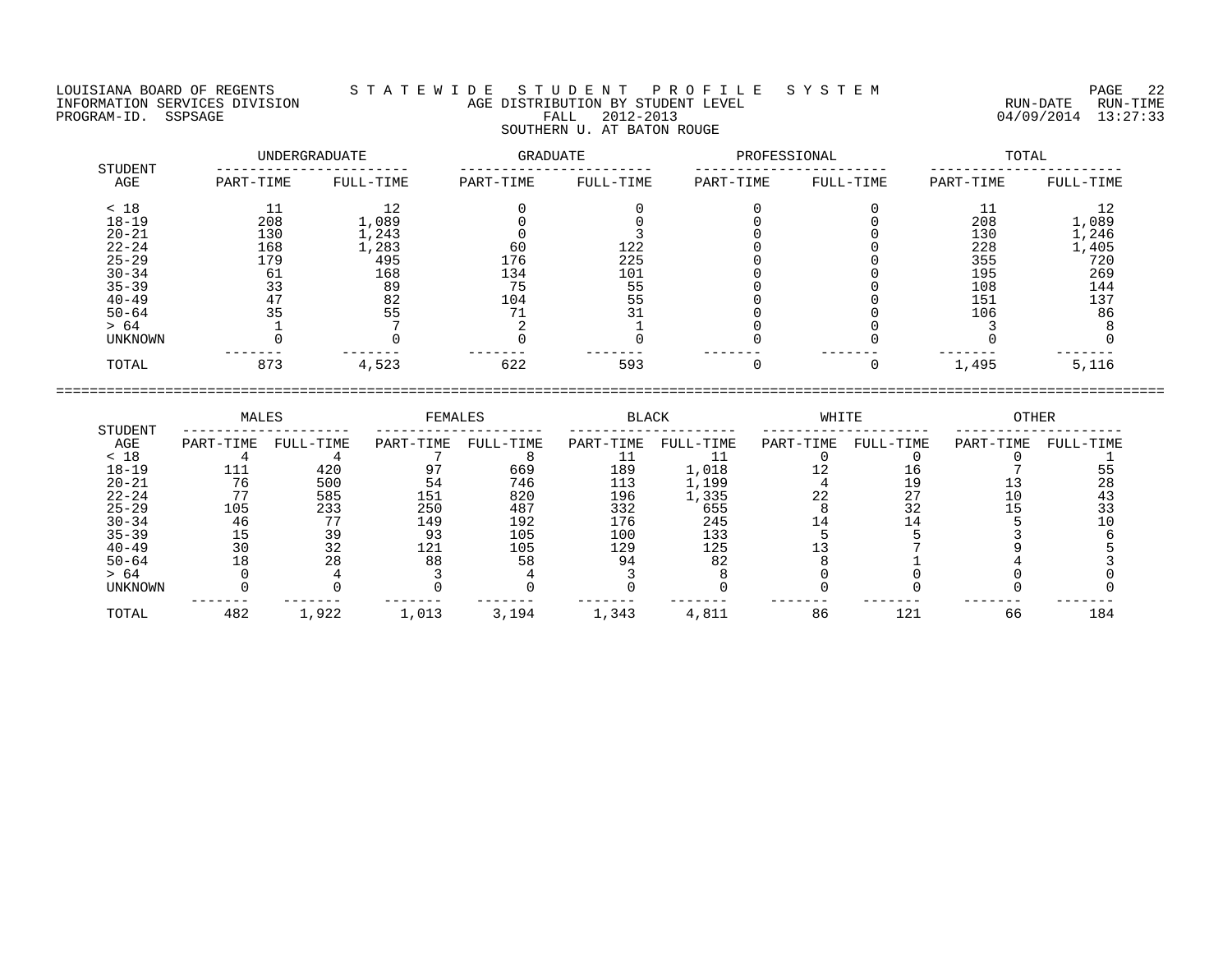## LOUISIANA BOARD OF REGENTS S T A T E W I D E S T U D E N T P R O F I L E S Y S T E M PAGE 23 INFORMATION SERVICES DIVISION AGE DISTRIBUTION BY STUDENT LEVEL RUN-DATE RUN-TIME ENGENIE SOMETHOUS DERVICES DIVISION CONTRACT TO AGE DISTRIBUTION BY STUDENT LEVEL CONTRACTION SERVICES DIVISION<br>PROGRAM-ID. SSPSAGE FALL 2012-2013 PROGRAM-ID. SSPSAGE 13:27:33 SOUTHERN U. AT NEW ORLEANS

|                | UNDERGRADUATE |           | GRADUATE  |           | PROFESSIONAL |           | TOTAL     |           |  |
|----------------|---------------|-----------|-----------|-----------|--------------|-----------|-----------|-----------|--|
| STUDENT<br>AGE | PART-TIME     | FULL-TIME | PART-TIME | FULL-TIME | PART-TIME    | FULL-TIME | PART-TIME | FULL-TIME |  |
| < 18           | 132           |           |           |           |              |           | 132       |           |  |
| $18 - 19$      | 133           | 181       |           |           |              |           | 133       | 181       |  |
| $20 - 21$      | 62            | 198       |           |           |              |           | 62        | 199       |  |
| $22 - 24$      | 105           | 341       | 12        | 32        |              |           | 117       | 373       |  |
| $25 - 29$      | 185           | 344       | 63        | 102       |              |           | 248       | 446       |  |
| $30 - 34$      | 131           | 167       | 33        | 45        |              |           | 164       | 212       |  |
| $35 - 39$      | 95            | 112       | 37        | 30        |              |           | 132       | 142       |  |
| $40 - 49$      | 119           | 126       | 35        | 41        |              |           | 154       | 167       |  |
| $50 - 64$      | 71            | 49        | 28        | 19        |              |           | 99        | 68        |  |
| > 64           |               |           |           |           |              |           |           |           |  |
| UNKNOWN        |               |           |           |           |              |           |           |           |  |
| TOTAL          | 1,041         | 1,524     | 211       | 270       |              |           | 1,252     | 1,794     |  |

|                | MALES     |           | FEMALES   |           | <b>BLACK</b> |           | WHITE     |           | OTHER     |           |
|----------------|-----------|-----------|-----------|-----------|--------------|-----------|-----------|-----------|-----------|-----------|
| STUDENT<br>AGE | PART-TIME | FULL-TIME | PART-TIME | FULL-TIME | PART-TIME    | FULL-TIME | PART-TIME | FULL-TIME | PART-TIME | FULL-TIME |
| < 18           |           |           |           |           | 110          |           |           |           |           |           |
| $18 - 19$      |           |           |           | 143       | 109          | 142       |           |           |           |           |
| $20 - 21$      |           | 56        |           | 143       | 59           | 180       |           |           |           |           |
| $22 - 24$      | 36        | 123       | 8 J       | 250       | 102          | 313       |           |           |           | 54        |
| $25 - 29$      | 54        | 97        | 194       | 349       | 201          | 368       |           |           | 39        | 59        |
| $30 - 34$      |           | 44        | 137       | 168       | 143          | 183       |           |           |           |           |
| $35 - 39$      | 18        | 30        | 114       | 112       | 114          | 130       |           |           |           |           |
| $40 - 49$      | 20        | 36        | 134       | 131       | 135          | 143       |           |           |           |           |
| $50 - 64$      | 22        |           |           | 58        | ۹1           |           |           |           |           |           |
| > 64           |           |           |           |           |              |           |           |           |           |           |
| UNKNOWN        |           |           |           |           |              |           |           |           |           |           |
| TOTAL          | 306       | 436       | 946       | 1,358     | 1,073        | 1,522     | 34        | 44        | 145       | 228       |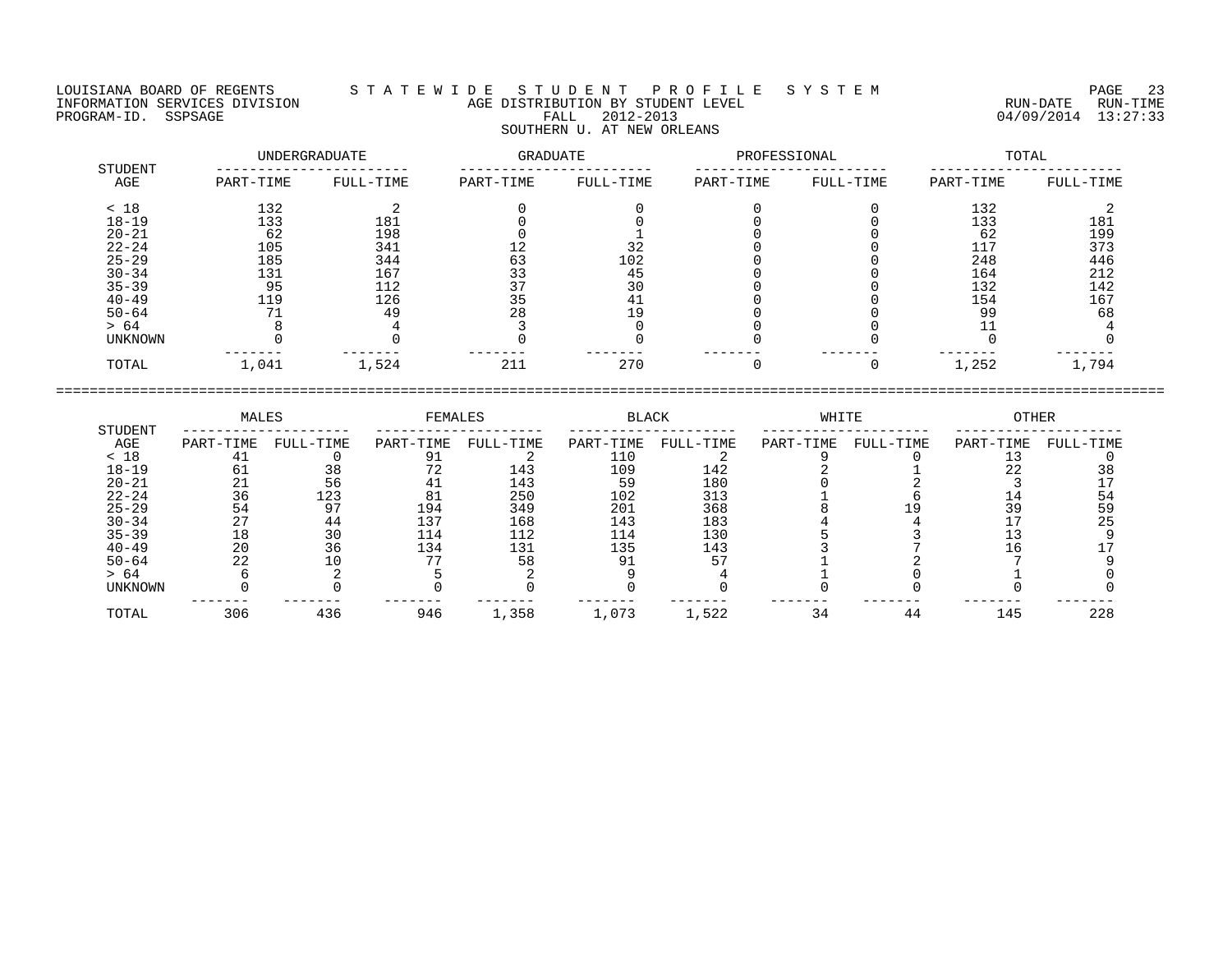LOUISIANA BOARD OF REGENTS S T A T E W I D E S T U D E N T P R O F I L E S Y S T E M PAGE 24 INFORMATION SERVICES DIVISION AGE DISTRIBUTION BY STUDENT LEVEL RUN-DATE RUN-TIME

| <b>STUDENT</b> |           | UNDERGRADUATE | GRADUATE  |           | PROFESSIONAL |           | TOTAL     |           |  |
|----------------|-----------|---------------|-----------|-----------|--------------|-----------|-----------|-----------|--|
| AGE            | PART-TIME | FULL-TIME     | PART-TIME | FULL-TIME | PART-TIME    | FULL-TIME | PART-TIME | FULL-TIME |  |
| < 18           | 132       |               |           |           |              |           | 132       |           |  |
| $18 - 19$      | 92        | 505           |           |           |              |           | 92        | 505       |  |
| $20 - 21$      | 90        | 374           |           |           |              |           | 90        | 374       |  |
| $22 - 24$      | 151       | 304           |           |           |              |           | 151       | 304       |  |
| $25 - 29$      | 180       | 253           |           |           |              |           | 180       | 253       |  |
| $30 - 34$      | 140       | 192           |           |           |              |           | 140       | 192       |  |
| $35 - 39$      | 92        | 114           |           |           |              |           | 92        | 114       |  |
| $40 - 49$      | 106       | 105           |           |           |              |           | 106       | 105       |  |
| $50 - 64$      | 26        | 63            |           |           |              |           | 26        | 63        |  |
| > 64           |           |               |           |           |              |           |           |           |  |
| <b>UNKNOWN</b> |           |               |           |           |              |           |           |           |  |
| TOTAL          | 1,012     | 1,919         |           |           |              |           | 1,012     | 1,919     |  |
|                |           |               |           |           |              |           |           |           |  |

|                | MALES     |           | FEMALES   |           | <b>BLACK</b> |           | WHITE     |           | OTHER     |           |
|----------------|-----------|-----------|-----------|-----------|--------------|-----------|-----------|-----------|-----------|-----------|
| STUDENT<br>AGE | PART-TIME | FULL-TIME | PART-TIME | FULL-TIME | PART-TIME    | FULL-TIME | PART-TIME | FULL-TIME | PART-TIME | FULL-TIME |
| < 18           | 41        |           |           |           | 123          |           |           |           |           |           |
| $18 - 19$      | 35        | 180       |           | 325       | 86           | 491       |           |           |           |           |
| $20 - 21$      | 13        | 135       |           | 239       | 65           | 347       | 25        | 23        |           |           |
| $22 - 24$      | 34        | 97        | 117       | 207       | 106          | 276       | 43        | 20        |           |           |
| $25 - 29$      | 37        | 52        | 143       | 201       | 123          | 223       | -51       | 24        |           |           |
| $30 - 34$      | 25        | 43        | 115       | 149       | 110          | 167       | 28        | 20        |           |           |
| $35 - 39$      | 13        | 24        | 79        | 90        | 68           | 100       |           |           |           |           |
| $40 - 49$      |           | $\Omega$  | 85        | 84        | 79           | 91        | 25        | 12        |           |           |
| $50 - 64$      |           |           | 22        | 50        | 21           |           |           |           |           |           |
| > 64           |           |           |           |           |              |           |           |           |           |           |
| UNKNOWN        |           |           |           |           |              |           |           |           |           |           |
| TOTAL          | 223       | 568       | 789       | 1,351     | 782          | 1,765     | 213       | 122       |           | 32        |

====================================================================================================================================

# PROGRAM-ID. SSPSAGE FALL 2012-2013 04/09/2014 13:27:33 SOUTHERN U. AT SHREVEPORT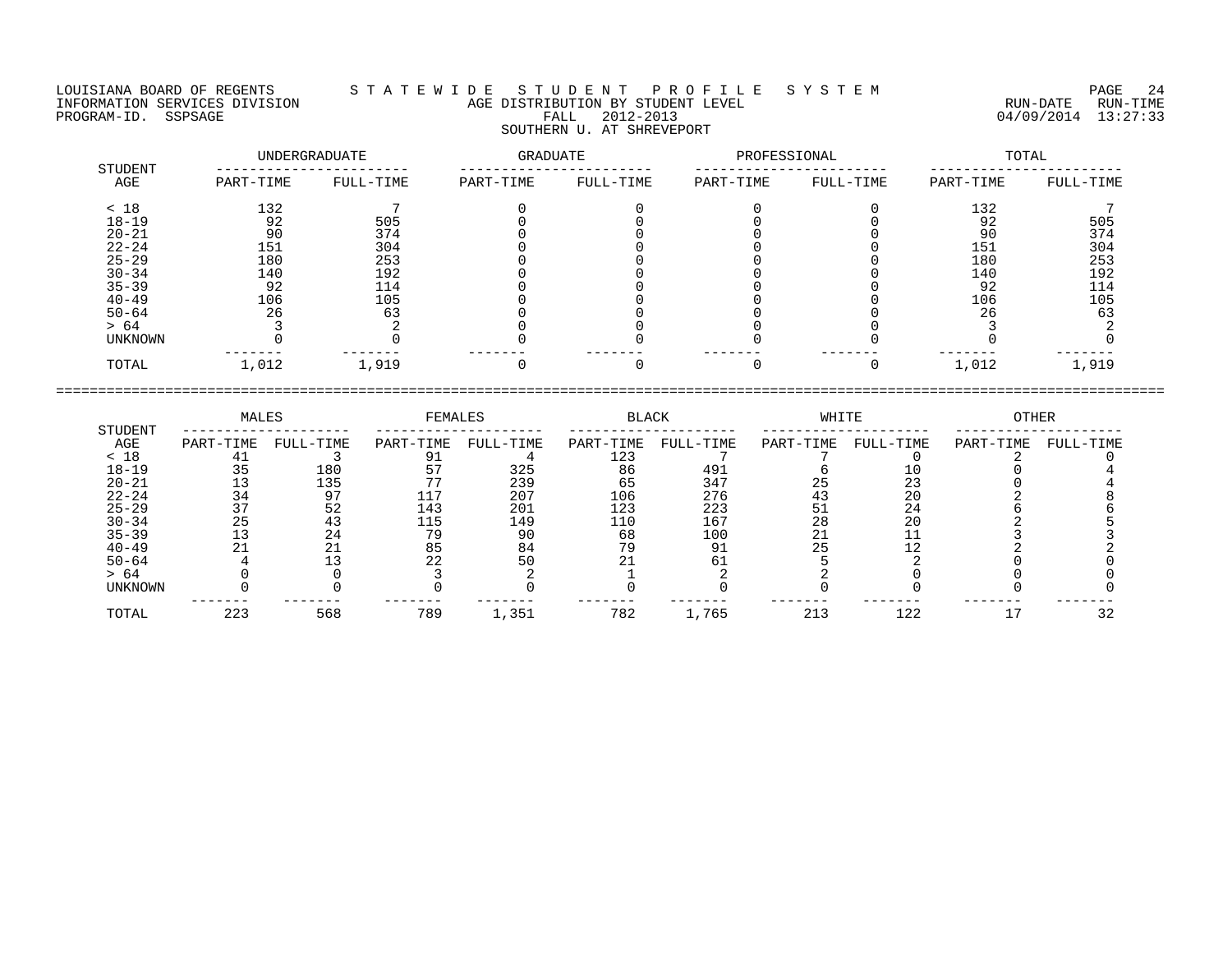## LOUISIANA BOARD OF REGENTS S T A T E W I D E S T U D E N T P R O F I L E S Y S T E M PAGE 25 INFORMATION SERVICES DIVISION AGE DISTRIBUTION BY STUDENT LEVEL RUN-DATE RUN-TIME PROGRAM-ID. SSPSAGE FALL 2012-2013 04/09/2014 13:27:33 SOUTHERN LAW CENTER

|                | UNDERGRADUATE |           | GRADUATE  |           | PROFESSIONAL |           | TOTAL     |           |
|----------------|---------------|-----------|-----------|-----------|--------------|-----------|-----------|-----------|
| STUDENT<br>AGE | PART-TIME     | FULL-TIME | PART-TIME | FULL-TIME | PART-TIME    | FULL-TIME | PART-TIME | FULL-TIME |
| < 18           |               |           |           |           |              |           |           |           |
| $18 - 19$      |               |           |           |           |              |           |           |           |
| $20 - 21$      |               |           |           |           |              |           |           |           |
| $22 - 24$      |               |           |           |           |              | 189       |           | 189       |
| $25 - 29$      |               |           |           |           |              | 322       |           | 322       |
| $30 - 34$      |               |           |           |           |              | 132       |           | 132       |
| $35 - 39$      |               |           |           |           |              | 49        |           | 49        |
| $40 - 49$      |               |           |           |           |              |           |           |           |
| $50 - 64$      |               |           |           |           |              |           |           |           |
| > 64           |               |           |           |           |              |           |           |           |
| UNKNOWN        |               |           |           |           |              |           |           |           |
| TOTAL          |               |           |           |           | 17           | 738       | 17        | 738       |

|           | MALES     |           | FEMALES   |           | BLACK     |           | WHITE     |           | OTHER     |           |
|-----------|-----------|-----------|-----------|-----------|-----------|-----------|-----------|-----------|-----------|-----------|
| STUDENT   |           |           |           |           |           |           |           |           |           |           |
| AGE       | PART-TIME | FULL-TIME | PART-TIME | FULL-TIME | PART-TIME | FULL-TIME | PART-TIME | FULL-TIME | PART-TIME | FULL-TIME |
| < 18      |           |           |           |           |           |           |           |           |           |           |
| $18 - 19$ |           |           |           |           |           |           |           |           |           |           |
| $20 - 21$ |           |           |           |           |           |           |           |           |           |           |
| $22 - 24$ |           |           |           |           |           | 104       |           |           |           |           |
| $25 - 29$ |           | 162       |           | 160       |           | 189       |           | 110       |           |           |
| $30 - 34$ |           | 58        |           | 74        |           | 77        |           |           |           |           |
| $35 - 39$ |           | 29        |           | 20        |           | 24        |           | 24        |           |           |
| $40 - 49$ |           |           |           |           |           |           |           |           |           |           |
| $50 - 64$ |           |           |           |           |           |           |           |           |           |           |
| > 64      |           |           |           |           |           |           |           |           |           |           |
| UNKNOWN   |           |           |           |           |           |           |           |           |           |           |
| TOTAL     |           | 345       |           | 393       |           | 421       | 10        | 265       |           | 52        |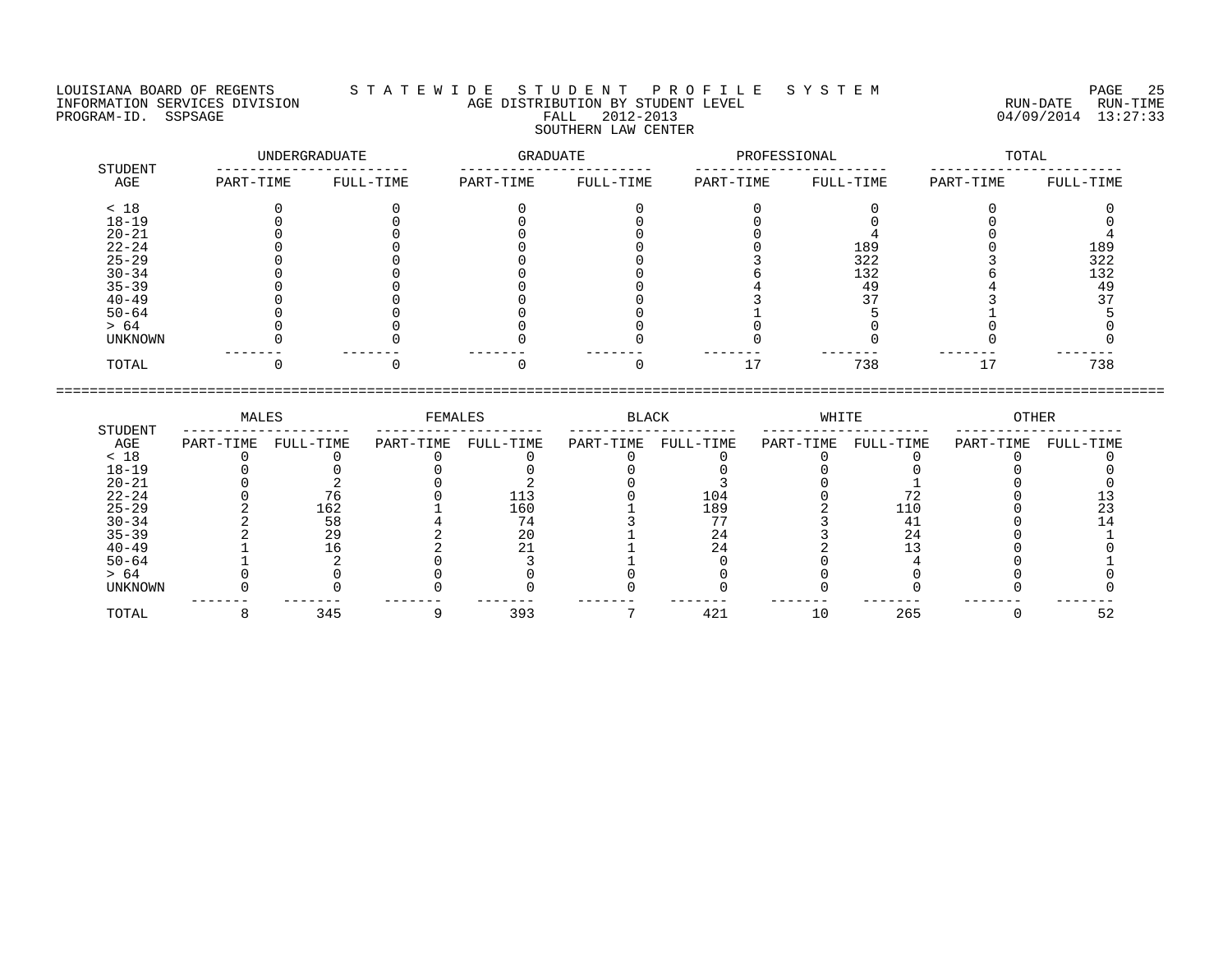LOUISIANA BOARD OF REGENTS S T A T E W I D E S T U D E N T P R O F I L E S Y S T E M PAGE 26 INFORMATION SERVICES DIVISION AGE DISTRIBUTION BY STUDENT LEVEL RUN-DATE RUN-TIME ENGENIE SOMETHOUS DIVISION CONTROLLED TO AGE DISTRIBUTION BY STUDENT LEVEL CONTROLLED TO THE RUN-DATE RUN-TIME<br>PROGRAM-ID. SSPSAGE PROGRAM-ID. SSPSAGE PALL 2012-2013 04/09/2014 13:27:33

## BATON ROUGE COMMUNITY COLLEGE

|                | UNDERGRADUATE |           | GRADUATE  |           | PROFESSIONAL |           | TOTAL     |           |  |
|----------------|---------------|-----------|-----------|-----------|--------------|-----------|-----------|-----------|--|
| STUDENT<br>AGE | PART-TIME     | FULL-TIME | PART-TIME | FULL-TIME | PART-TIME    | FULL-TIME | PART-TIME | FULL-TIME |  |
| < 18           | 157           | 18        |           |           |              |           | 157       | 18        |  |
| $18 - 19$      | 539           | 1,311     |           |           |              |           | 539       | 1,311     |  |
| $20 - 21$      | 727           | 1,217     |           |           |              |           | 727       | 1,217     |  |
| $22 - 24$      | 786           | 675       |           |           |              |           | 786       | 675       |  |
| $25 - 29$      | 651           | 476       |           |           |              |           | 651       | 476       |  |
| $30 - 34$      | 379           | 219       |           |           |              |           | 379       | 219       |  |
| $35 - 39$      | 231           | 96        |           |           |              |           | 231       | 96        |  |
| $40 - 49$      | 241           | 102       |           |           |              |           | 241       | 102       |  |
| $50 - 64$      | 87            | 30        |           |           |              |           | 87        | 30        |  |
| > 64           |               |           |           |           |              |           |           |           |  |
| UNKNOWN        |               |           |           |           |              |           |           |           |  |
| TOTAL          | 3,799         | 4,146     |           |           |              |           | 3,799     | 4,146     |  |

|           | MALES     |           | <b>FEMALES</b> |           | <b>BLACK</b> |           | WHITE     |           | <b>OTHER</b> |           |
|-----------|-----------|-----------|----------------|-----------|--------------|-----------|-----------|-----------|--------------|-----------|
| STUDENT   |           |           |                |           |              |           |           |           |              |           |
| AGE       | PART-TIME | FULL-TIME | PART-TIME      | FULL-TIME | PART-TIME    | FULL-TIME | PART-TIME | FULL-TIME | PART-TIME    | FULL-TIME |
| < 18      |           |           | 110            |           | 53           |           | 63        |           |              |           |
| $18 - 19$ | 211       | 650       | 328            | 661       | 221          | 455       | 188       | 632       | 130          | 224       |
| $20 - 21$ | 333       | 600       | 394            | 617       | 293          | 431       | 285       | 535       | 149          | 251       |
| $22 - 24$ | 356       | 349       | 430            | 326       | 240          | 221       | 382       | 307       | 164          | 147       |
| $25 - 29$ | 230       | 196       | 421            | 280       | 261          | 195       | 246       | 184       | 144          | 97        |
| $30 - 34$ | 124       | 85        | 255            | 134       | 164          | 113       | 127       |           | 88           |           |
| $35 - 39$ | 58        | 26        | 173            | 70        | 104          | 46        |           | 34        | 56           |           |
| $40 - 49$ | 42        | 26        | 199            | 76        | 103          | 45        | 83        | 34        | 55           | 23        |
| $50 - 64$ |           |           |                | 22        | 39           | 20        |           | 10        | 24           |           |
| > 64      |           |           |                |           |              |           |           |           |              |           |
| UNKNOWN   |           |           |                |           |              |           |           |           |              |           |
| TOTAL     | 1,417     | .,948     | 2,382          | 2,198     | 1,478        | 1,534     | 1,470     | 1,818     | 851          | 794       |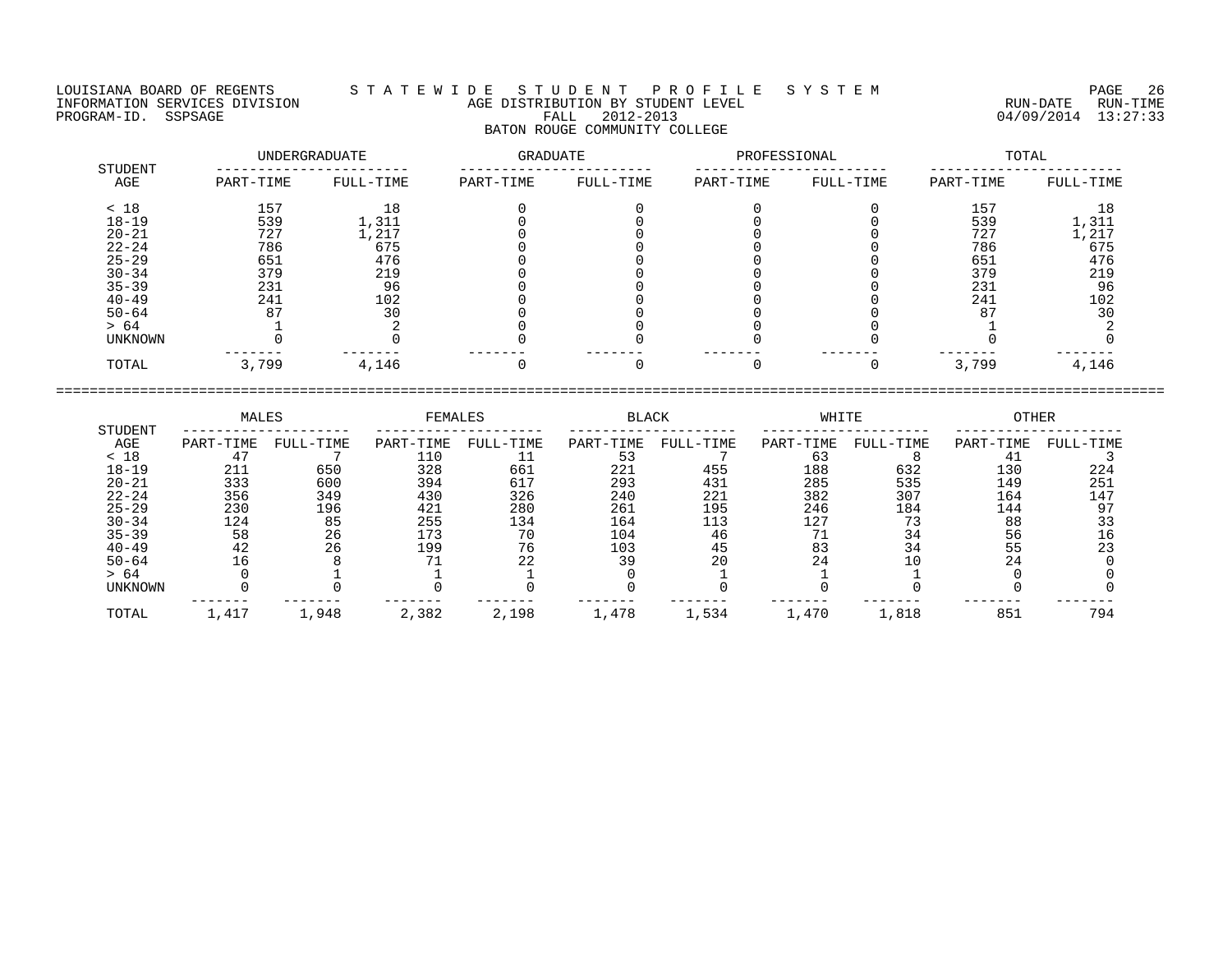LOUISIANA BOARD OF REGENTS S T A T E W I D E S T U D E N T P R O F I L E S Y S T E M PAGE 27 INFORMATION SERVICES DIVISION AGE DISTRIBUTION BY STUDENT LEVEL RUN-DATE RUN-TIME PROGRAM-ID. SSPSAGE PROGRAM-ID. SSPSAGE FALL 2012-2013 FALL 2012-2013 2012-2013 04/09/2014 13:27:33 BOSSIER PARISH COMMUNITY COLLEGE

| STUDENT        |           | UNDERGRADUATE | <b>GRADUATE</b> |           | PROFESSIONAL |           | TOTAL     |           |  |
|----------------|-----------|---------------|-----------------|-----------|--------------|-----------|-----------|-----------|--|
| AGE            | PART-TIME | FULL-TIME     | PART-TIME       | FULL-TIME | PART-TIME    | FULL-TIME | PART-TIME | FULL-TIME |  |
| < 18           | 357       | 36            |                 |           |              |           | 357       | 36        |  |
| $18 - 19$      | 351       | 1,430         |                 |           |              |           | 351       | 1,430     |  |
| $20 - 21$      | 419       | 1,219         |                 |           |              |           | 419       | 1,219     |  |
| $22 - 24$      | 454       | 650           |                 |           |              |           | 454       | 650       |  |
| $25 - 29$      | 494       | 596           |                 |           |              |           | 494       | 596       |  |
| $30 - 34$      | 324       | 353           |                 |           |              |           | 324       | 353       |  |
| $35 - 39$      | 238       | 219           |                 |           |              |           | 238       | 219       |  |
| $40 - 49$      | 268       | 248           |                 |           |              |           | 268       | 248       |  |
| $50 - 64$      | 139       | 110           |                 |           |              |           | 139       | 110       |  |
| > 64           |           |               |                 |           |              |           |           |           |  |
| <b>UNKNOWN</b> |           |               |                 |           |              |           |           |           |  |
| TOTAL          | 3,052     | 4,865         |                 |           |              |           | 3,052     | 4,865     |  |

==================================================================================================================================== MALES FEMALES BLACK WHITE OTHER

|           | ەسىسە:    |           | ەسىستەت - |           | <b>DUACIL</b> |           | تنديد بلادور |           | ۱۳ تنبیت ب |           |
|-----------|-----------|-----------|-----------|-----------|---------------|-----------|--------------|-----------|------------|-----------|
| STUDENT   |           |           |           |           |               |           |              |           |            |           |
| AGE       | PART-TIME | FULL-TIME | PART-TIME | FULL-TIME | PART-TIME     | FULL-TIME | PART-TIME    | FULL-TIME | PART-TIME  | FULL-TIME |
| < 18      | 142       | 25        | 215       |           | 63            |           | 256          |           | 38         |           |
| $18 - 19$ | 134       | 612       | 217       | 818       | 120           | 637       | 191          | 614       | 40         | 179       |
| $20 - 21$ | 179       | 505       | 240       | 714       | 119           | 519       | 211          | 487       | 89         | 213       |
| $22 - 24$ | 140       | 255       | 314       | 395       | 115           | 263       | 214          | 257       | 125        | 130       |
| $25 - 29$ | 145       | 175       | 349       | 421       | 143           | 232       | 228          | 251       | 123        |           |
| $30 - 34$ | 78        | 95        | 246       | 258       | 97            | 145       | 142          | 150       | 85         | 58        |
| $35 - 39$ | 66        | 52        | 172       | 167       | 75            | 108       | 105          | 81        | 58         |           |
| $40 - 49$ | 65        | 78        | 203       | 170       | 96            | 101       | 113          | 102       | 59         | 45        |
| $50 - 64$ |           |           | 106       | 79        | 30            | 49        |              |           | 36         |           |
| > 64      |           |           |           |           |               |           |              |           |            |           |
| UNKNOWN   |           |           |           |           |               |           |              |           |            |           |
|           |           |           |           |           |               |           |              |           |            |           |
| TOTAL     | 984       | 1,828     | 2,068     | 3,037     | 860           | 2,059     | 1,538        | 2,026     | 654        | 780       |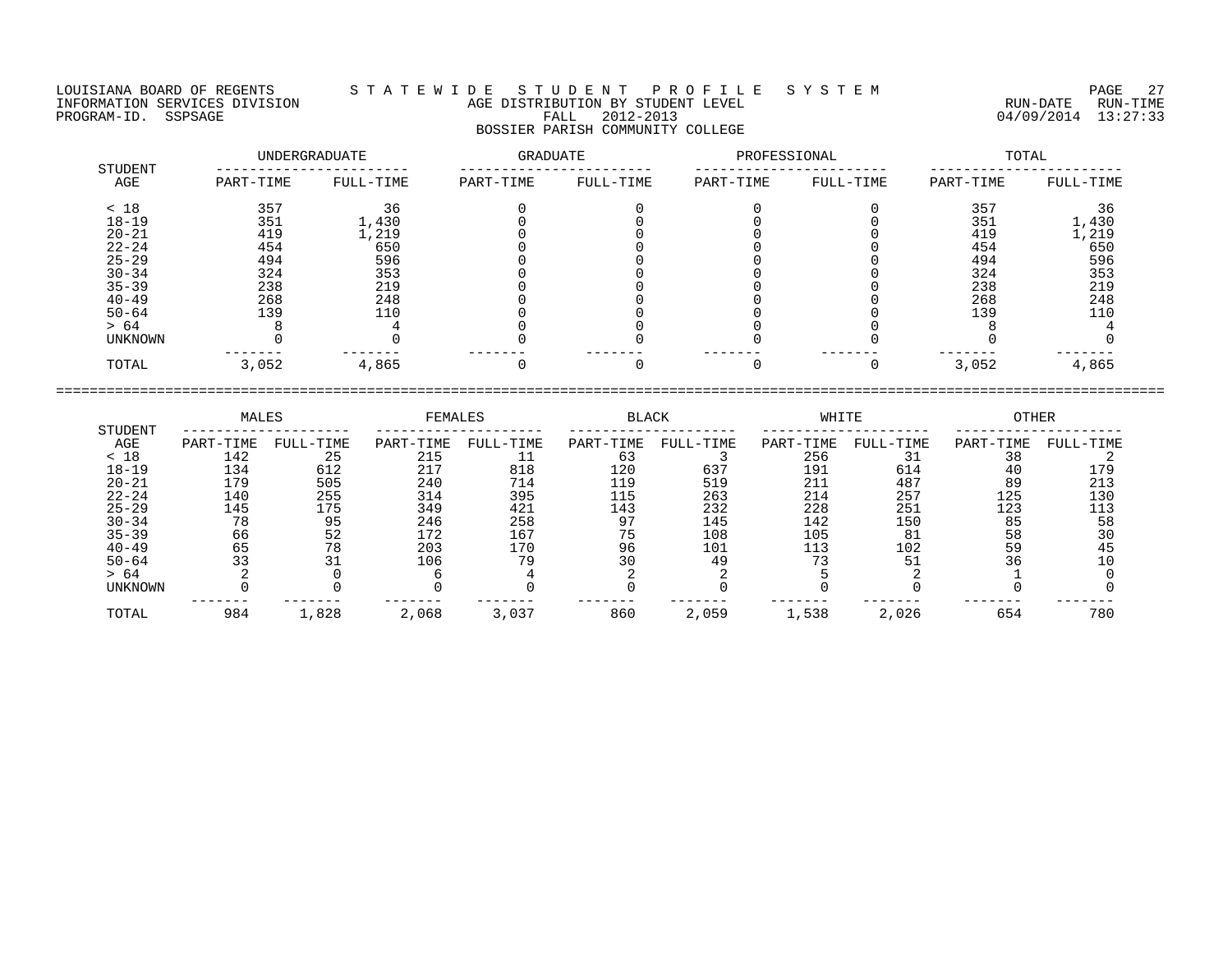LOUISIANA BOARD OF REGENTS S T A T E W I D E S T U D E N T P R O F I L E S Y S T E M PAGE 28 INFORMATION SERVICES DIVISION AGE DISTRIBUTION BY STUDENT LEVEL RUN-DATE RUN-TIME EXPORMATION SERVICES DIVISION AGE DISTRIBUTION BY STUDENT LEVEL TO A MANUSIC RUN-DATE RUN TIME AND TIME AND TIME<br>PROGRAM-ID. SSPSAGE 13:27:33 DELGADO COMMUNITY COLLEGE

 UNDERGRADUATE GRADUATE PROFESSIONAL TOTAL STUDENT ----------------------- ----------------------- ----------------------- ----------------------- AGE PART-TIME FULL-TIME PART-TIME FULL-TIME PART-TIME FULL-TIME PART-TIME FULL-TIME

| < 18           | 126    |               |  |  | 126    |       |
|----------------|--------|---------------|--|--|--------|-------|
| $18 - 19$      | 736    | 1,758         |  |  | 736    | ⊥,758 |
| $20 - 21$      | 1,602  | 1,707         |  |  | 1,602  | ,707  |
| $22 - 24$      | 1,948  | $\perp$ , 367 |  |  | L,948  | ,367  |
| $25 - 29$      | 2,225  | 1,244         |  |  | 2,225  | 1,244 |
| $30 - 34$      | 1,336  | 756           |  |  | 1,336  | 756   |
| $35 - 39$      | 801    | 369           |  |  | 801    | 369   |
| $40 - 49$      | 929    | 409           |  |  | 929    | 409   |
| $50 - 64$      | 462    | 221           |  |  | 462    | 221   |
| > 64           | 60     |               |  |  | 60     |       |
| <b>UNKNOWN</b> |        |               |  |  |        |       |
| TOTAL          | 10,225 | 7,868         |  |  | 10,225 | 7,868 |

 MALES FEMALES BLACK WHITE OTHER STUDENT -------------------- -------------------- -------------------- -------------------- -------------------- AGE PART-TIME FULL-TIME PART-TIME FULL-TIME PART-TIME FULL-TIME PART-TIME FULL-TIME PART-TIME FULL-TIME < 18 42 17 84 16 96 11 11 8 19 14 18-19 323 675 413 1,083 350 753 213 603 173 402 20-21 614 709 988 998 696 696 551 576 355 435 22-24 641 513 1,307 854 684 517 792 497 472 353 25-29 633 406 1,592 838 892 555 843 433 490 256 30-34 364 243 972 513 586 346 476 226 274 184 35-39 184 105 617 264 361 182 293 108 147 79 40-49 225 116 704 293 408 203 365 128 156 78  $\begin{array}{cccccccccccc} 20-24 & 641 & 513 & 1,307 & 854 & 684 & 517 & 305 & 3000 & 3000 & 3000 & 3000 & 3000 & 3000 & 3000 & 3000 & 3000 & 3000 & 3000 & 3000 & 3000 & 3000 & 3000 & 3000 & 3000 & 3000 & 3000 & 3000 & 3000 & 3000 & 3000 & 3000 & 3000 & 3000 & 3000 & 3000$ > 64 22 0 38 4 12 1 38 1 10 2 UNKNOWN 0 0 0 0 0 0 0 0 0 0 ------- ------- ------- ------- ------- ------- ------- ------- ------- ------- TOTAL 3,161 2,879 7,064 4,989 4,296 3,391 3,752 2,640 2,177 1,837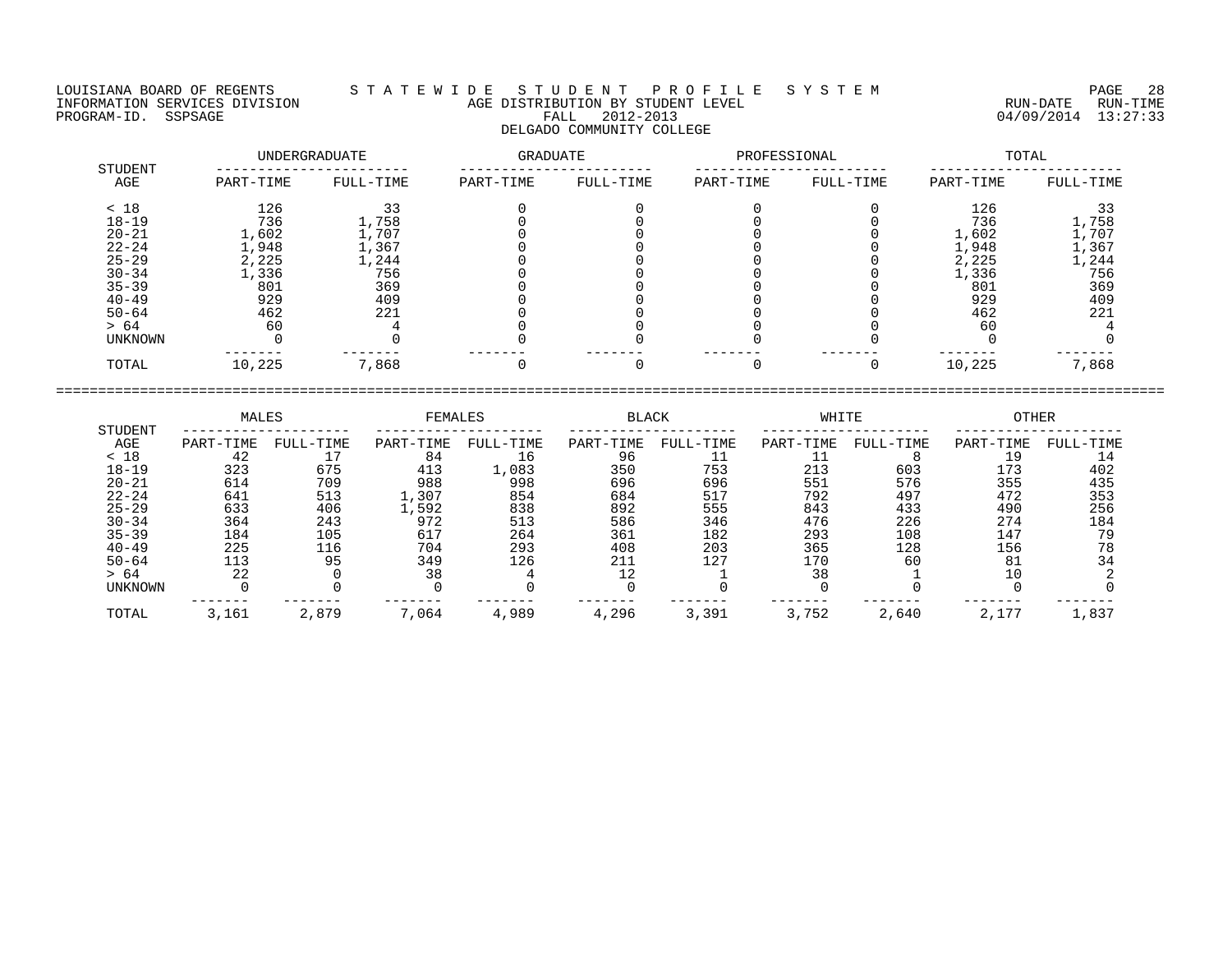## LOUISIANA BOARD OF REGENTS S T A T E W I D E S T U D E N T P R O F I L E S Y S T E M PAGE 29 INFORMATION SERVICES DIVISION AGE DISTRIBUTION BY STUDENT LEVEL RUN-DATE RUN-TIME ENDUISIANA BOARD OF REGENTS STATEWIDE STUDENT PROFILE SYSTEM PAGE 29<br>INFORMATION SERVICES DIVISION STATEWIDE AGE DISTRIBUTION BY STUDENT LEVEL FOR STOP RUN-DATE RUN-TIME<br>PROGRAM-ID. SSPSAGE FALL 2012-2013 04/09/2014 13:27: ELAINE P. NUNEZ COMMUN. COLLEGE

|                |           | UNDERGRADUATE | <b>GRADUATE</b> |           | PROFESSIONAL |           | TOTAL     |           |  |
|----------------|-----------|---------------|-----------------|-----------|--------------|-----------|-----------|-----------|--|
| STUDENT<br>AGE | PART-TIME | FULL-TIME     | PART-TIME       | FULL-TIME | PART-TIME    | FULL-TIME | PART-TIME | FULL-TIME |  |
| < 18           | 541       |               |                 |           |              |           | 541       |           |  |
| $18 - 19$      | 258       | 158           |                 |           |              |           | 258       | 158       |  |
| $20 - 21$      | 104       | 175           |                 |           |              |           | 104       | 175       |  |
| $22 - 24$      | 142       | 131           |                 |           |              |           | 142       | 131       |  |
| $25 - 29$      | 175       | 125           |                 |           |              |           | 175       | 125       |  |
| $30 - 34$      | 117       | 87            |                 |           |              |           | 117       | 87        |  |
| $35 - 39$      | 68        | 38            |                 |           |              |           | 68        | 38        |  |
| $40 - 49$      | 66        | 31            |                 |           |              |           | 66        |           |  |
| $50 - 64$      | 37        |               |                 |           |              |           | 37        |           |  |
| > 64           |           |               |                 |           |              |           |           |           |  |
| <b>UNKNOWN</b> |           |               |                 |           |              |           |           |           |  |
| TOTAL          | 1,514     | 755           |                 |           | $\Omega$     |           | 1,514     | 755       |  |

|           | MALES     |           | FEMALES   |           | BLACK     |           | WHITE     |           | OTHER     |           |
|-----------|-----------|-----------|-----------|-----------|-----------|-----------|-----------|-----------|-----------|-----------|
| STUDENT   |           |           |           |           |           |           |           |           |           |           |
| AGE       | PART-TIME | FULL-TIME | PART-TIME | FULL-TIME | PART-TIME | FULL-TIME | PART-TIME | FULL-TIME | PART-TIME | FULL-TIME |
| < 18      | 194       |           | 347       |           |           |           | 357       |           | 88        |           |
| $18 - 19$ |           |           | 147       |           |           | א ל       | 155       |           |           |           |
| $20 - 21$ | 34        | 66        | ח 7       | 109       |           | 65        | 48        |           |           |           |
| $22 - 24$ | 46        | 44        | 96        |           | 82        | 55        | 53        | 62        |           |           |
| $25 - 29$ | 58        | 34        |           | 91        | 96        | 61        |           | 49        | 22        |           |
| $30 - 34$ | 34        | 29        | 83        | 58        | 65        |           |           | 28        |           |           |
| $35 - 39$ |           |           |           |           | 4 I       |           |           | 14        |           |           |
| $40 - 49$ |           |           | 49        |           |           |           | 26        |           |           |           |
| $50 - 64$ |           |           |           |           |           |           |           |           |           |           |
| > 64      |           |           |           |           |           |           |           |           |           |           |
| UNKNOWN   |           |           |           |           |           |           |           |           |           |           |
| TOTAL     | 514       | 257       | 1,000     | 498       | 543       | 332       | 777       | 337       | 194       | 86        |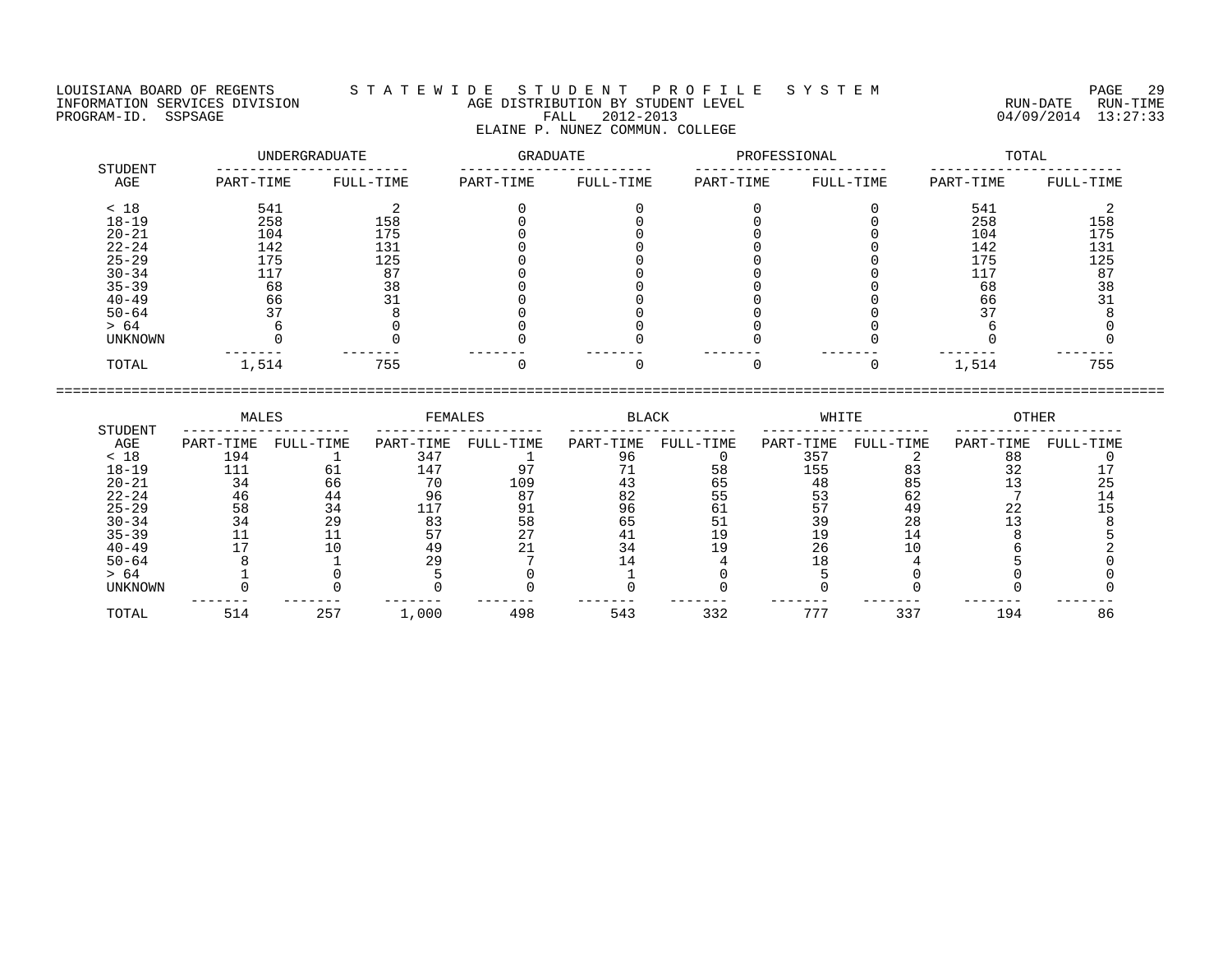## LOUISIANA BOARD OF REGENTS S T A T E W I D E S T U D E N T P R O F I L E S Y S T E M PAGE 30 INFORMATION SERVICES DIVISION AGE DISTRIBUTION BY STUDENT LEVEL RUN-DATE RUN-TIME ENFORMATION SERVICES DIVISION  $\begin{array}{c} 1 & 1 & 2 & \cdots & 1 \\ 0 & 0 & 0 & 0 \\ 0 & 0 & 0 & 0 \end{array}$  age distribution by student level  $\begin{array}{c} 0 & 0 & 0 \\ 0 & 0 & 0 \end{array}$  and  $\begin{array}{c} 0 & 0 & 0 \\ 0 & 0 & 0 \end{array}$   $\begin{array}{c} 0 & 0 & 0 \\ 0 & 0 & 0 \end{array}$   $\begin{$ RIVER PARISHES COMMUNITY COLLEGE

|                | UNDERGRADUATE |           | GRADUATE  |           | PROFESSIONAL |           | TOTAL     |           |  |
|----------------|---------------|-----------|-----------|-----------|--------------|-----------|-----------|-----------|--|
| STUDENT<br>AGE | PART-TIME     | FULL-TIME | PART-TIME | FULL-TIME | PART-TIME    | FULL-TIME | PART-TIME | FULL-TIME |  |
| < 18           | 1,220         | 31        |           |           |              |           | 1,220     | 31        |  |
| $18 - 19$      | 555           | 338       |           |           |              |           | 555       | 338       |  |
| $20 - 21$      | 171           | 255       |           |           |              |           | 171       | 255       |  |
| $22 - 24$      | 155           | 148       |           |           |              |           | 155       | 148       |  |
| $25 - 29$      | 158           | 105       |           |           |              |           | 158       | 105       |  |
| $30 - 34$      | 98            | 80        |           |           |              |           | 98        | 80        |  |
| $35 - 39$      | 61            | 42        |           |           |              |           | 61        | 42        |  |
| $40 - 49$      | 76            | 30        |           |           |              |           | 76        | 30        |  |
| $50 - 64$      | 36            |           |           |           |              |           | 36        |           |  |
| > 64           |               |           |           |           |              |           |           |           |  |
| UNKNOWN        |               |           |           |           |              |           |           |           |  |
| TOTAL          | 2,531         | 1,035     |           |           | $\Omega$     | $\Omega$  | 2,531     | 1,035     |  |

|                | MALES     |           | FEMALES   |           | BLACK     |           | WHITE     |           | OTHER     |           |
|----------------|-----------|-----------|-----------|-----------|-----------|-----------|-----------|-----------|-----------|-----------|
| STUDENT        |           |           |           |           |           |           |           |           |           |           |
| AGE            | PART-TIME | FULL-TIME | PART-TIME | FULL-TIME | PART-TIME | FULL-TIME | PART-TIME | FULL-TIME | PART-TIME | FULL-TIME |
| < 18           | 507       |           | 713       |           | 352       |           | 782       | 18        | 86        |           |
| $18 - 19$      | 261       | 145       | 294       | 193       | 201       | 98        | 306       | 218       | 48        | 44        |
| $20 - 21$      | 85        | 102       | 86        | 153       | 52        |           | 111       | 161       |           |           |
| $22 - 24$      | 72        | 56        | 83        | 92        | 38        | 55        | 100       | 85        |           |           |
| $25 - 29$      |           | 34        |           |           | 64        | 65        | 84        |           |           |           |
| $30 - 34$      | 40        |           | 58        |           |           | 47        | 48        | 29        |           |           |
| $35 - 39$      | 20        |           |           |           | 36        | ר ר       | ∠⊥        |           |           |           |
| $40 - 49$      | 35        |           |           | 25        | 29        | ' 6       | 44        |           |           |           |
| $50 - 64$      |           |           |           |           | 18        |           |           |           |           |           |
| > 64           |           |           |           |           |           |           |           |           |           |           |
| <b>UNKNOWN</b> |           |           |           |           |           |           |           |           |           |           |
| TOTAL          | 1,119     | 390       | 1,412     | 645       | 835       | 402       | 1,514     | 570       | 182       | 63        |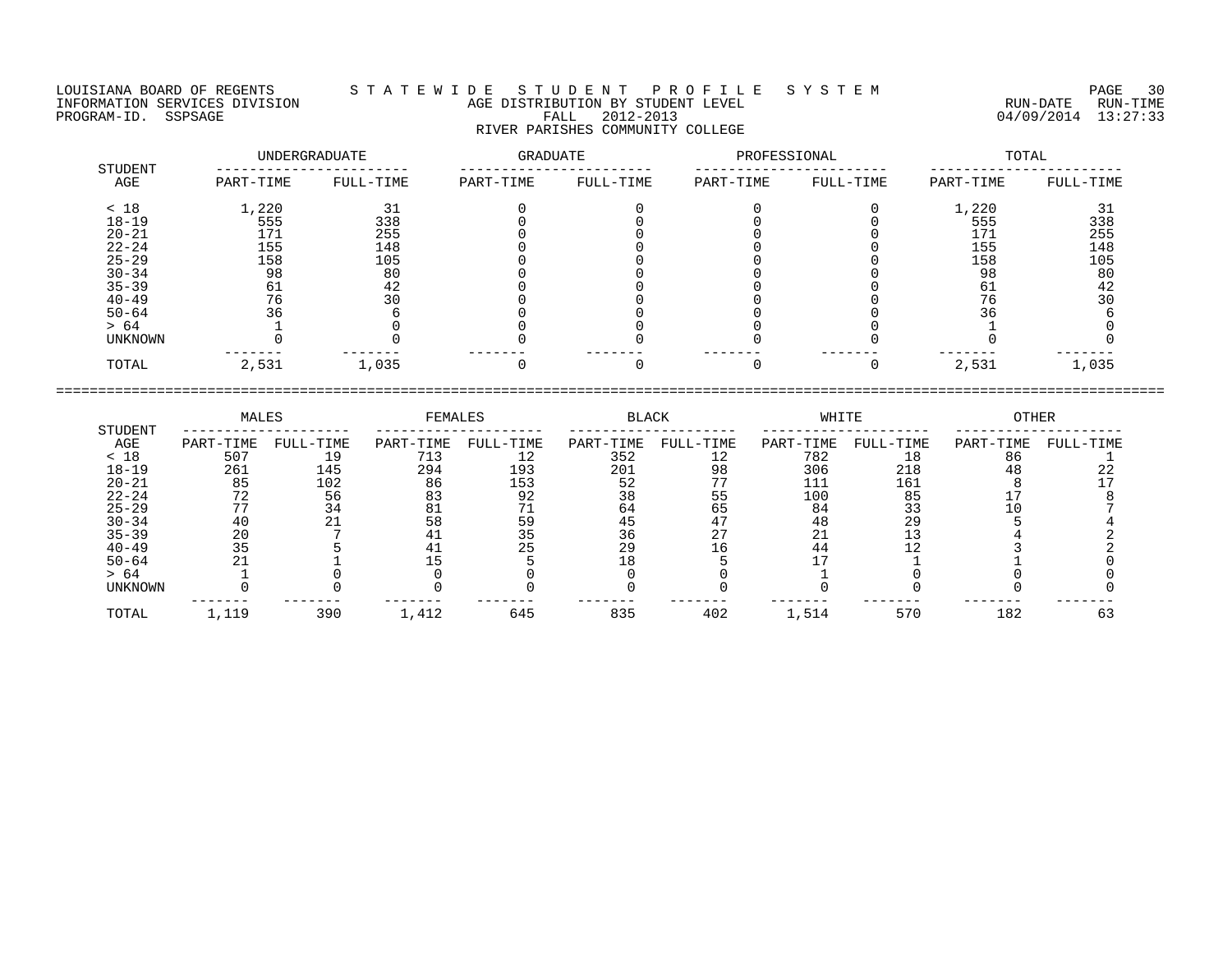LOUISIANA BOARD OF REGENTS S T A T E W I D E S T U D E N T P R O F I L E S Y S T E M PAGE 31 INFORMATION SERVICES DIVISION AGE DISTRIBUTION BY STUDENT LEVEL RUN-DATE RUN-TIME NEORMATION SERVICES DIVISION AGE DISTRIBUTION BY STUDENT LEVEL THE TRIM THE RUN-DATE RUN-TIME TRIM-TIME (2012-2013)<br>PROGRAM-ID. SSPSAGE 13:27:33 SOUTH LA. COMMUNITY COLLEGE

 UNDERGRADUATE GRADUATE PROFESSIONAL TOTAL STUDENT ----------------------- ----------------------- ----------------------- ----------------------- AGE PART-TIME FULL-TIME PART-TIME FULL-TIME PART-TIME FULL-TIME PART-TIME FULL-TIME < 18 953 149 0 0 0 0 953 149 18-19 835 977 0 0 0 0 835 977 20-21 683 850 0 0 0 0 683 850 22-24 609 594 0 0 0 0 609 594 25-29 420 399 0 0 0 0 420 399 30-34 240 195 0 0 0 0 240 195 35-39 122 101 0 0 0 0 122 101 40-49 128 87 0 0 0 0 128 87 50-64 62 52 0 0 0 0 62 52 > 64 2 0 0 0 0 0 2 0 UNKNOWN 0 0 0 0 0 0 0 0 ------- ------- ------- ------- ------- ------- ------- ------- TOTAL 4,054 3,404 0 0 0 0 4,054 3,404

====================================================================================================================================

 MALES FEMALES BLACK WHITE OTHER STUDENT -------------------- -------------------- -------------------- -------------------- -------------------- AGE PART-TIME FULL-TIME PART-TIME FULL-TIME PART-TIME FULL-TIME PART-TIME FULL-TIME PART-TIME FULL-TIME < 18 422 68 531 81 201 33 522 90 230 26 18-19 408 478 427 499 247 303 445 569 143 105 20-21 352 414 331 436 216 281 384 494 83 75 22-24 286 290 323 304 212 214 341 330 56 50 25-29 168 163 252 236 175 175 202 190 43 34 30-34 103 75 137 120 109 83 103 84 28 28 35-39 44 40 78 61 44 50 66 39 12 12 40-49 47 28 81 59 63 44 58 39 7 4 50-64 18 27 44 25 26 24 26 24 10 4 > 64 0 0 2 0 1 0 1 0 0 0 UNKNOWN 0 0 0 0 0 0 0 0 0 0 ------- ------- ------- ------- ------- ------- ------- ------- ------- ------- TOTAL 1,848 1,583 2,206 1,821 1,294 1,207 2,148 1,859 612 338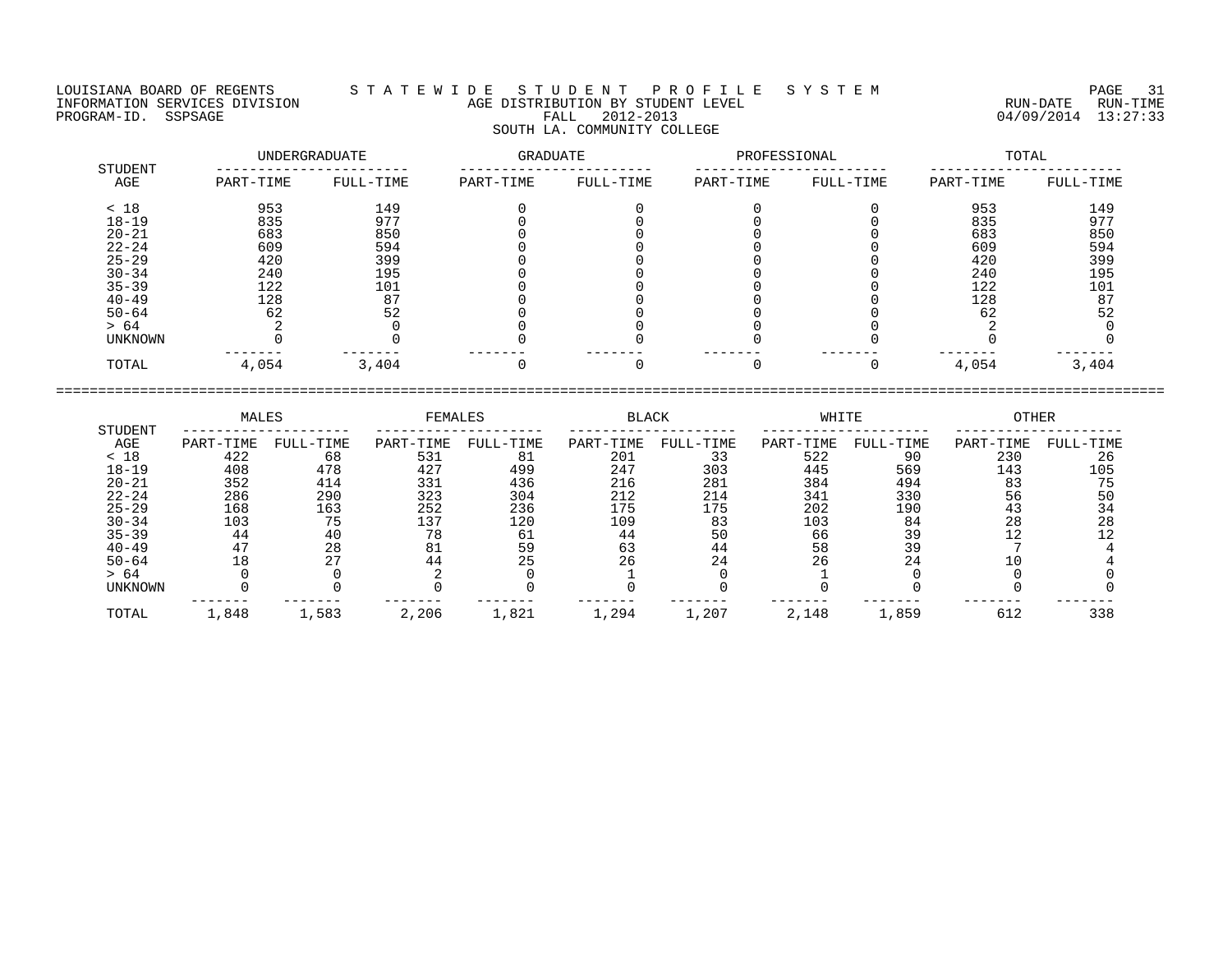LOUISIANA BOARD OF REGENTS S T A T E W I D E S T U D E N T P R O F I L E S Y S T E M PAGE 32 LA. DELTA COMMUNITY COLLEGE

## INFORMATION SERVICES DIVISION AGE DISTRIBUTION BY STUDENT LEVEL RUN-DATE RUN-TIME PROGRAM-ID. SSPSAGE FALL 2012-2013 04/09/2014 13:27:33

 UNDERGRADUATE GRADUATE PROFESSIONAL TOTAL STUDENT ----------------------- ----------------------- ----------------------- ----------------------- AGE PART-TIME FULL-TIME PART-TIME FULL-TIME PART-TIME FULL-TIME PART-TIME FULL-TIME < 18 341 11 0 0 0 0 341 11 18-19 360 444 0 0 0 0 360 444 20-21 351 474 0 0 0 0 351 474 22-24 344 325 0 0 0 0 344 325 25-29 339 237 0 0 0 0 339 237 30-34 220 130 0 0 0 0 220 130 35-39 150 71 0 0 0 0 150 71 40-49 157 80 0 0 0 0 0 157 80 50-64 63 22 0 0 0 0 63 22 > 64 2 2 0 0 0 0 2 2 UNKNOWN 0 0 0 0 0 0 0 0 ------- ------- ------- ------- ------- ------- ------- -------

TOTAL 2,327 1,796 0 0 0 0 2,327 1,796

==================================================================================================================================== MALES FEMALES BLACK WHITE OTHER STUDENT -------------------- -------------------- -------------------- -------------------- -------------------- AGE PART-TIME FULL-TIME PART-TIME FULL-TIME PART-TIME FULL-TIME PART-TIME FULL-TIME PART-TIME FULL-TIME

| 18        | 138 |                               | 203  |      | 124 |     | 156            |     | ЮT           |     |
|-----------|-----|-------------------------------|------|------|-----|-----|----------------|-----|--------------|-----|
| $18 - 19$ | 190 | 178                           | 170  | 266  | 111 |     | 176            | 196 | $\mathbf{z}$ | ⊥35 |
| $20 - 21$ | 165 | 216                           | 186  | 258  | 100 | L72 | 198            | 215 |              | 87  |
| $22 - 24$ | 148 | 121                           | 196  | 204  | 103 | 127 | 222            | 173 |              | 25  |
| $25 - 29$ | 118 | 74                            | 221  | 163  | 122 | 103 | 190            | 120 |              |     |
| $30 - 34$ | 74  | マワ                            | 146  | 93   | 106 |     | Q <sub>T</sub> | 52  |              |     |
| $35 - 39$ | 45  |                               | 105  | 54   | 80  | 25  | 54             | 38  |              |     |
| $40 - 49$ | 42  | 20                            | ᆂᆂᄫ  | 60   | 70  |     |                | 39  |              |     |
| $50 - 64$ | 18  |                               |      | b    | 26  |     | $\cap$         |     |              |     |
| > 64      |     |                               |      |      |     |     |                |     |              |     |
| UNKNOWN   |     |                               |      |      |     |     |                |     |              |     |
| TOTAL     | 939 | $\epsilon$ 7 $\epsilon$<br>67 | ,388 | ,119 | 843 | 661 | 1,198          | 851 | 286          | 284 |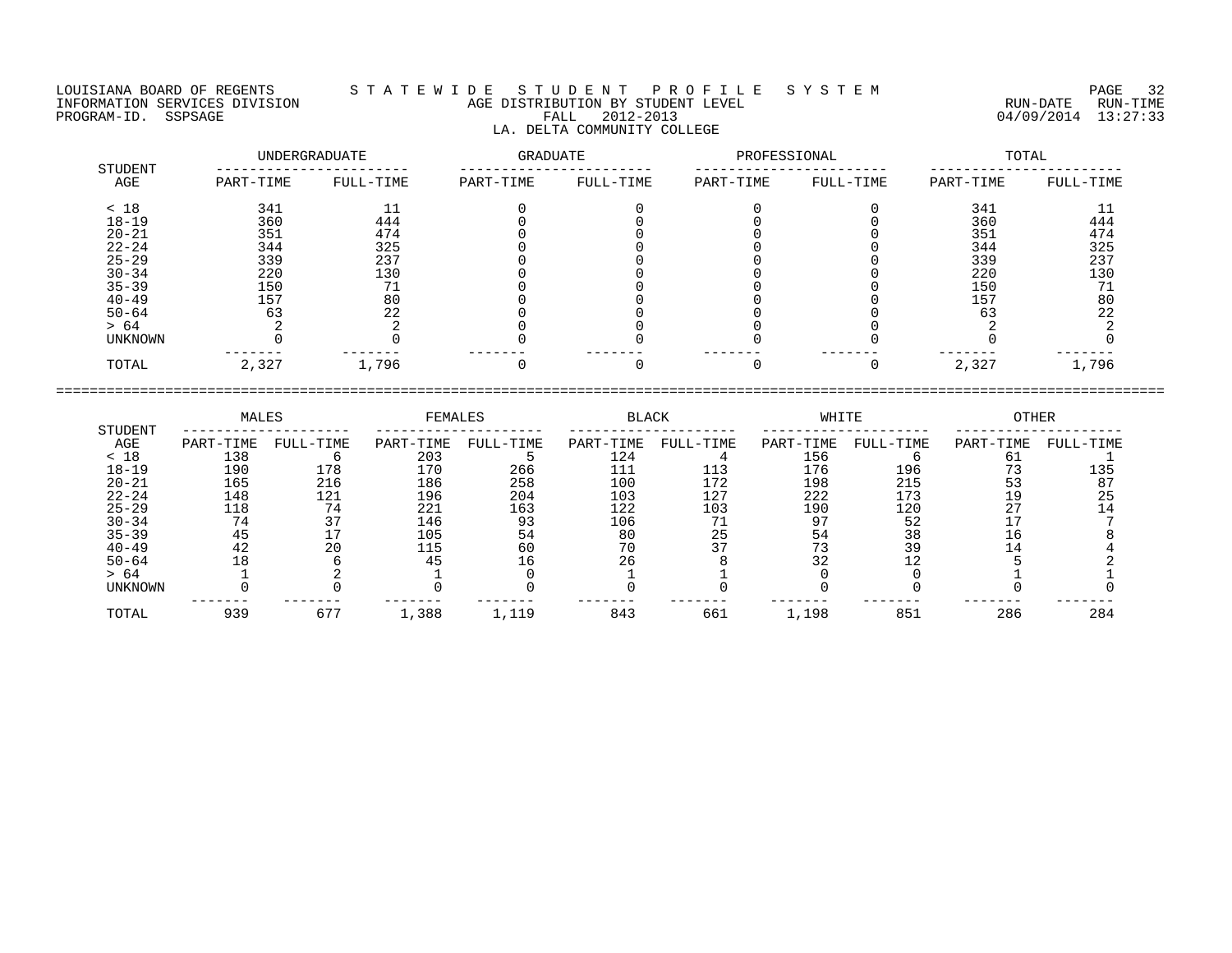FALL 2012-2013<br>L. E. FLETCHER

LOUISIANA BOARD OF REGENTS S T A T E W I D E S T U D E N T P R O F I L E S Y S T E M PAGE 33 INFORMATION SERVICES DIVISION AGE DISTRIBUTION BY STUDENT LEVEL RUN-DATE RUN-TIME PROGRAM-ID. SSPSAGE FALL 2012-2013 FALL 2012-2013 2012-2013 04/09/2014 13:27:33

|                | UNDERGRADUATE |           | GRADUATE  |           | PROFESSIONAL |           | TOTAL     |           |  |
|----------------|---------------|-----------|-----------|-----------|--------------|-----------|-----------|-----------|--|
| STUDENT<br>AGE | PART-TIME     | FULL-TIME | PART-TIME | FULL-TIME | PART-TIME    | FULL-TIME | PART-TIME | FULL-TIME |  |
| < 18           | 46            |           |           |           |              |           | 46        |           |  |
| $18 - 19$      | 454           | 375       |           |           |              |           | 454       | 375       |  |
| $20 - 21$      | 218           | 277       |           |           |              |           | 218       | 277       |  |
| $22 - 24$      | 171           | 194       |           |           |              |           | 171       | 194       |  |
| $25 - 29$      | 180           | 142       |           |           |              |           | 180       | 142       |  |
| $30 - 34$      | 99            | 70        |           |           |              |           | 99        | 70        |  |
| $35 - 39$      | 64            | 28        |           |           |              |           | 64        | 28        |  |
| $40 - 49$      | 94            | 33        |           |           |              |           | 94        | 33        |  |
| $50 - 64$      | 35            |           |           |           |              |           |           |           |  |
| > 64           |               |           |           |           |              |           |           |           |  |
| <b>UNKNOWN</b> |               |           |           |           |              |           |           |           |  |
| TOTAL          | 1,363         | 1,139     |           |           |              |           | 1,363     | 1,139     |  |

|           | MALES     |           | FEMALES   |           | BLACK     |           | WHITE     |           | OTHER     |           |
|-----------|-----------|-----------|-----------|-----------|-----------|-----------|-----------|-----------|-----------|-----------|
| STUDENT   |           |           |           |           |           |           |           |           |           |           |
| AGE       | PART-TIME | FULL-TIME | PART-TIME | FULL-TIME | PART-TIME | FULL-TIME | PART-TIME | FULL-TIME | PART-TIME | FULL-TIME |
| < 18      | 20        |           | 26        |           |           |           | 26        |           |           |           |
| $18 - 19$ | 144       | 168       | 310       | 207       | 142       | 65        | 206       | 259       | 106       |           |
| $20 - 21$ | 89        | 108       | 129       | 169       | 60        | 81        | 115       | 168       | 43        | 28        |
| $22 - 24$ | 74        | 58        | 97        | 136       |           | 56        | 112       |           | 22        |           |
| $25 - 29$ | 66        | 30        | 114       | 112       | 42        | 45        | 106       | 76        | 32        |           |
| $30 - 34$ | 43        | 19        | 56        |           |           |           | 52        |           |           |           |
| $35 - 39$ | 28        |           | 36        |           | 22        |           |           | L b       |           |           |
| $40 - 49$ | 60        |           | 34        | 22        | 22        |           |           |           |           |           |
| $50 - 64$ |           |           |           |           |           |           |           |           |           |           |
| > 64      |           |           |           |           |           |           |           |           |           |           |
| UNKNOWN   |           |           |           |           |           |           |           |           |           |           |
| TOTAL     | 553       | 410       | 810       | 729       | 375       | 284       | 730       | 713       | 258       | 142       |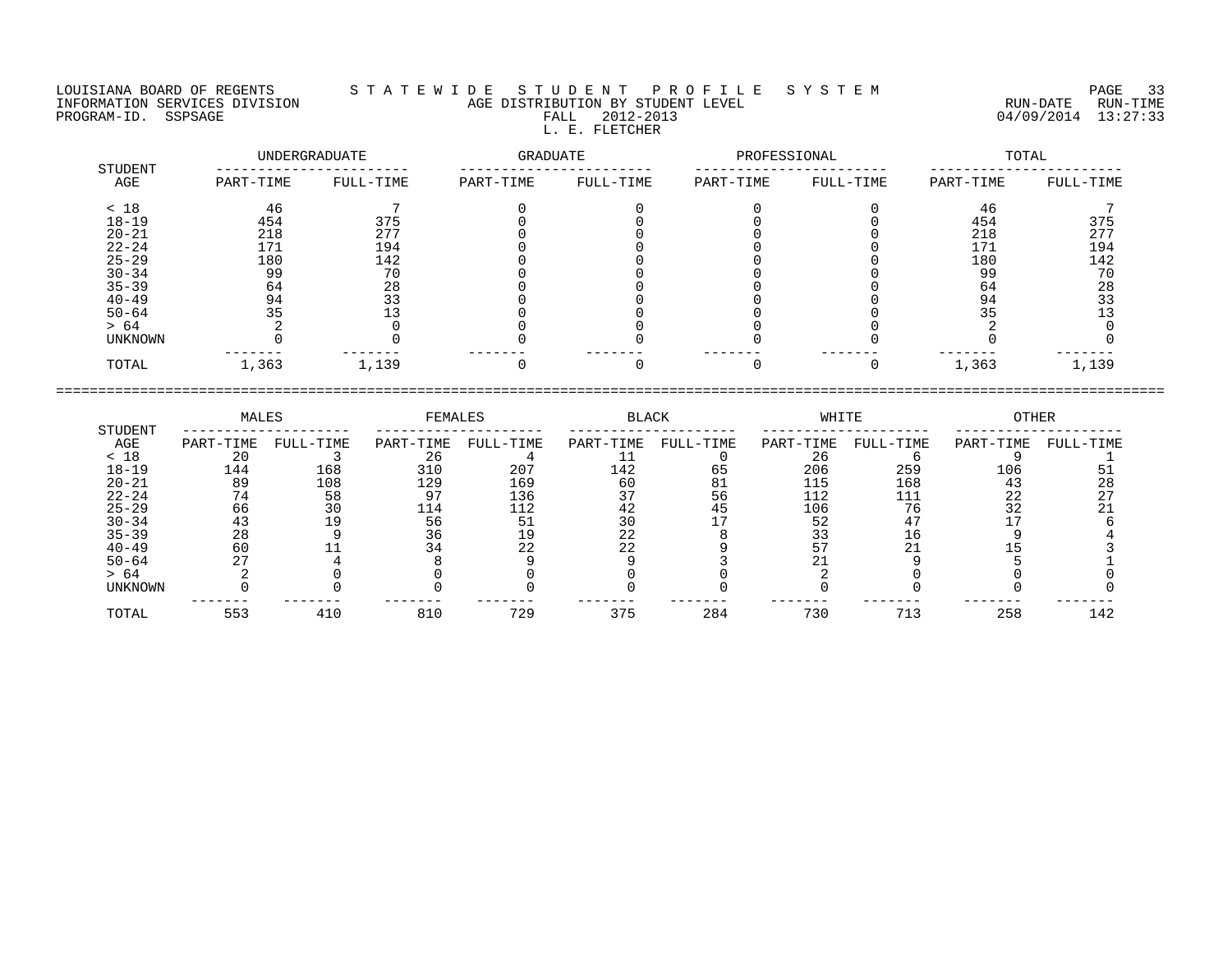LOUISIANA BOARD OF REGENTS S T A T E W I D E S T U D E N T P R O F I L E S Y S T E M PAGE 34 INFORMATION SERVICES DIVISION AGE DISTRIBUTION BY STUDENT LEVEL RUN-DATE RUN-TIME PROGRAM-ID. SSPSAGE FALL 2012-2013 FALL 2012-2013 2012-2013 04/09/2014 13:27:33 SOWELA

| STUDENT        |           | UNDERGRADUATE | GRADUATE  |           | PROFESSIONAL |           | TOTAL     |           |  |
|----------------|-----------|---------------|-----------|-----------|--------------|-----------|-----------|-----------|--|
| AGE            | PART-TIME | FULL-TIME     | PART-TIME | FULL-TIME | PART-TIME    | FULL-TIME | PART-TIME | FULL-TIME |  |
| < 18           | 301       | 25            |           |           |              |           | 301       | 25        |  |
| $18 - 19$      | 148       | 456           |           |           |              |           | 148       | 456       |  |
| $20 - 21$      | 120       | 439           |           |           |              |           | 120       | 439       |  |
| $22 - 24$      | 159       | 274           |           |           |              |           | 159       | 274       |  |
| $25 - 29$      | 124       | 251           |           |           |              |           | 124       | 251       |  |
| $30 - 34$      | 63        | 121           |           |           |              |           | 63        | 121       |  |
| $35 - 39$      |           | 70            |           |           |              |           |           | 70        |  |
| $40 - 49$      | 38        | 66            |           |           |              |           | 38        | 66        |  |
| $50 - 64$      |           | 32            |           |           |              |           |           | 32        |  |
| > 64           |           |               |           |           |              |           |           |           |  |
| <b>UNKNOWN</b> |           |               |           |           |              |           |           |           |  |
| TOTAL          | 1,006     | 1,735         |           |           |              |           | 1,006     | 1,735     |  |

| STUDENT   | MALES     |           | FEMALES   |           | <b>BLACK</b> |           | WHITE     |           | <b>OTHER</b> |           |
|-----------|-----------|-----------|-----------|-----------|--------------|-----------|-----------|-----------|--------------|-----------|
| AGE       | PART-TIME | FULL-TIME | PART-TIME | FULL-TIME | PART-TIME    | FULL-TIME | PART-TIME | FULL-TIME | PART-TIME    | FULL-TIME |
| < 18      | 159       | 13        | 142       | 12        | 69           |           | 205       | 20        | 27           |           |
| $18 - 19$ | 86        | 270       | 62        | 186       | 49           | 133       | 88        | 293       |              | 30        |
| $20 - 21$ | 78        | 259       | 42        | 180       | 23           | 107       | 86        | 299       |              |           |
| $22 - 24$ | 112       | 148       | 47        | 126       | 29           | 91        | 116       | 165       | 14           | 18        |
| $25 - 29$ | 77        | 133       | 47        | 118       | 39           | 97        | 72        | 142       |              | 12        |
| $30 - 34$ | 37        | 67        | 26        | 54        | 20           | 48        | 40        | 63        |              | 10        |
| $35 - 39$ | 15        | 38        | 16        | 32        | ຳ<br>⊥∠      | 32        | 16        | 29        |              |           |
| $40 - 49$ |           | 24        | 21        | 42        | 14           | 26        | 23        | 35        |              |           |
| $50 - 64$ |           | 16        |           | 16        | 1 O          |           |           | 18        |              |           |
| > 64      |           |           |           |           |              |           |           |           |              |           |
| UNKNOWN   |           |           |           |           |              |           |           |           |              |           |
| TOTAL     | 590       | 968       | 416       | 767       | 267          | 551       | 653       | 1,065     | 86           | 119       |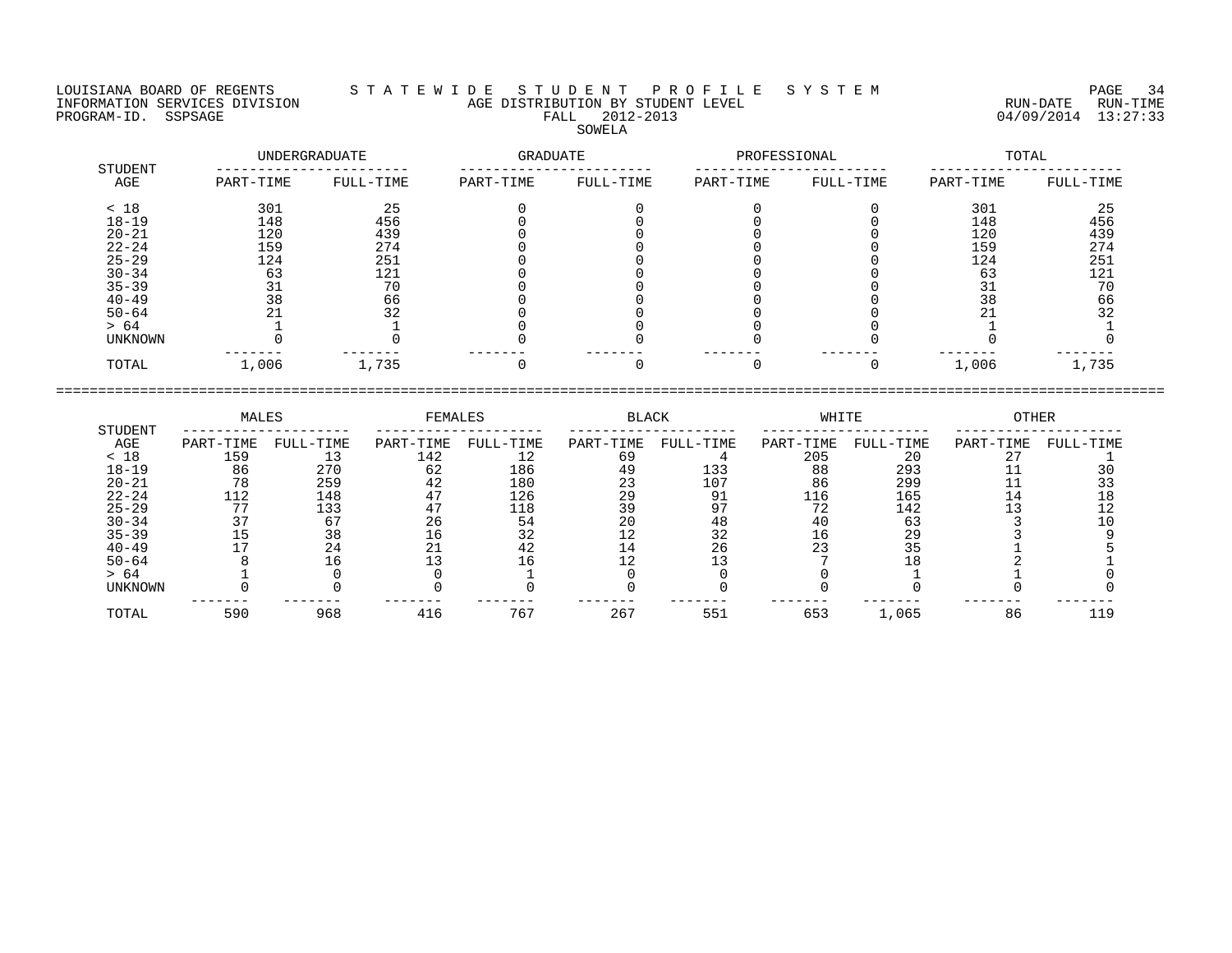## LOUISIANA BOARD OF REGENTS S T A T E W I D E S T U D E N T P R O F I L E S Y S T E M PAGE 35 INFORMATION SERVICES DIVISION AGE DISTRIBUTION BY STUDENT LEVEL RUN-DATE RUN-TIME PROGRAM-ID. SSPSAGE FALL 2012-2013 04/09/2014 13:27:33 U. OF LOUISIANA SYSTEM TOTALS

|                | UNDERGRADUATE |           | <b>GRADUATE</b> |           | PROFESSIONAL |           | TOTAL     |           |  |
|----------------|---------------|-----------|-----------------|-----------|--------------|-----------|-----------|-----------|--|
| STUDENT<br>AGE | PART-TIME     | FULL-TIME | PART-TIME       | FULL-TIME | PART-TIME    | FULL-TIME | PART-TIME | FULL-TIME |  |
| < 18           | 5,026         | 280       |                 |           |              |           | 5,026     | 280       |  |
| $18 - 19$      | 2,022         | 18,909    |                 |           |              |           | 2,022     | 18,910    |  |
| $20 - 21$      | 1,167         | 19,024    |                 | 40        |              | 30        | 1,167     | 19,094    |  |
| $22 - 24$      | 3,158         | 13,676    | 620             | 1,754     |              | 176       | 3,778     | 15,606    |  |
| $25 - 29$      | 2,727         | 4,880     | 1,829           | 1,902     |              | 84        | 4,556     | 6,866     |  |
| $30 - 34$      | 1,603         | 1,915     | 1,324           | 813       |              | 18        | 2,927     | 2,746     |  |
| $35 - 39$      | 998           | 893       | 868             | 377       |              |           | 1,866     | 1,278     |  |
| $40 - 49$      | 1,222         | 802       | 1,248           | 345       |              |           | 2,470     | 1,149     |  |
| $50 - 64$      | 759           | 247       | 678             | 173       |              |           | 1,437     | 420       |  |
| > 64           | 486           |           | 88              |           |              |           | 574       |           |  |
| UNKNOWN        |               |           |                 |           |              |           |           |           |  |
| TOTAL          | 19,168        | 60,632    | 6,655           | 5,416     |              | 318       | 25,823    | 66,366    |  |

|                | MALES     |           | FEMALES   |           | <b>BLACK</b> |           | WHITE     |           | <b>OTHER</b> |           |
|----------------|-----------|-----------|-----------|-----------|--------------|-----------|-----------|-----------|--------------|-----------|
| STUDENT<br>AGE | PART-TIME | FULL-TIME | PART-TIME | FULL-TIME | PART-TIME    | FULL-TIME | PART-TIME | FULL-TIME | PART-TIME    | FULL-TIME |
| < 18           | 1,991     | 96        | 3,035     | 184       | 493          | 34        | 3,590     | 190       | 943          | 56        |
| $18 - 19$      | 881       | 7,712     | 1,141     | 11,198    | 428          | 4,802     | 1,274     | 11,560    | 320          | 2,548     |
| $20 - 21$      | 443       | 8,111     | 724       | 10,983    | 299          | 4,566     | 701       | 12,126    | 167          | 2,402     |
| $22 - 24$      | 1,454     | 7,154     | 2,324     | 8,452     | 688          | 3,732     | 2,633     | 9,456     | 457          | 2,418     |
| $25 - 29$      | 1,641     | 3,184     | 2,915     | 3,682     | 885          | 1,474     | 3,047     | 3,835     | 624          | 1,557     |
| $30 - 34$      | 915       | 1,141     | 2,012     | 1,605     | 619          | 596       | 1,937     | 1,626     | 371          | 524       |
| $35 - 39$      | 546       | 457       | 1,320     | 821       | 468          | 314       | 1,185     | 760       | 213          | 204       |
| $40 - 49$      | 611       | 341       | 1,859     | 808       | 564          | 326       | 1,650     | 668       | 256          | 155       |
| $50 - 64$      | 387       | 105       | 1,050     | 315       | 307          | 121       | 917       | 241       | 213          | 58        |
| > 64           | 149       |           | 425       |           | 32           |           | 386       |           | 156          |           |
| <b>UNKNOWN</b> |           |           |           |           |              |           |           |           |              |           |
| TOTAL          | 9,018     | 28,309    | 16,805    | 38,057    | 4,783        | 15,970    | 17,320    | 40,473    | 3,720        | 9,923     |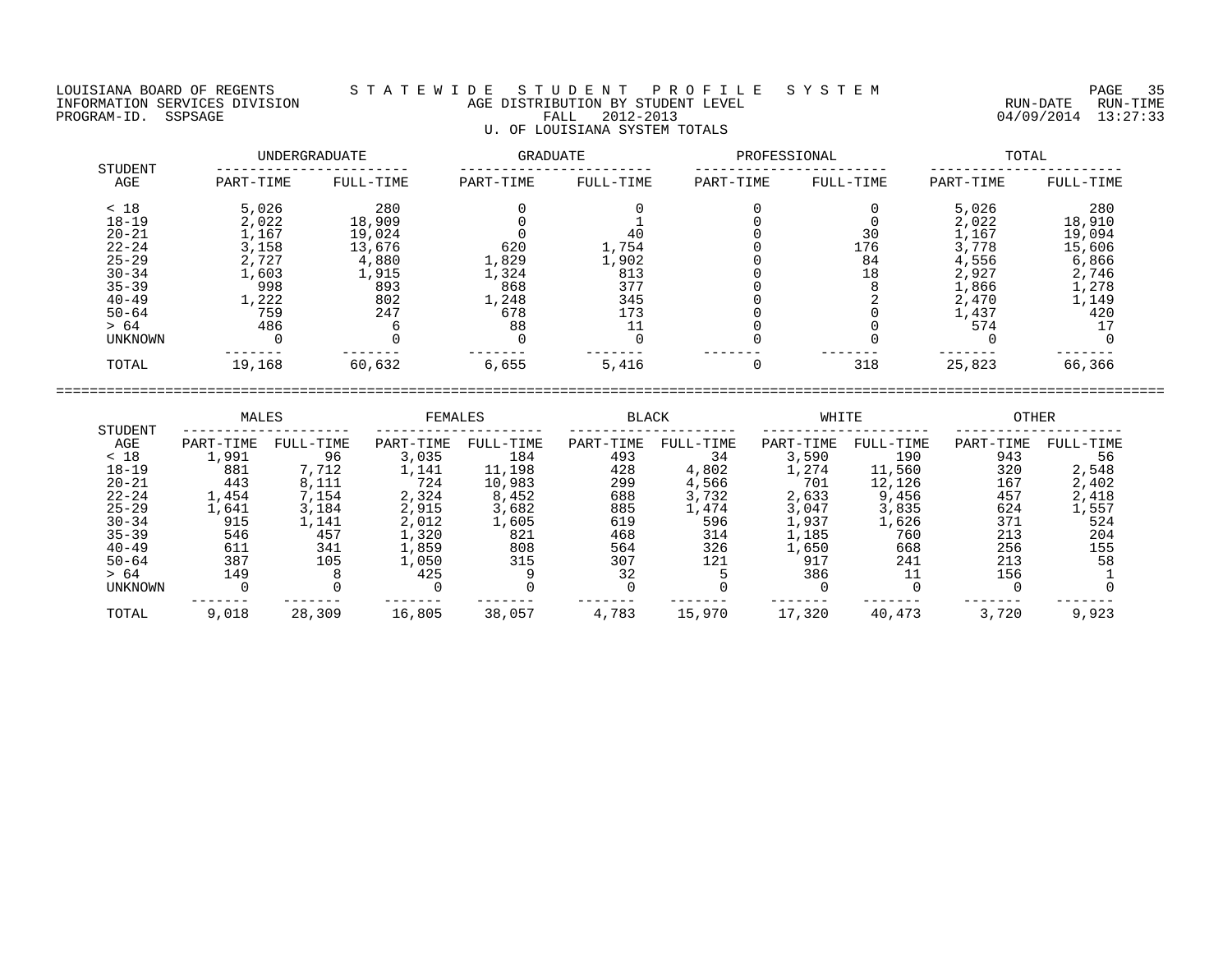## LOUISIANA BOARD OF REGENTS S T A T E W I D E S T U D E N T P R O F I L E S Y S T E M PAGE 36 INFORMATION SERVICES DIVISION AGE DISTRIBUTION BY STUDENT LEVEL RUN-DATE RUN-TIME ENGENIE SOMETHOUS DIVISION CONTROLLED TO AGE DISTRIBUTION BY STUDENT LEVEL CONTROLLED TO THE RUN-DATE RUN-TIME<br>PROGRAM-ID. SSPSAGE PROGRAM-ID. SSPSAGE PALL 2012-2013 04/09/2014 13:27:33 L.S.U. SYSTEM TOTALS

|                | UNDERGRADUATE |           |           | GRADUATE  |           | PROFESSIONAL | TOTAL     |           |  |
|----------------|---------------|-----------|-----------|-----------|-----------|--------------|-----------|-----------|--|
| STUDENT<br>AGE | PART-TIME     | FULL-TIME | PART-TIME | FULL-TIME | PART-TIME | FULL-TIME    | PART-TIME | FULL-TIME |  |
| < 18           | 1,730         | 86        |           |           |           |              | 1,730     | 86        |  |
| $18 - 19$      | 740           | 10,284    |           |           |           |              | 740       | 10,284    |  |
| $20 - 21$      | 781           | 10,244    |           | 30        |           | 19           | 791       | 10,293    |  |
| $22 - 24$      | 1,613         | 4,935     | 512       | 1,130     | 612       | 485          | 2,737     | 6,550     |  |
| $25 - 29$      | 1,189         | 1,173     | 859       | 1,437     | 774       | 428          | 2,822     | 3,038     |  |
| $30 - 34$      | 628           | 404       | 511       | 632       | 114       | 68           | 1,253     | 1,104     |  |
| $35 - 39$      | 379           | 204       | 260       | 187       | 18        | 15           | 657       | 406       |  |
| $40 - 49$      | 369           | 172       | 299       | 133       |           | 13           | 677       | 318       |  |
| $50 - 64$      | 178           | 69        | 143       | 32        |           |              | 323       | 104       |  |
| > 64           | 12            |           | 12        |           |           |              | 24        |           |  |
| UNKNOWN        |               |           |           |           |           |              |           |           |  |
| TOTAL          | 7,619         | 27,575    | 2,600     | 3,582     | 1,535     | 1,031        | 11,754    | 32,188    |  |

|                | MALES     |           | FEMALES   |           | <b>BLACK</b> |           | WHITE     |           | OTHER     |           |  |
|----------------|-----------|-----------|-----------|-----------|--------------|-----------|-----------|-----------|-----------|-----------|--|
| STUDENT<br>AGE | PART-TIME | FULL-TIME | PART-TIME | FULL-TIME | PART-TIME    | FULL-TIME | PART-TIME | FULL-TIME | PART-TIME | FULL-TIME |  |
| < 18           | 682       | 34        | 1,048     | 52        | 235          |           | 1,332     | 48        | 163       |           |  |
| $18 - 19$      | 296       | 4,508     | 444       | 5,776     | 167          | 1,403     | 510       | 7,546     | 63        | 1,335     |  |
| $20 - 21$      | 224       | 4,729     | 567       | 5,564     | 135          | 1,030     | 572       | 7,960     | 84        | 1,303     |  |
| $22 - 24$      | 991       | 3,317     | 1,746     | 3,233     | 277          | 690       | 2,109     | 4,833     | 351       | 1,027     |  |
| $25 - 29$      | 1,141     | 1,630     | 1,681     | 1,408     | 373          | 330       | 2,009     | 1,869     | 440       | 839       |  |
| $30 - 34$      | 460       | 603       | 793       | 501       | 250          | 131       | 800       | 616       | 203       | 357       |  |
| $35 - 39$      | 228       | 182       | 429       | 224       | 165          | 68        | 397       | 226       | 95        | 112       |  |
| $40 - 49$      | 207       | 140       | 470       | 178       | 171          | 66        | 433       | 195       | 73        |           |  |
| $50 - 64$      | 86        | 44        | 237       | 60        | 65           | 21        | 225       | 74        |           |           |  |
| > 64           |           |           |           |           |              |           |           |           |           |           |  |
| UNKNOWN        |           |           |           |           |              |           |           |           |           |           |  |
| TOTAL          | 4,328     | 15,188    | 7,426     | 17,000    | 1,840        | 3,757     | 8,404     | 23,368    | 1,510     | 5,063     |  |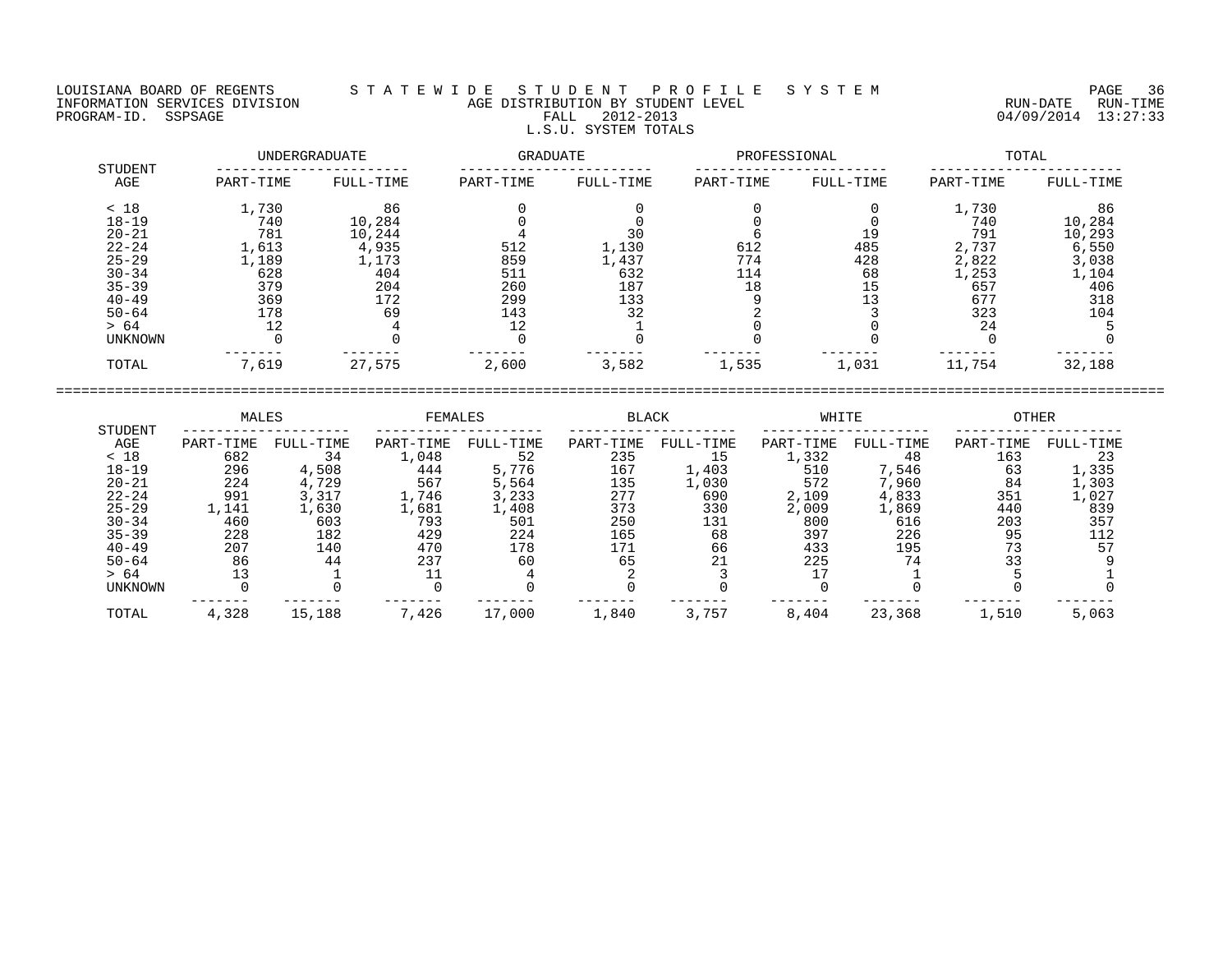## LOUISIANA BOARD OF REGENTS S T A T E W I D E S T U D E N T P R O F I L E S Y S T E M PAGE 37 INFORMATION SERVICES DIVISION AGE DISTRIBUTION BY STUDENT LEVEL RUN-DATE RUN-TIME PROGRAM-ID. SSPSAGE FALL 2012-2013 04/09/2014 13:27:33 SOUTHERN U. SYSTEM TOTALS

|                | UNDERGRADUATE |           | GRADUATE  |           | PROFESSIONAL |           | TOTAL     |           |  |
|----------------|---------------|-----------|-----------|-----------|--------------|-----------|-----------|-----------|--|
| STUDENT<br>AGE | PART-TIME     | FULL-TIME | PART-TIME | FULL-TIME | PART-TIME    | FULL-TIME | PART-TIME | FULL-TIME |  |
| < 18           | 275           | 21        |           |           |              |           | 275       | 21        |  |
| $18 - 19$      | 433           | 1,775     |           |           |              |           | 433       | 1,775     |  |
| $20 - 21$      | 282           | 1,815     |           |           |              |           | 282       | 1,823     |  |
| $22 - 24$      | 424           | 1,928     | 72        | 154       |              | 189       | 496       | 2,271     |  |
| $25 - 29$      | 544           | 1,092     | 239       | 327       |              | 322       | 786       | 1,741     |  |
| $30 - 34$      | 332           | 527       | 167       | 146       |              | 132       | 505       | 805       |  |
| $35 - 39$      | 220           | 315       | 112       | 85        |              | 49        | 336       | 449       |  |
| $40 - 49$      | 272           | 313       | 139       | 96        |              | 37        | 414       | 446       |  |
| $50 - 64$      | 132           | 167       | 99        | 50        |              |           | 232       | 222       |  |
| > 64           | 12            | 13        |           |           |              |           |           | 14        |  |
| UNKNOWN        |               |           |           |           |              |           |           |           |  |
| TOTAL          | 2,926         | 7,966     | 833       | 863       | 17           | 738       | 3,776     | 9,567     |  |

|                | MALES     |           | FEMALES   |           | <b>BLACK</b> |           | WHITE     |           | <b>OTHER</b> |           |
|----------------|-----------|-----------|-----------|-----------|--------------|-----------|-----------|-----------|--------------|-----------|
| STUDENT<br>AGE | PART-TIME | FULL-TIME | PART-TIME | FULL-TIME | PART-TIME    | FULL-TIME | PART-TIME | FULL-TIME | PART-TIME    | FULL-TIME |
| < 18           | 86        |           | 189       | 14        | 244          | 20        | 16        |           |              |           |
| $18 - 19$      | 207       | 638       | 226       | 1,137     | 384          | 1,651     | 20        | ر ہے      | 29           |           |
| $20 - 21$      | 110       | 693       | 172       | 1,130     | 237          | 1,729     | 29        | 45        | 16           | 49        |
| $22 - 24$      | 147       | 881       | 349       | 1,390     | 404          | 2,028     | 66        | 125       | 26           | 118       |
| $25 - 29$      | 198       | 544       | 588       | 1,197     | 657          | 1,435     | 69        | 185       | 60           | 121       |
| $30 - 34$      | 100       | 222       | 405       | 583       | 432          | 672       | 49        | 79        | 24           | 54        |
| $35 - 39$      | 48        | 122       | 288       | 327       | 283          | 387       | 34        | 43        | 19           | 19        |
| $40 - 49$      | 72        | 105       | 342       | 341       | 344          | 383       | 43        | 39        | 27           | 24        |
| $50 - 64$      | 45        | 53        | 187       | 169       | 207          | 200       |           |           |              |           |
| > 64           |           |           |           |           |              |           |           |           |              |           |
| <b>UNKNOWN</b> |           |           |           |           |              |           |           |           |              |           |
| TOTAL          | 1,019     | 3,271     | 2,757     | 6,296     | 3,205        | 8,519     | 343       | 552       | 228          | 496       |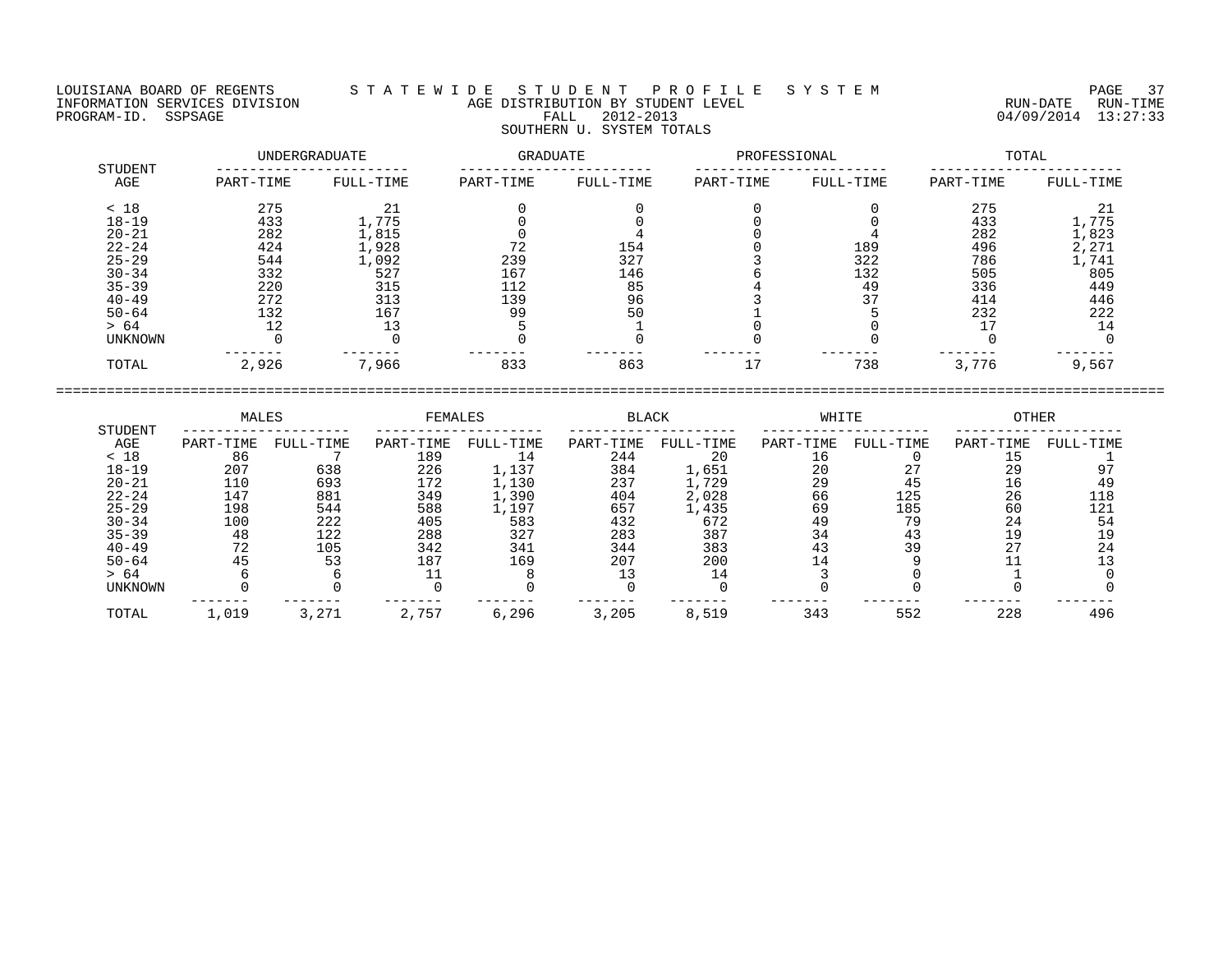## LOUISIANA BOARD OF REGENTS S T A T E W I D E S T U D E N T P R O F I L E S Y S T E M PAGE 38 INFORMATION SERVICES DIVISION AGE DISTRIBUTION BY STUDENT LEVEL RUN-DATE RUN-TIME PROGRAM-ID. SSPSAGE FALL 2012-2013 04/09/2014 13:27:33 L.C.T.C. SYSTEM TOTALS

| STUDENT   | UNDERGRADUATE |           | GRADUATE  |           | PROFESSIONAL |           | TOTAL     |           |  |
|-----------|---------------|-----------|-----------|-----------|--------------|-----------|-----------|-----------|--|
| AGE       | PART-TIME     | FULL-TIME | PART-TIME | FULL-TIME | PART-TIME    | FULL-TIME | PART-TIME | FULL-TIME |  |
| < 18      | 8,268         | 400       |           |           |              |           | 8,268     | 400       |  |
| $18 - 19$ | 6,124         | 7,820     |           |           |              |           | 6,124     | 7,820     |  |
| $20 - 21$ | 5,156         | 7,202     |           |           |              |           | 5,156     | 7,202     |  |
| $22 - 24$ | 5,652         | 4,939     |           |           |              |           | 5,652     | 4,939     |  |
| $25 - 29$ | 5,852         | 4,242     |           |           |              |           | 5,852     | 4,242     |  |
| $30 - 34$ | 3,589         | 2,520     |           |           |              |           | 3,589     | 2,520     |  |
| $35 - 39$ | 2,231         | 1,371     |           |           |              |           | 2,231     | 1,371     |  |
| $40 - 49$ | 2,539         | 1,439     |           |           |              |           | 2,539     | 1,439     |  |
| $50 - 64$ | 1,282         | 666       |           |           |              |           | 1,282     | 666       |  |
| > 64      | 98            | 19        |           |           |              |           | 98        | 19        |  |
| UNKNOWN   |               |           |           |           |              |           |           |           |  |
| TOTAL     | 40,791        | 30,618    |           |           |              |           | 40,791    | 30,618    |  |

|                | MALES     |           | FEMALES   |           | <b>BLACK</b> |           | WHITE     |           | OTHER     |           |
|----------------|-----------|-----------|-----------|-----------|--------------|-----------|-----------|-----------|-----------|-----------|
| STUDENT<br>AGE | PART-TIME | FULL-TIME | PART-TIME | FULL-TIME | PART-TIME    | FULL-TIME | PART-TIME | FULL-TIME | PART-TIME | FULL-TIME |
| < 18           | 3,571     | 235       | 4,697     | 165       | 2,795        | 97        | 3,925     | 246       | 1,548     |           |
| $18 - 19$      | 2,903     | 3,588     | 3,221     | 4,232     | 2,221        | 2,799     | 2,845     | 3,807     | 1,058     | 1,214     |
| $20 - 21$      | 2,399     | 3,286     | 2,757     | 3,916     | 1,886        | 2,673     | 2,402     | 3,331     | 868       | 1,198     |
| $22 - 24$      | 2,443     | 2,079     | 3,209     | 2,860     | 1,887        | 1,872     | 2,826     | 2,260     | 939       | 807       |
| $25 - 29$      | 2,319     | 1,556     | 3,533     | 2,686     | 2,307        | 1,879     | 2,555     | 1,741     | 990       | 622       |
| $30 - 34$      | 1,414     | 915       | 2,175     | 1,605     | 1,579        | 1,179     | 1,431     | 962       | 579       | 379       |
| $35 - 39$      | 811       | 495       | 1,420     | 876       | L,009        | 658       | 862       | 508       | 360       | 205       |
| $40 - 49$      | 939       | 513       | 1,600     | 926       | 1,065        | 677       | 1,099     | 559       | 375       | 203       |
| $50 - 64$      | 510       | 309       | 772       | 357       | 520          | 343       | 556       | 251       | 206       | 72        |
| > 64           | 44        |           | 54        | 10        | 19           |           | 64        |           | 15        |           |
| UNKNOWN        |           |           |           |           |              |           |           |           |           |           |
| TOTAL          | 17,353    | 12,985    | 23,438    | 17,633    | 15,288       | 12,185    | 18,565    | 13,673    | 6,938     | 4,760     |